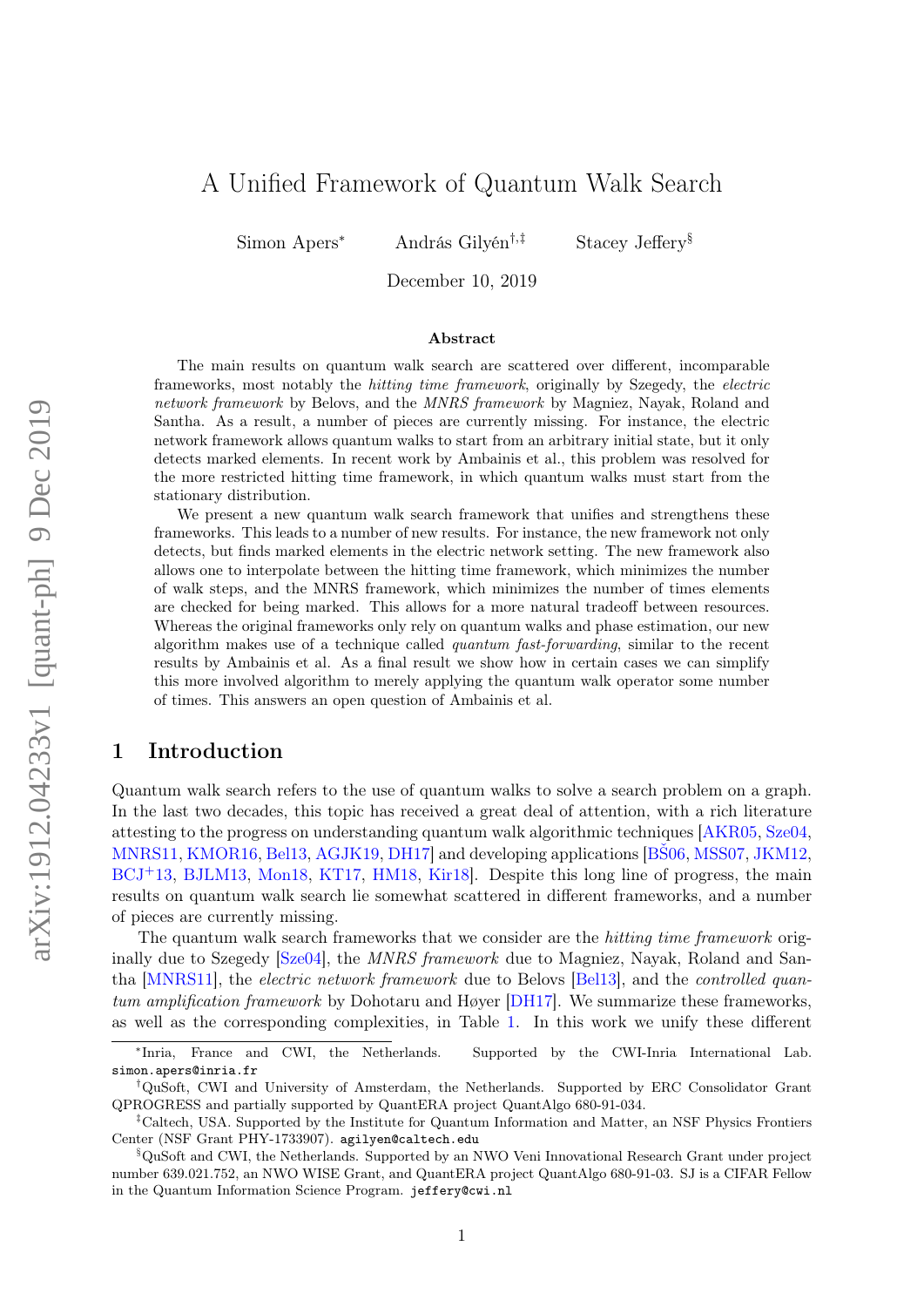frameworks, leading to a number of new results and missing pieces. For example, algorithms developed using the electric network framework could only *detect* marked elements. Our unified approach can be used to develop algorithms that find marked elements, while incurring at most a logarithmic overhead.

We also give a conceptual bridge between the recent result of Ref. [\[AGJK19\]](#page-26-2) and the original approaches by Szegedy [\[Sze04\]](#page-28-0) and Krovi, Magniez, Ozols and Roland [\[KMOR16\]](#page-27-1). The latter showed that combining quantum walks with phase estimation or time averaging allows one to quadratically improve the hitting time of a single marked element, when starting from the stationary distribution. Ambainis et al. [\[AGJK19\]](#page-26-2) used a more involved technique called quantum fast-forwarding [\[AS19\]](#page-26-6) to improve these results to yield quadratic speedups on the hitting time of arbitrary sets. In this work we reprove the same result using only simple quantum walks, thereby proving a conjecture from [\[AGJK19\]](#page-26-2).

### 1.1 Different Frameworks

While the frameworks we consider are similar, each has advantages and disadvantages. The earliest hitting time framework was due to Szegedy [\[Sze04\]](#page-28-0), inspired by an algorithm of Ambainis for element distinctness [\[Amb07\]](#page-26-7). To illustrate this framework, imagine a classical algorithm that begins by sampling a state from the stationary distribution  $\pi$  of some random walk, described by a transition matrix P. The algorithm starts from a vertex distributed according to  $\pi$ , and simulates the random walk. After every step of the walk it checks whether the current vertex is "marked". The algorithm terminates after  $\mathcal{O}(HT(P, M))$  steps, with  $HT(P, M)$  the *hitting time*, or the expected number of steps from  $\pi$  before a marked vertex in M, the marked set, is reached. As such, the algorithm has a constant probability of having found a marked vertex. To bound the complexity of this algorithm, let the setup cost S denote the complexity of sampling from  $\pi$ , the update cost  $U$  denote the complexity of simulating a step of the walk, and the *checking cost*  $\mathcal C$  denote the complexity of checking whether a vertex is marked. The complexity of the resulting algorithm is then of order  $S + HT(P, M)(U + C)$ . The hitting time framework essentially shows how to construct a quantum algorithm with complexity

$$
S + \sqrt{HT(P, M)}(U + C),
$$

where S, U and C are quantum analogues of S, U and C, respectively, denoting the costs in terms of coherent quantum samples (see Section [2.4](#page-7-0) for details). One of the major drawbacks of the original framework was that the resulting quantum algorithm typically detected the presence of a marked vertex, without actually finding one. In the special case where there is only a single marked element, Krovi at al. [\[KMOR16\]](#page-27-1) showed how to also find the marked element in the same complexity. To this end they introduced the concept of interpolated walks. Combining interpolated walks with another technique called quantum fast-forwarding, introduced in [\[AS19\]](#page-26-6), Ref. [\[AGJK19\]](#page-26-2) more recently showed how to also find a marked element in the general case. We will refer to this final result as the hitting time framework.

The second framework that we consider is the MNRS framework introduced by Magniez, Nayak, Roland and Santha [\[MNRS11\]](#page-27-0). This framework also finds a marked vertex, but it can be understood as the quantum analogue of a slightly different random walk algorithm. Consider a random walk that begins in the stationary distribution. Rather than checking if the current vertex is marked after every step, the walk takes  $1/\delta$  steps between checks, where  $\delta$  is the spectral gap of P. Since  $1/\delta$  is approximately the mixing time of the random walk, this process effectively samples from the stationary distribution, for each sample checking whether it is marked, and otherwise generating a new sample. If  $\varepsilon$  is the probability that a vertex sampled from the stationary distribution is marked, then a marked element is found with constant probability after  $\mathcal{O}(1/\varepsilon)$  samples. As such, the complexity of this classical algorithm is  $S + \frac{1}{\varepsilon}$  $rac{1}{\varepsilon}(\frac{1}{\delta}% -\varepsilon\cdot\hat{\gamma}_{0}\cdot\hat{\gamma}_{0})=-\frac{1}{\varepsilon}(\frac{1}{\varepsilon\cdot\hat{\gamma}_{0}\cdot\hat{\gamma}_{0}\cdot\hat{\gamma}_{0}\cdot\hat{\gamma}_{0}\cdot\hat{\gamma}_{0}\cdot\hat{\gamma}_{0}\cdot\hat{\gamma}_{0}\cdot\hat{\gamma}_{0}\cdot\hat{\gamma}_{0}\cdot\hat{\gamma}_{0}\cdot\hat{\gamma}_{0}\cdot\hat{\gamma}_{0}\cdot\hat{\gamma}_{0}\cdot\hat{\gamma}_{0}\cdot\hat{\gamma}_{0}\cdot\hat{\gamma}_{0}\cdot\hat{\gamma}_{0}\cdot\hat{\gamma}_{0}\cdot\hat{\gamma}_{0}\cdot\hat{\gamma}_{0}\$  $\frac{1}{\delta}$ U + C). The MNRS framework shows how to get a quantum algorithm for finding a marked vertex with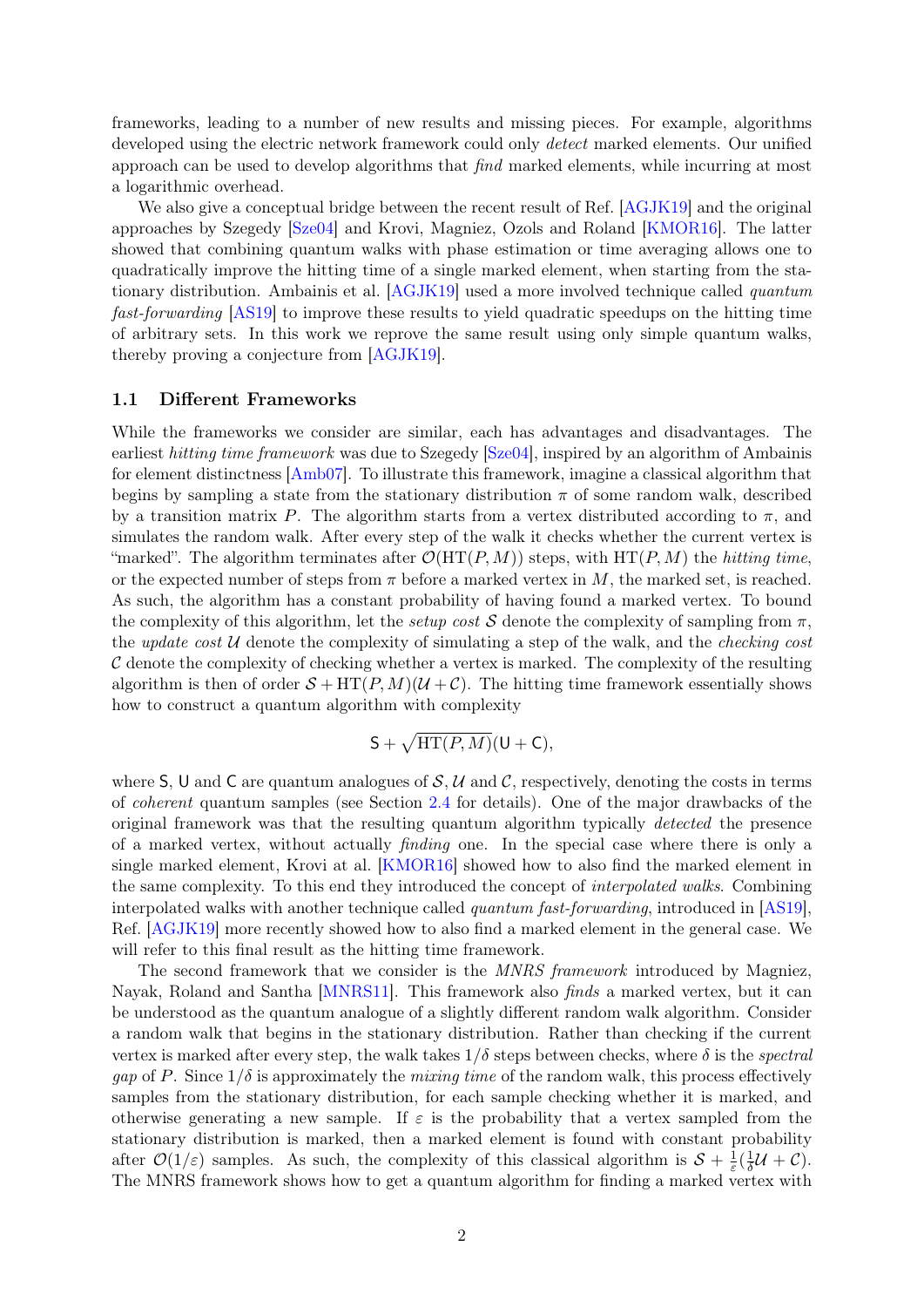<span id="page-2-0"></span>

| Framework                                      | Complexity                                                            |
|------------------------------------------------|-----------------------------------------------------------------------|
| Hitting time framework [Sze04, KMOR16, AGJK19] | $S + \sqrt{\text{HT}(P,M)}$ (U + C)                                   |
| MNRS framework [MNRS11]                        | $S + \frac{1}{\sqrt{\varepsilon}}(\frac{1}{\sqrt{\varepsilon}}U + C)$ |
| Electric network framework $[BCJ^+13, Bel13]$  | $S(\sigma) + \sqrt{C_{\sigma,M}}(U(\sigma) + C)$                      |
| Controlled quantum amplification [DH17]        | $S + \sqrt{\text{HT}(P,\{m\})}U + \frac{1}{\sqrt{\varepsilon}}C$      |

Table 1: Comparison of different quantum walk frameworks.

complexity

$$
S+\frac{1}{\sqrt{\varepsilon}}\Big(\frac{1}{\sqrt{\delta}}U+C\Big).
$$

Since  $HT(P, M) \leq \frac{1}{\varepsilon \delta}$ , this requires at least as many steps of the walk as the hitting time framework. On the other hand,  $HT(P, M) \geq \frac{1}{s}$  $\frac{1}{\varepsilon}$ , and so the number of checks can be significantly smaller than in the hitting time framework. In fact, this amount of checks performed in the MNRS framework is easily seen to be optimal by a lower bound on black-box search.<sup>[1](#page-2-1)</sup>

The third framework that we consider is the *electric network framework* by Belovs [\[Bel13\]](#page-26-1) (published in  $[BCJ^+13]$  $[BCJ^+13]$ ). This is a generalization of the hitting time framework, allowing for the walker to start from an arbitrary initial distribution  $\sigma$  (such as a single vertex), rather than necessarily the stationary distribution. If  $S(\sigma)$  is the complexity of sampling (coherently) from  $\sigma$ , then the resulting quantum algorithm has complexity

$$
S(\sigma) + \sqrt{C_{\sigma,M}}(U(\sigma) + C),
$$

where  $U(\sigma)$  is the complexity of implementing a step of a slightly modified random walk. The quantity  $C_{\sigma,M}$  (defined in Section [2.3\)](#page-6-0) is a generalization of the *commute time*. When both  $\sigma$ and M correspond to single vertices u and m, then  $C_{\sigma,M}$  equals the commute time from u to m, which is the expected number of steps starting from  $u$  to reach  $m$  and then return to  $u$ . When  $\sigma$  equals the stationary distribution then  $C_{\sigma,M} = HT(P,M)$ , thus retrieving the hitting time framework. The obvious advantage of the electric network framework is that it does not necessarily require quantum samples from the stationary distribution of  $P$ , which might be very costly, and can instead begin in a much easier to produce state. A major disadvantage of this framework, however, is that the quantum algorithm only *detects* the presence of marked vertices, as in the original hitting time framework, rather than actually finding marked vertices.

Finally we also consider the controlled quantum amplification framework by Dohotaru and Høyer  $[DH17]$ . They use an extra qubit to control the quantum walk operator<sup>[2](#page-2-2)</sup>, leading to an additional degree of freedom. For the case of a *unique* marked element  $M = \{m\}$ , and starting from a quantum sample of the stationary distribution, they achieve a complexity

$$
\mathsf{S}+\sqrt{\mathrm{HT}(P,\{m\})}\mathsf{U}+\frac{1}{\sqrt{\varepsilon}}\mathsf{C},
$$

which has both an optimal number of walk steps (as the hitting time framework) and an optimal number of checks (as the MNRS framework). The clear downside of this approach is that it is restricted to cases where there is a single marked element, and we start from the stationary distribution.

<span id="page-2-1"></span><sup>&</sup>lt;sup>1</sup>Consider for instance a quantum walk search algorithm on the complete graph on N vertices. Finding a Consider for instance a quantum walk search algorithm on the complete graph on N vertice<br>single marked element then requires  $\Omega(\sqrt{N})$  checks by the optimality of Grover's search algorithm.

<span id="page-2-2"></span><sup>&</sup>lt;sup>2</sup>In fact they consider more general operators, but we will focus on their result for quantum walk operators.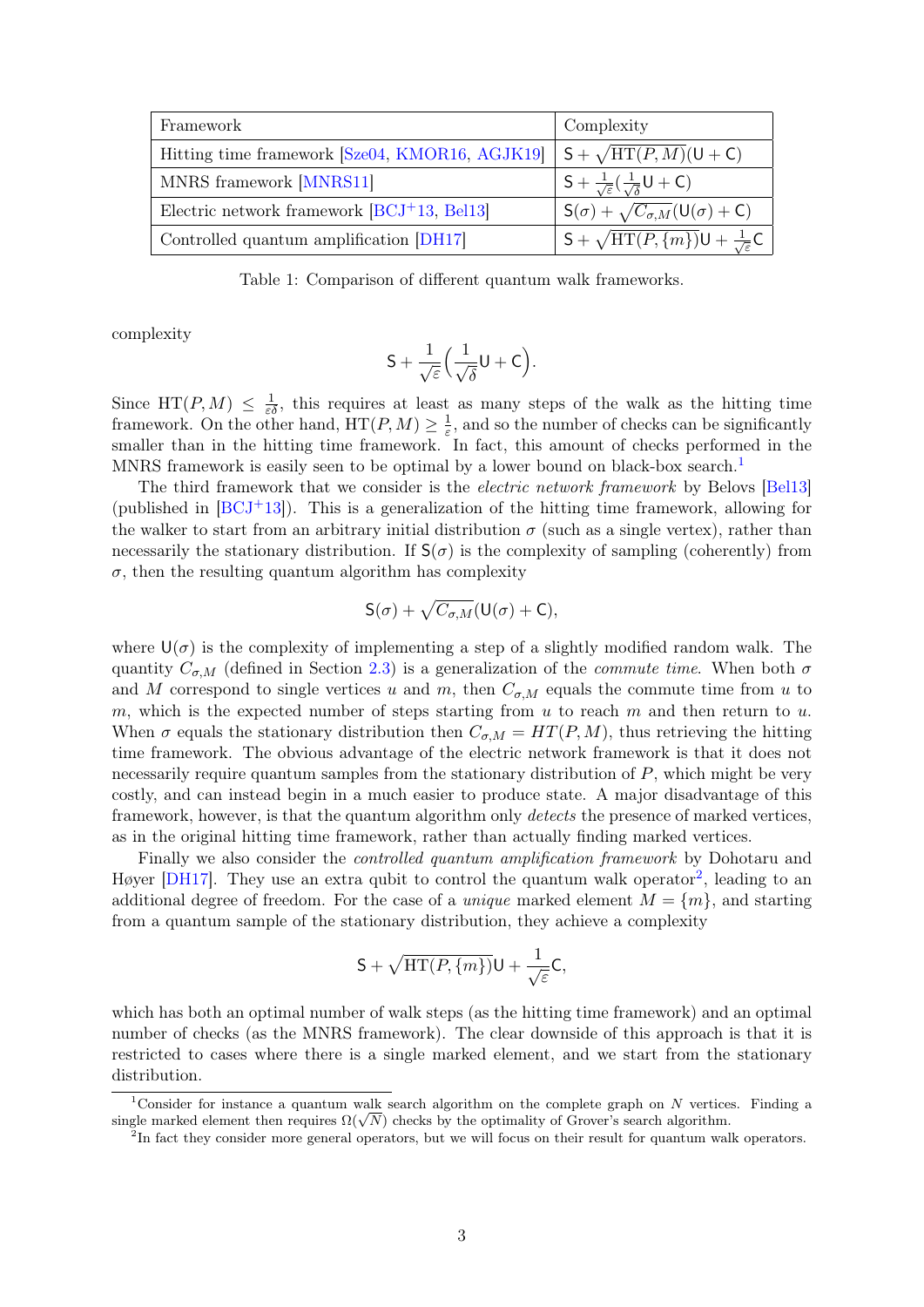### 1.2 Contributions

Finding in the electric network framework The electric network framework [\[Bel13\]](#page-26-1) generalizes the hitting time framework [\[Sze04\]](#page-28-0) by allowing for arbitrary initial distributions. The downside is that algorithms in this framework only detect rather than actually find marked vertices. On the other hand, the improved hitting time framework of [\[AGJK19\]](#page-26-2) shows how to actually find marked vertices in the hitting time framework, provided that the walk starts from a quantum sample of the stationary distribution. Both works hence provide complementary but incompatible improvements over the initial hitting time framework.

In Section [4,](#page-12-0) we fill this gap by generalizing the results of  $[AGJK19]$  to the electric network setting, designing a quantum algorithm that not only detects but also finds marked elements for any starting distribution  $\sigma$ . This improved version strictly generalizes the results of [\[AGJK19\]](#page-26-2), and it loses at most a log factor with respect to the original electric network framework [\[Bel13\]](#page-26-1). In particular, we show (see Theorem [13\)](#page-12-1):

<span id="page-3-0"></span>**Theorem 1** (Informal). For any distribution  $\sigma$ , there is a quantum walk search algorithm that finds a marked element from  $M$  with constant probability in complexity (up to log factors)

$$
S(\sigma) + \sqrt{C_{\sigma,M}}(U(\sigma) + C).
$$

To analyze our new algorithm, we use techniques similar to those employed in [\[AGJK19\]](#page-26-2) for finding in the hitting time framework. However, there is an additional difficulty we must overcome. The hitting time,  $HT(P, M)$ , has a useful interpretation in terms of the classical random walk – that is, with high probability, a marked vertex is encountered within the first  $\mathcal{O}(HT(P, M))$  steps – and this fact is crucial in the analysis of the quantum algorithm in [\[AGJK19\]](#page-26-2). In contrast, to the best of our knowledge, the generalized quantity  $C_{\sigma,M}$  (defined in Section [2.3\)](#page-6-0) is not well understood. If  $\sigma$  is supported on a single vertex, u, and M contains a single vertex, m, then  $C_{\sigma,M}$  is exactly the *commute time* between u and m. This means that within the first  $\mathcal{O}(C_{\sigma,M})$  steps, with high probability, a walker starting from u has visited m. and then returned to u. For general  $\sigma$  and M, no such interpretation was known. We prove that, under certain conditions, a similar interpretation holds: with high probability, a walker starting from  $\sigma$  will hit M, and then return to the support of  $\sigma$ , within the first  $\mathcal{O}(C_{\sigma,M})$  steps. We can ensure that these conditions hold by using the same graph and walk modification as used in [\[Bel13\]](#page-26-1), adding a weighted edge to each vertex in  $\text{supp}(\sigma)$ . The resulting understanding of  $C_{\sigma,M}$  is enough to employ a similar analysis to that of [\[AGJK19\]](#page-26-2).

A Unified Framework While the electric network framework is a generalization of the hitting time framework, the MNRS framework is incomparable. Since  $HT(P, M) \leq \frac{1}{\varepsilon \delta}$ , the hitting time framework always finds a marked vertex using a number of quantum walk steps (updates) less than or equal to that used by the MNRS framework. On the other hand,  $HT(P, M) \geq \frac{1}{\varepsilon}$  $\frac{1}{\varepsilon}$ , and hence the MNRS framework may make fewer calls to the check operation. When the complexity of implementing the checking operation is much larger than that of the update operation, the MNRS framework may hence be preferable to both the hitting time framework and the electric framework. The controlled quantum amplification framework achieves the best of both worlds, but only for a unique marked element.

In Section [5,](#page-22-0) we present a new framework that unifies all these individual approaches. For the sake of intuition, we first describe this framework when the initial state  $\pi$  is used, which can be seen as a unification between the hitting time framework, the MNRS framework and the controlled quantum amplification framework. To this end, recall that the hitting time framework is the quantum analogue of a random walk algorithm that takes  $HT(P, M)$  steps of the random walk described by  $P$ , checking at each step if the current vertex is marked. In contrast, the MNRS framework is the quantum analogue of a random walk algorithm that takes  $\frac{1}{\delta}$  steps of P, thus approximately sampling from the stationary distribution  $\pi$ , and then checks if the sampled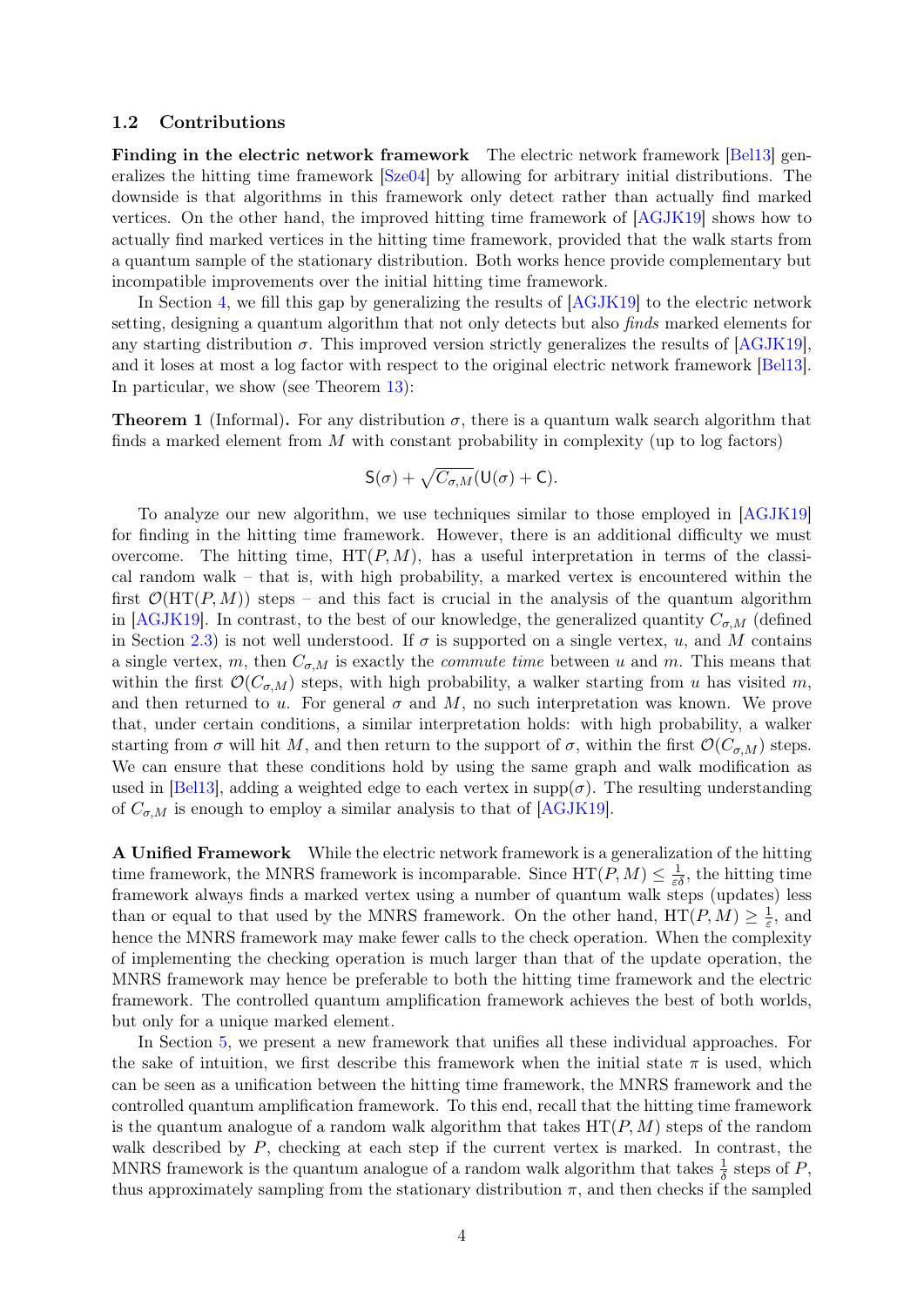vertex is marked. Since  $\varepsilon$  is the probability that a sampled vertex is marked, this process is repeated  $\frac{1}{\varepsilon}$  times.

We can define a natural interpolation between both classical algorithm. To this end, take any t, and consider a classical random walk that repeatedly takes t steps, and then checks whether the current vertex is marked. The expected number of iterations is then  $HT(P^t, M)$ , the hitting time of the t-step random walk, described by transition matrix  $P<sup>t</sup>$ . This classical algorithm finds a marked vertex in complexity  $S + HT(P^t, M)(t\mathcal{U} + \mathcal{C})$ . We give a quantum analogue of this algorithm, generalized to arbitrary initial distributions (see Theorem [27\)](#page-22-1).

**Theorem 2** (Informal). For any  $t \in \mathbb{N}$  and any distribution  $\sigma$ , there is a quantum walk search algorithm that finds a marked element from  $M$  with constant probability in complexity (up to log factors)

$$
\mathsf{S}(\sigma)+\sqrt{C_{\sigma,M}(P^t)}(\sqrt{t}\mathsf{U}(\sigma)+\mathsf{C}).
$$

Setting  $t = 1$  we recover our previous theorem, Theorem [1.](#page-3-0) When  $\sigma = \pi$ , then  $C_{\sigma,M}(P^t) =$  $HT(P<sup>t</sup>, M)$ , and hence we find the quantum analogue of the aforementioned random walk algorithm. As such, when  $\sigma = \pi$  and  $t = 1$ , we recover the hitting time framework. When  $\sigma = \pi$  and  $t = \frac{1}{\delta}$ , we recover the MNRS framework, since a 1/ $\delta$ -step random walk essentially δ samples from  $\pi$  at every step, and so  $HT(P^{1/\delta}, M) \in \mathcal{O}(\frac{1}{\varepsilon})$  $(\frac{1}{\varepsilon})$ . When there is a unique marked element  $\{m\}$ , and  $t = \varepsilon HT(P, \{m\})$ , we recover the controlled quantum amplification frame-work. To see this, we use a result from [\[DH17,](#page-27-2) Section 6] which proves that  $HT(P^t, \{m\}) = 1/\varepsilon$ if  $t \in \Omega(\varepsilon HT(P, \{m\}))$ . For multiple marked elements, and other intermediate values of t, we obtain new types of algorithms. We summarize these special cases in the table below.

| New quantum walk search framework: $\int S(\sigma) + \sqrt{C_{\sigma,M}(P^t)(\sqrt{t}\mathsf{U}(\sigma)+\mathsf{C})}$ |                                                                                      |
|-----------------------------------------------------------------------------------------------------------------------|--------------------------------------------------------------------------------------|
| Hitting time framework                                                                                                |                                                                                      |
| MNRS framework                                                                                                        | $\sigma = \pi, t = 1$<br>$\sigma = \pi, t = \frac{1}{\delta}$<br>any $\sigma, t = 1$ |
| Electric network framework                                                                                            |                                                                                      |
| Controlled quantum amplification                                                                                      | $\sigma = \pi, M = \{m\}, t = \varepsilon HT(P, M)$                                  |

Table 2: The new quantum walk search framework.

A simpler algorithm for the hitting time and electric network framework Similar to the recent work by Ambainis et al. [\[AGJK19\]](#page-26-2), our new quantum algorithm makes use of a somewhat involved technique called quantum fast-forwarding. For the case  $t = 1$  (recovering the hitting time and electric network framework), we show that a much simpler algorithm works with essentially the same complexity. This algorithm works by (classically) choosing random interpolation parameters, and applies the interpolated quantum walk operator an appropriately √ chosen number of steps, starting from  $\sqrt{\sigma}$ . It was already conjectured in [\[AGJK19\]](#page-26-2) that this simpler approach would work (but only for the hitting time framework). In Section [6,](#page-23-0) we prove that this simple algorithm indeed finds a marked vertex, with at most a logarithmic overhead over the complexity of the more involved fast-forwarding algorithm. Interestingly, our proof relies on the proof of correctness of the fast-forwarding algorithm.

Related independent work While finalizing this manuscript, the authors became aware of the concurrent and independent work of Stephen Piddock, who developed an alternative refinement of Belovs' results for finding marked elements in the electric network framework [\[Pid19\]](#page-28-2).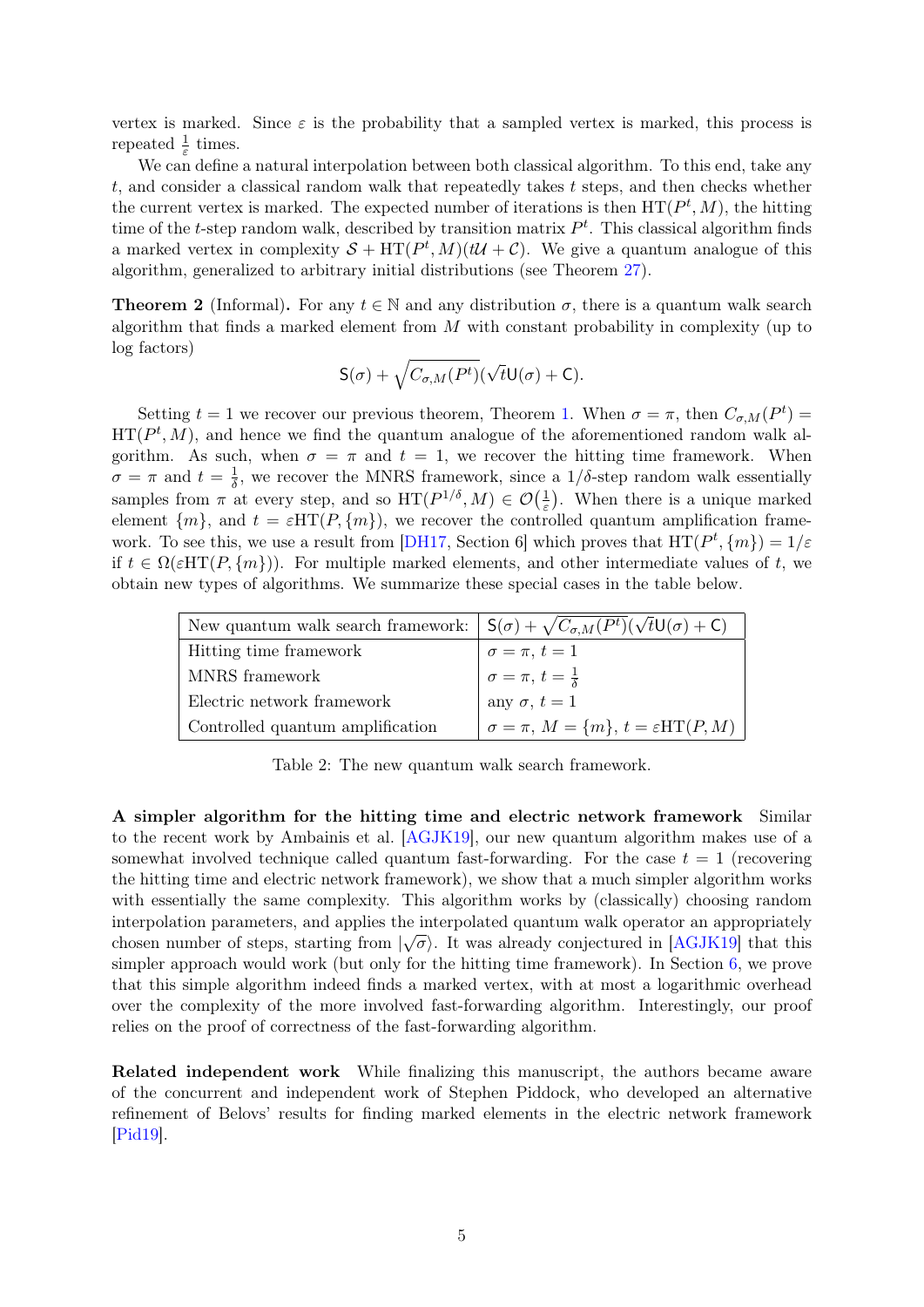# 2 Preliminaries

### 2.1 Random walks

Let Y be a random variable over a finite state space X, with  $|X| = n$ . For  $y \in X$ , we let  $Pr(Y = y)$  denote the probability that  $Y = y$ . We can describe the corresponding probability distribution by a vector  $\sigma \in \mathbb{R}^n$ , where  $\sigma_y = \Pr(Y = y)$ . For  $S \subseteq X$  and a probability distribution  $\sigma$ , we let  $\sigma(S) = \sum_{u \in S} \sigma_u$  denote the probability that  $Y \in S$ , and we let  $\sigma|_S$  be the normalized restriction of  $\sigma$  to S, defined as  $(\sigma|_S)_u = \sigma_u/\sigma(S)$  for all  $u \in S$ . A sequence of random variables  $Y = (Y_t)_{t=0}^{\infty}$  over X is a *Markov chain* if for all  $t \geq 1$ ,  $Y_t$  is independent of  $Y_0, \ldots, Y_{t-2}$ given  $Y_{t-1}$ . For any distribution  $\sigma$  over X and random variable Z that is a function of Y, we let  $Pr_{\sigma}(Z = z)$  denote the probability that Z takes value z when  $Y_0$  is distributed as  $\sigma$ . Any Markov chain is described by a stochastic transition matrix P, with  $P_{y,y'} = \Pr(Y_t = y' | Y_{t-1} = y)$ . If  $\sigma^{(t)}$  describes the probability distribution of  $Y_t$ , then this implies that  $\sigma^{(t)} = \sigma^{(t-1)} P$ .

We consider weighted, undirected graphs  $G = (X, E, w)$  on vertex set X, with  $|X| = n$ ; edge set  $E \subseteq X \times X$  with  $(u, v) \in E$  if and only if  $(v, u) \in E$ , and  $|E| = 2m$ ; and edge weights  $w: E \to \mathbb{R}_{\geq 0}$ . If an edge is not present, we will usually think of it as having edge weight zero. The total weight is then  $W = \sum_{u,v \in X} w_{u,v}$ , and the total weight of edges leaving a node u is  $w_u = \sum_{v \in X} w_{u,v}$ . A random walk on G is described by a Markov chain over X with transition matrix  $P$ , defined by

$$
P_{u,v} = \frac{w_{u,v}}{w_u}.
$$

In words, a random walk from a vertex  $u$  picks a random neighbor  $v$  with probability proportional to the edge weight  $w_{u,v}$ . This random walk describes a special kind of Markov chain, a so-called reversible Markov chain [\[LPW17\]](#page-27-8). In fact, it can be shown that any reversible Markov chain can also be described as a random walk on a weighted graph, simply by choosing  $w_{u,v} = w_{v,u}$  $2\pi_u P_{u,v}$ . As such we will interchangeably use the terms "random walk" and "reversible Markov chain". If the graph is connected and non-bipartite, the random walk is called ergodic and its probability distribution converges to a unique limiting distribution called the stationary distribution  $\pi \in \mathbb{R}^n$ , defined as

$$
\pi_u = \frac{w_u}{W}.
$$

This is the unique left eigenvector of  $P$  with eigenvalue 1. While the transition matrix  $P$ of a reversible Markov chain is not necessarily symmetric, a closely related matrix called the discriminant matrix  $D(P)$  is symmetric. For ergodic and reversible Markov chains it can be defined as

<span id="page-5-0"></span>
$$
D(P) := \sqrt{P \circ P^T} = \text{diag}(\sqrt{\pi}) P \text{diag}(\sqrt{\pi})^{-1}, \qquad (1)
$$

with the ∘-product and square root acting elementwise and diag( $\sqrt{\pi}$ ) being the diagonal matrix with the  $\sigma$ -product and square root acting elementwise and diag( $\sqrt{n}$ ) being the diagonal matrix with entries  $(\text{diag}(\sqrt{\pi}))_{u,u} = \sqrt{\pi_u}$ . The second equality implies that P and  $D(P)$  share the same eigenvalues, which we denote by  $1 = \lambda_0 > \lambda_1 \geq \cdots \geq \lambda_{n-1} > -1$ . The convergence time or mixing time of  $P$  to the stationary distribution is characterized, up to log factors, by the inverse of the spectral gap  $\delta$  of the transition matrix, which is defined as  $\delta = \min\{1 - |\lambda_1|, 1 - |\lambda_{n-1}|\}.$ 

For a subset  $M \subseteq X$ , the *hitting time*  $\tau_M$  is the random variable representing the minimum t such that  $Y_t \in M$ , i.e., the first time at which the random walk hits M. With slight abuse of notation, we will also call  $HT(P, M) = \mathbb{E}_{\pi}(\tau_M)$  the hitting time of set M, corresponding to the expected hitting time when starting from the stationary distribution  $\pi$ . We similarly define  $\tau_S^M$ to be the first time at which the random walk has hit M, and then S. As such, when  $S = \{s\}$ is a singleton, the quantity  $\mathbb{E}_s(\tau_s^M)$  denotes the expected *commute time* from s to M.

### <span id="page-5-1"></span>2.2 Interpolated walks

Interpolated walks form an important tool in quantum walk search algorithms [\[KMOR16\]](#page-27-1). Quite literally, such walks are an interpolation between the original random walk P, and the absorbing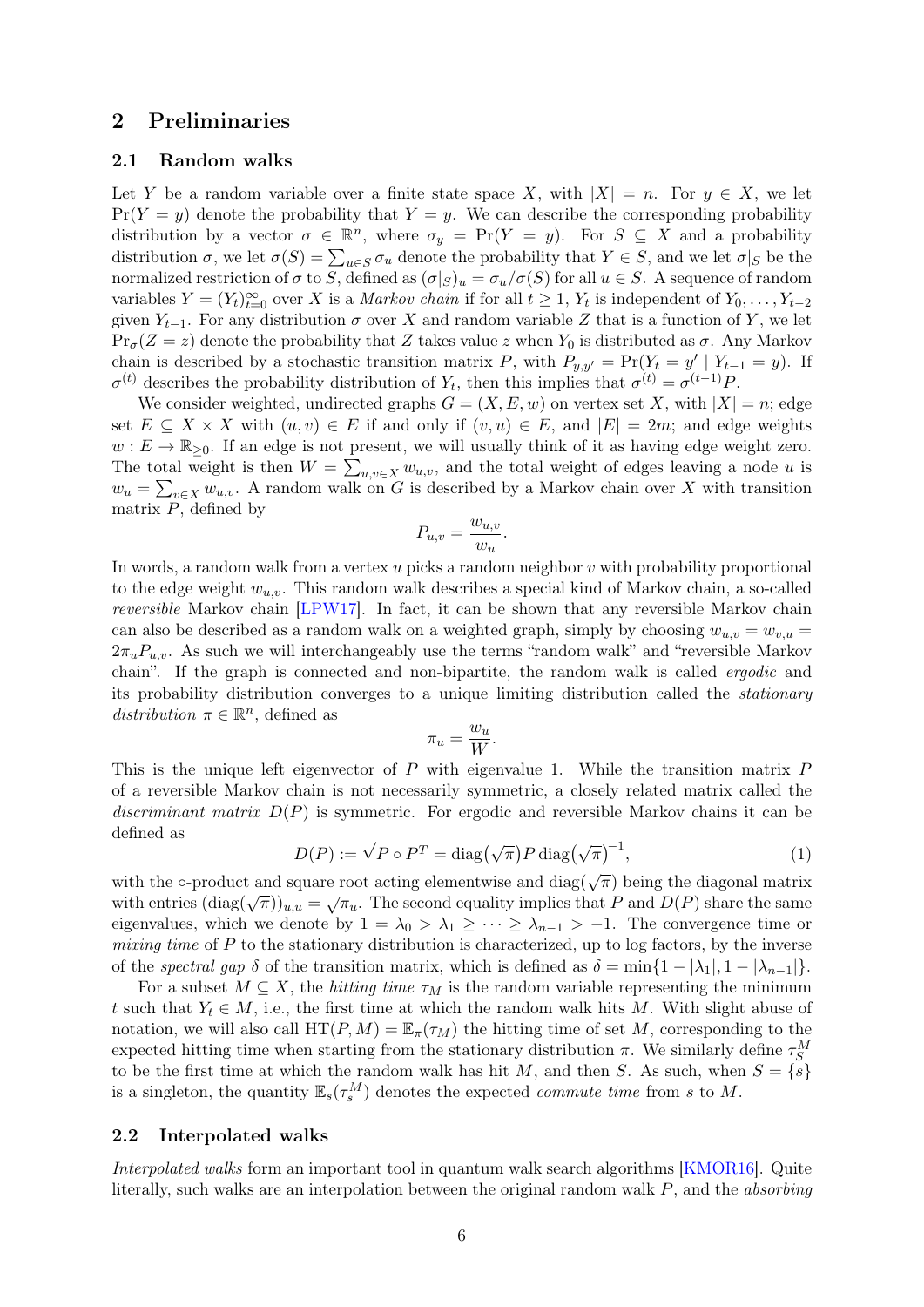random walk  $P_M$  in some set M, which corresponds to the walk that halts when it hits M (equivalently, the walk obtained after adding self-loops of infinite weight to the elements in  $M$ ). For an interpolation parameter  $s \in [0, 1]$ , the interpolated walk  $P(s)$  is then defined as

$$
P(s) = (1 - s)P + sP_M.
$$

If P is an ergodic reversible Markov chain, then so is  $P(s)$  for every  $s \in [0,1)$  [\[KMOR16,](#page-27-1) Proposition 12].

#### <span id="page-6-0"></span>2.3 Electric networks

An electric network is described by a weighted, undirected graph  $G = (X, E, w)$  (for an introduction to the connection between random walks on graphs and electric networks, see [\[DS84\]](#page-27-9)). The edge weights in G are interpreted as *conductances* associated to the edges. An edge that is not present has weight zero, and hence also zero conductance. A central notion is that of a flow.

<span id="page-6-3"></span>**Definition 3.** Let  $M \subset X$  be a set of marked vertices, and let  $\sigma$  be a distribution supported on unmarked vertices. A unit flow from  $\sigma$  to M is a function  $p: X \times X \to \mathbb{R}$  such that:

- $p_{u,v} = 0$  if  $w_{u,v} = 0$ ;
- $p_{u,v} = -p_{v,u}$  for all  $u, v;$
- for all  $u \notin M$ ,  $\sum_{v} p_{u,v} = \sigma_u$ ; and
- $\sum_{u \in M} \sum_{v \notin M} p_{u,v} = -1.$

The *effective resistance*  $R_{\sigma,M}$  from  $\sigma$  to M is

<span id="page-6-1"></span>
$$
R_{\sigma,M} = \min_{p} \sum_{u,v \in X: u < v} \frac{p_{u,v}^2}{w_{u,v}} \tag{2}
$$

where the minimum runs over all unit flows from  $\sigma$  to M. For an S disjoint from M we define

$$
R_{M,S} = R_{S,M} := \min_{\sigma \colon \text{supp}(\sigma) \subseteq S} R_{\sigma,M}
$$

In the special case when  $S = \{s\}$  and  $M = \{t\}$  are singletons, we simply write  $R_{s,t} := R_{\{s\},\{t\}}$ .

Note that there is a unique  $\sigma$ -*M* flow that minimizes the expression in [\(2\)](#page-6-1). To see this, note that if two distinct flows  $p$  and  $p'$  achieve the same minimum, then their average is again a  $\sigma$ -M flow, but with an even smaller value, which leads to a contradiction. In the special cases where  $\sigma = \pi$  or supp $(\sigma) = \{s\}$ , the effective resistance  $R_{\sigma,M}$  has a well-known combinatorial interpretation.

<span id="page-6-2"></span>**Theorem 4** ( $[CRR+96, Bell3]$  $[CRR+96, Bell3]$ ). In a weighted graph of total weight W, for any vertex s and subset  $M \subseteq X$ , we have  $WR_{s,M} = C_{s,M}$ , where  $C_{s,M}$  is the *commute time* from s to M. Furthermore, we have  $WR_{\pi,M} = \text{HT}(P,M)$ , with  $\text{HT}(P,M)$  the hitting time from  $\pi$  to M.

Since we could only find in the literature a proof of the first statement for the case where M is a singleton, we extend the existing proofs to the more general case in Appendix [B.](#page-28-3)

In the same vein we define the quantity  $C_{\sigma,M} = WR_{\sigma,M}$  for any distribution  $\sigma$  and subset  $M$ , and define  $C_{S,M}$  analogously. Similar to the above theorem, we will later prove a connection of this more general quantity to the behavior of a random walk.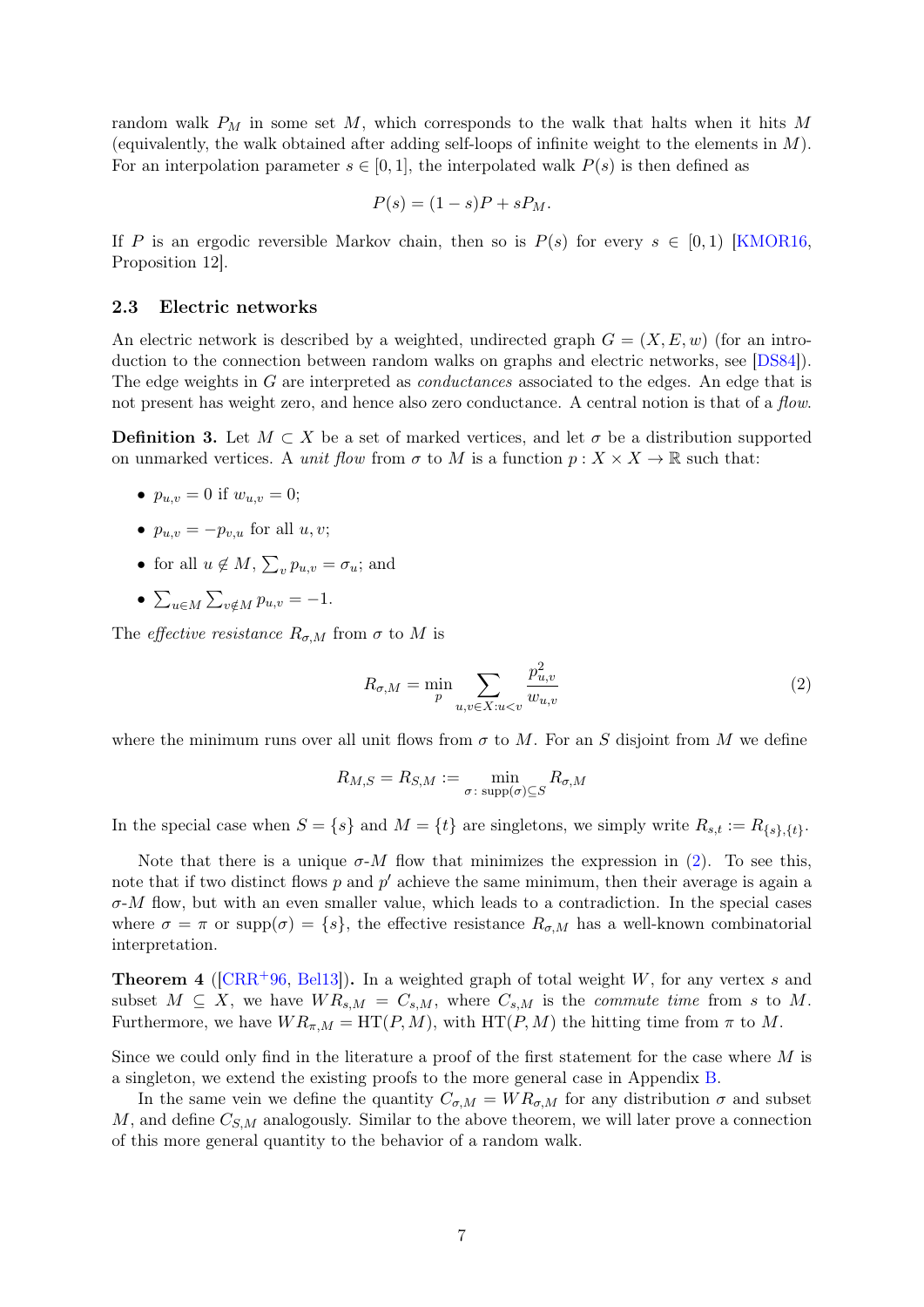### <span id="page-7-0"></span>2.4 Quantum walks and quantum walk search algorithms

Let  $D(P)$  denote the discriminant matrix of a random walk on a weighted graph, as defined in [\(1\)](#page-5-0). We can associate a quantum walk operator to this random walk, which is a unitary operator for which the following holds.

<span id="page-7-1"></span>**Definition 5** (Quantum walk operator). For any reversible Markov chain  $P$  on a finite state space X, a quantum walk operator  $W(P)$  is a unitary on  $\mathcal{H}_A \otimes \mathcal{H}_X$ , such that  $|\overline{0}\rangle \in \mathcal{H}_A$ , span $\{|u\rangle: u \in X\} \subseteq \mathcal{H}_X$ , and for all  $u \in X$  it holds that

$$
(\langle \overline{0} | \otimes \langle u |) W(P)(| \overline{0} \rangle \otimes I_X) = \langle u | D(P) \quad \text{and} \quad (\langle \overline{0} | \otimes I_X) W(P)(| \overline{0} \rangle \otimes |u \rangle) = D(P)|u\rangle.
$$

We note that this definition is more general than the usual notion of Szegedy's quantum walk operator [\[Sze04\]](#page-28-0). Nevertheless, this definition perfectly fits Szegedy's framework and its later extensions, and enables obtaining all major results (but with increased generality and clarity).

In case  $\mathcal{H}_X = \text{span}\{|u\rangle : u \in X\}$  we can simply write  $(\langle 0| \otimes I)W(P)(|0\rangle \otimes I) = D(P)$  and such a unitary is called a *block-encoding* of  $D(P)$ . But as indicated by our definition, all of our results also apply if  $W(P)$  is a block-encoding of a matrix M that can be block-diagonalised with  $D(P)$  being one of its diagonal blocks – this generalization is relevant for example in applications where a data-structure is attached to each vertex (for more details see [\[GSLW19\]](#page-27-11)). Thus, for simplicity in the presentation we will use a slight abuse of notation and simply write  $(\langle \overline{0} | \otimes I \rangle W(P)(\langle \overline{0} \rangle \otimes I) = D(P)$ , when  $(\langle \overline{0} | \otimes I \rangle W(P)(\langle \overline{0} \rangle \otimes I) = M$  and M is block-diagonal, and the block corresponding to the subspace span $\{|u\rangle : u \in X\}$  is  $D(P)$ .

To gain some intuition, we recall the usual construction for Szegedy's quantum walk operator [\[Sze04\]](#page-28-0). It starts from the classical walk perspective: a step of a classical random walk from vertex u consists of sampling a new vertex v according to the distribution  $P_{u}$ , given by the u-th row of P. An analogous quantum operation is a unitary  $V(P)$  on span $\{ |u, v\rangle : u, v \in X \cup \{0\} \}$ defined by

<span id="page-7-2"></span>
$$
|\bar{0}\rangle|u\rangle \mapsto V(P)|\bar{0}\rangle|u\rangle = \left(\sum_{v \in X} \sqrt{P_{u,v}}|v\rangle\right)|u\rangle,\tag{3}
$$

and acting arbitrarily (but unitarily, and controlled on the second register) on the rest of the state space. Using such a unitary, one can simulate the classical random walk by measuring the state and re-initializing the first register to  $\overline{0}$  in every step. Using the unitary swap operator SHIFT:  $|u, v\rangle \mapsto |v, u\rangle$  (for  $u, v \in X$ ), we can now define the operator

<span id="page-7-3"></span>
$$
V(P)^{\dagger} \operatorname{SHIFT} V(P), \tag{4}
$$

where the dagger  $\dagger$  denotes the Hermitian conjugate. One can now verify that this operator is indeed a quantum walk operator, as defined in Definition [5.](#page-7-1)

In order to understand the relationship between our perspective and most previous works on Szegedy-type quantum walks, we note that a Szegedy-type quantum walk is usually implemented as the following sequence of gates:

$$
\cdots V(P)^{\dagger} \operatorname{ShIFT} V(P) ([2|\bar{0}\rangle\langle\bar{0}|-I] \otimes I) V(P)^{\dagger} \operatorname{ShIFT} V(P) ([2|\bar{0}\rangle\langle\bar{0}|-I] \otimes I) V(P)^{\dagger} \cdots
$$

This can be viewed  $[Sze04, MNRS11]$  $[Sze04, MNRS11]$  $[Sze04, MNRS11]$  as a sequence of unitaries ... SHIFT REF SHIFT REF... where REF is a reflection around the span of the states in the right-hand side of  $(3)$ . We instead look at it as the sequence  $\ldots$   $W(P)$  ([2| $\overline{0}\rangle\langle\overline{0}|-1|\otimes I\rangle$   $W(P)$  ([2| $\overline{0}\rangle\langle\overline{0}|-1|\otimes I\rangle$ ... There are various advantages of our treatment:

• It directly reveals the discriminant matrix, which is at the core of the analysis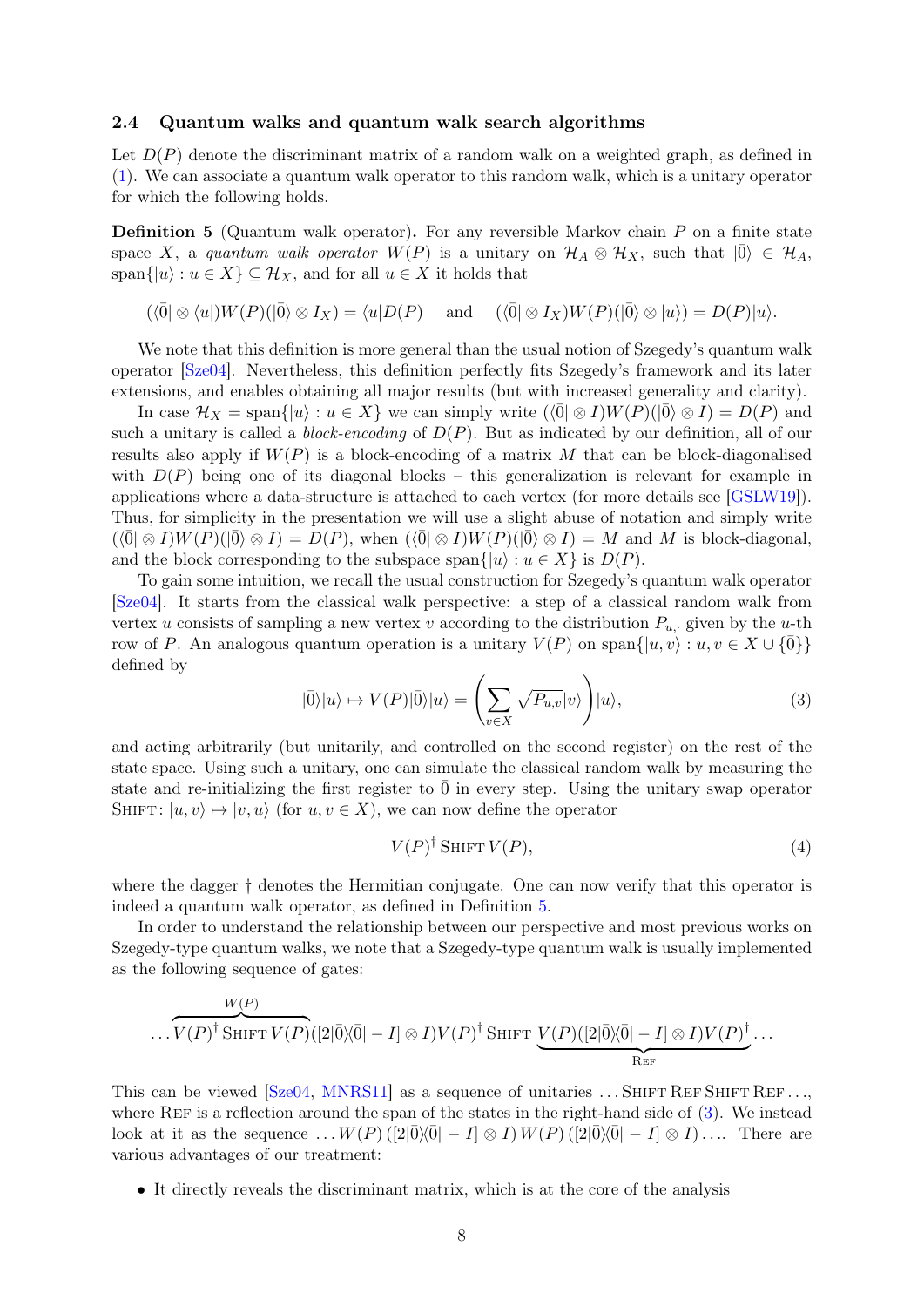- It enables the use of new techniques such as fast-forwarding or block-encoding
- There is no need to work with pairs of vertices  $|u\rangle|v\rangle$
- The similarities and differences compared to the classical walk are more apparent

Analogous to the case of classical random walk algorithms, quantum walk search algorithms are assumed to have access to the following (possibly controlled) black-box operations (and their inverses):

• Check(M): checks whether a vertex u is marked. Complexity  $C(M)$  or C. Described by the mapping

$$
\forall u \in X, b \in \{0, 1\}: \quad |u\rangle |b\rangle \mapsto \begin{cases} |u\rangle |b\rangle & \text{if } u \notin M \\ |u\rangle |b \oplus 1\rangle & \text{if } u \in M. \end{cases}
$$

- Setup( $\pi$ ): generates the superposition  $|\sqrt{\pi}\rangle = \sum_{u \in X}$  $\sqrt{\pi_u}|u\rangle$ . Complexity  $\mathsf{S}(\pi)$  or  $\mathsf{S}$ .
- Update(P): implements a (controlled) walk operator  $W(P)$ , as in Definition [5.](#page-7-1) Complexity  $U(P)$  or U.

Remark 6. In the literature the update cost is often defined as the cost implementing the unitary  $V(P)$  described in [\(3\)](#page-7-2), which is compatible with our cost notion due to [\(4\)](#page-7-3). However, in some papers the update cost is defined as the cost of implementing REF, which is harder to compare directly. Still it seems unlikely that Ref can be implemented much more efficiently than  $W(P)$ , so we do not devote much attention to this minor conflict in the definitions. When we cite such a paper we re-express their bounds in terms of our cost functions, c.f., Belovs' original paper [\[Bel13\]](#page-26-1) on electrical network based quantum walks.

Implementing interpolated quantum walks. We can derive other operations by combining the above black-box operations. Say that we wish to implement a quantum walk corresponding to the interpolated walk  $P(s)$ . Let  $\theta = \arccos(\sqrt{s})/2$ , and

$$
V = \begin{pmatrix} \cos(\theta) & \sin(\theta) \\ \sin(\theta) & -\cos(\theta) \end{pmatrix}, \quad X = \begin{pmatrix} 0 & 1 \\ 1 & 0 \end{pmatrix}, \quad Y = \begin{pmatrix} 0 & 1 \\ -1 & 0 \end{pmatrix}.
$$

Then

$$
-YVXV|0\rangle = \sqrt{s}|0\rangle + \sqrt{1-s}|1\rangle, \quad -YVV|0\rangle = |1\rangle.
$$

Let  $cW(P)$  be a controlled version of the "update unitary"  $W(P)$  controlled by the first qubit, and C be the "check unitary" flipping the first qubit for marked vertices. Then the operator

$$
[I_A \otimes (V \otimes I_X) C (VY \otimes I_X)] cW(P) [I_A \otimes (YV \otimes I_X) C (V \otimes I_X)]
$$

is a quantum walk operator<sup>[3](#page-8-0)</sup> corresponding to  $D(P(s))$ . This shows that we can implement Update( $P(s)$ ) using one call to Update( $P$ ), two calls to Check(M) and 4 elementary gates. We can hence bound the complexity

$$
\mathsf{U}(P(s)) \in \mathcal{O}(\mathsf{U}(P) + \mathsf{C}(M)).
$$

<span id="page-8-0"></span><sup>&</sup>lt;sup>3</sup>In order to show that it satisfies the requirements of Definition [5,](#page-7-1) note that the subspace span $(|0\rangle, |1\rangle) \otimes$ span $\{|u\rangle: u \in X\}$  is invariant under the action of C.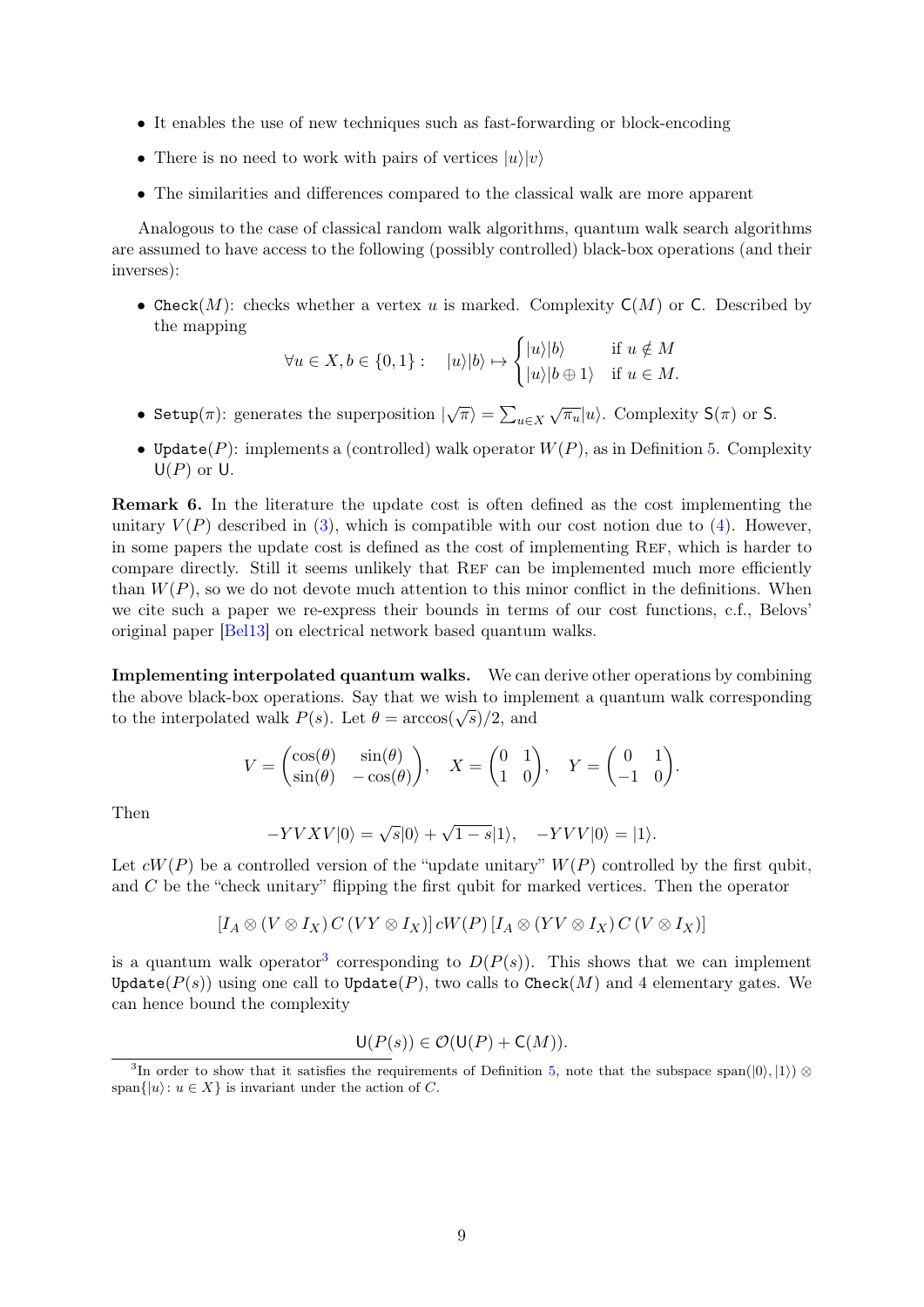### 2.5 Quantum fast-forwarding

Similar to interpolated walks, quantum fast-forwarding [\[AS19\]](#page-26-6) has proven to be a useful tool for quantum walk search algorithms. For example, the most recent developments [\[AGJK19\]](#page-26-2) in the hitting time framework (Theorem [8\)](#page-9-0) are based on this technique.

<span id="page-9-3"></span>**Theorem 7** (Quantum fast-forwarding [\[AS19\]](#page-26-6)). Let  $\varepsilon \in (0,1)$ ,  $t \in \mathbb{N}$  and let P be any reversible Markov chain on state space X. There is a quantum algorithm with complexity  $\mathcal{O}(\sqrt{t \log \frac{1}{\varepsilon}}\mathsf{U}),$ where U is the cost<sup>[4](#page-9-1)</sup> of implementing a quantum walk operator  $W(P)$  (and its inverse), that implements a unitary U on span $\{|a, x\rangle : a \in A, x \in X\}$  for some finite set  $A \ni \{\tilde{0}\}\)$ , such that for any  $|\psi\rangle \in \text{span}\{|x\rangle : x \in X\},\$ 

$$
\left\| \left( \langle \tilde{0} | \otimes I \right) U | \bar{0} \rangle | \psi \rangle - | \tilde{0} \rangle D(P)^{t} | \psi \rangle \right\|^2 \le \varepsilon.
$$

The resulting unitary U can be equivalently described as a  $(1, \log |A|, \varepsilon)$ -block-encoding of  $D(P)^t$  [\[CGJ19,](#page-26-8) [GSLW19\]](#page-27-11). For completeness we will later reprove this theorem, and give an explicit quantum circuit solving this problem, that will play a crucial role in Section [6.](#page-23-0)

# 3 Quantum walk frameworks

In this section we survey the different quantum walk search frameworks.

### 3.1 Hitting time framework

The hitting time framework is the quantum analogue of arguably the simplest random walk search algorithm:<sup>[5](#page-9-2)</sup>

- 1. Use  $\text{Setup}(\pi)$  to sample a vertex u according to  $\pi$ .
- 2. Repeat HT times:
	- (a) Check if the current vertex is marked using  $\text{Check}(M)$ .
	- (b) Sample a neighbour of the current vertex using  $Update(P)$ , and make that the current vertex.

If  $HT \in \Omega(HT(P, M))$ , then this algorithm finds a marked vertex with constant probability. Its complexity is  $S + HT(\mathcal{U} + \mathcal{C})$ .

The quantum analogue of this framework was first introduced by Szegedy [\[Sze04\]](#page-28-0), giving a quadratic speedup over the update and checking costs of the classical algorithm. His algorithm, however, only *detected* the presence of a marked vertex, rather than actually finding one. Later work by Ambainis et al. [\[AGJK19\]](#page-26-2) resolved this issue, describing a quantum walk algorithm that effectively finds a marked vertex with constant probability. We summarize their result in the theorem below.

<span id="page-9-0"></span>Theorem 8 (Hitting time framework). Let P be any reversible Markov chain on a finite state space X,  $M \subset X$  a marked set, and HT a known upper bound on  $HT(P, M)$ . Then there is a quantum algorithm that outputs a vertex  $x$  from  $M$  with constant probability in complexity

$$
\mathcal{O}\Big(S\sqrt{\log (HT)}+\sqrt{HT}(U+C)\sqrt{\log (HT)\log\log (HT)}\Big).
$$

<span id="page-9-1"></span><sup>&</sup>lt;sup>4</sup>For simplicity we assume that U is at least the number of qubits on which  $W(P)$  act. This is a fair assumption because if  $W(P)$  uses fewer gates than qubits, then there must be some unused qubits.

<span id="page-9-2"></span> ${}^{5}\text{In}$  the case of classical algorithms, the subroutines  $\texttt{Setup}, \texttt{Update},$  and  $\texttt{Check}$  are assumed to: sample a vertex according to  $\pi$ ; sample a neighbour of the current vertex u; and check if the current vertex is marked. Note that the costs  $S$  and  $U$  of the classical operations might be significantly cheaper than their quantum counterparts  $S$ and U (since the quantum checking operation is just the reversible version of the classical checking operation, it will never be significantly harder).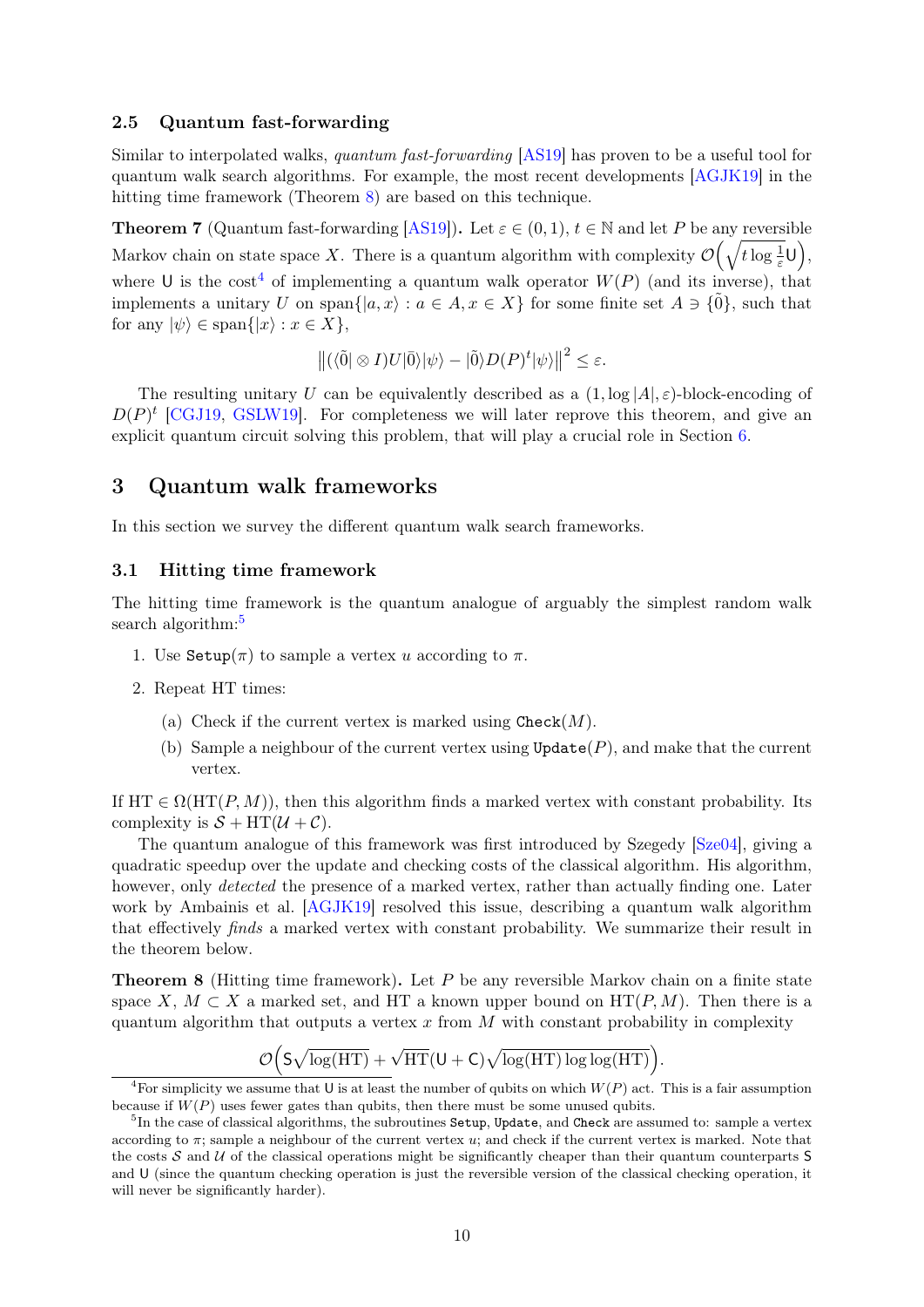### 3.2 MNRS framework

While the hitting time framework is optimal in terms of the number of quantum walk steps, it may be suboptimal in the number of calls to  $\text{Check}(M)$ . In contrast, the MNRS framework uses an optimal number of calls to Check $(M)$ , at the expense of possibly more calls to Update $(P)$ . This framework is again best understood using a random walk perspective. Specifically, consider a classical algorithm that, rather than checking after every step, only checks after every  $\frac{1}{\delta}$  steps:

- 1. Use  $\text{Setup}(\pi)$  to sample a vertex u according to  $\pi$ .
- 2. Repeat  $\frac{1}{\varepsilon}$  times:
	- (a) Check if the current vertex is marked using  $\text{Check}(M)$ .
	- (b) Repeat  $\frac{1}{\delta}$  times:

Sample a neighbour of the current vertex using  $Update(P)$ , and make that the current vertex.

If  $\delta$  is a lower bound on the spectral gap of P, then by taking  $\frac{1}{\delta}$  steps between checks, each random walk vertex that is checked is approximately distributed as an independent sample from π. Hence, if  $\varepsilon \leq \pi(M)$ , then after  $\frac{1}{\varepsilon}$  samples from π a marked vertex will be sampled with constant probability. The total complexity of this classical algorithm is  $S + \frac{1}{\varepsilon}$  $rac{1}{\varepsilon}(\frac{1}{\delta}% -\varepsilon\cdot\hat{\gamma}_{0}\cdot\hat{\gamma}_{0})=-\frac{1}{\varepsilon\cdot\hat{\gamma}_{0}\cdot\hat{\gamma}_{0}\cdot\hat{\gamma}_{0}\cdot\hat{\gamma}_{0}\cdot\hat{\gamma}_{0}\cdot\hat{\gamma}_{0}\cdot\hat{\gamma}_{0}\cdot\hat{\gamma}_{0}\cdot\hat{\gamma}_{0}\cdot\hat{\gamma}_{0}\cdot\hat{\gamma}_{0}\cdot\hat{\gamma}_{0}\cdot\hat{\gamma}_{0}\cdot\hat{\gamma}_{0}\cdot\hat{\gamma}_{0}\cdot\hat{\gamma}_{0}\cdot\hat{\gamma}_{0}\cdot\hat{\gamma}_{0}\cdot\hat{\gamma}_{0}\cdot\hat{\gamma}_{0}\cdot\hat{\gamma}_{0}\cdot\$  $\frac{1}{\delta}$ U + C). If  $\varepsilon = \pi(M)$  and  $\delta$  equals the spectral gap of P, then it holds that

$$
\frac{1}{\varepsilon} \le \text{HT}(P, M) \le \frac{1}{\varepsilon \delta}.\tag{5}
$$

Hence this approach is often suboptimal in the number of steps with respect to the algorithm in the previous section<sup>[6](#page-10-0)</sup>, but it may be better in the number of checks. This algorithm will hence be preferable in cases where the checking cost  $\mathcal C$  is much larger than the update cost  $\mathcal U$ .

The quantum analogue of this classical algorithm was introduced by Magniez, Nayak, Roland and Santha [\[MNRS11\]](#page-27-0), who showed the following:

**Theorem 9** (MNRS framework). Let  $P$  be any reversible Markov chain on a finite state space X,  $M \subset X$  a marked set,  $\varepsilon$  a known lower bound on  $\pi(M)$  and  $\delta$  a known lower bound on the spectral gap of  $P$ . Then there is a quantum algorithm that outputs a vertex  $x$  from  $M$  with constant probability in complexity

$$
\mathcal{O}\bigg(S+\frac{1}{\sqrt{\varepsilon}}\bigg(\frac{1}{\sqrt{\delta}}U+C\bigg)\bigg).
$$

### 3.3 Controlled quantum amplification framework

Dohotaru and Høyer [\[DH17\]](#page-27-2) showed that an *optimal* payoff between update cost and checking cost can be obtained for the special case where there is a single marked element  $M = \{m\}$ . Specifically, consider the following classical algorithm:

- 1. Use  $\text{Setup}(\pi)$  to sample a vertex u according to  $\pi$ .
- 2. Repeat  $1/\varepsilon$  times:
	- (a) Check if the current vertex is marked using  $\text{Check}(M)$ .
	- (b) Repeat  $\varepsilon$ HT times:

Sample a neighbour of the current vertex using  $\texttt{Update}(P)$ , and make that the current vertex.

<span id="page-10-0"></span> ${}^6E.g.,$  consider the graph consisting of two cliques on  $n/2$  nodes, and a single edge between them. For a single marked element we get that  $\pi(m) \in \Theta(1/n)$ ,  $\delta(P) \in \Theta(1/n^2)$  and HT  $\in \Theta(1/n^2)$ , so that  $1/(\epsilon \delta) \gg \text{HT}$ .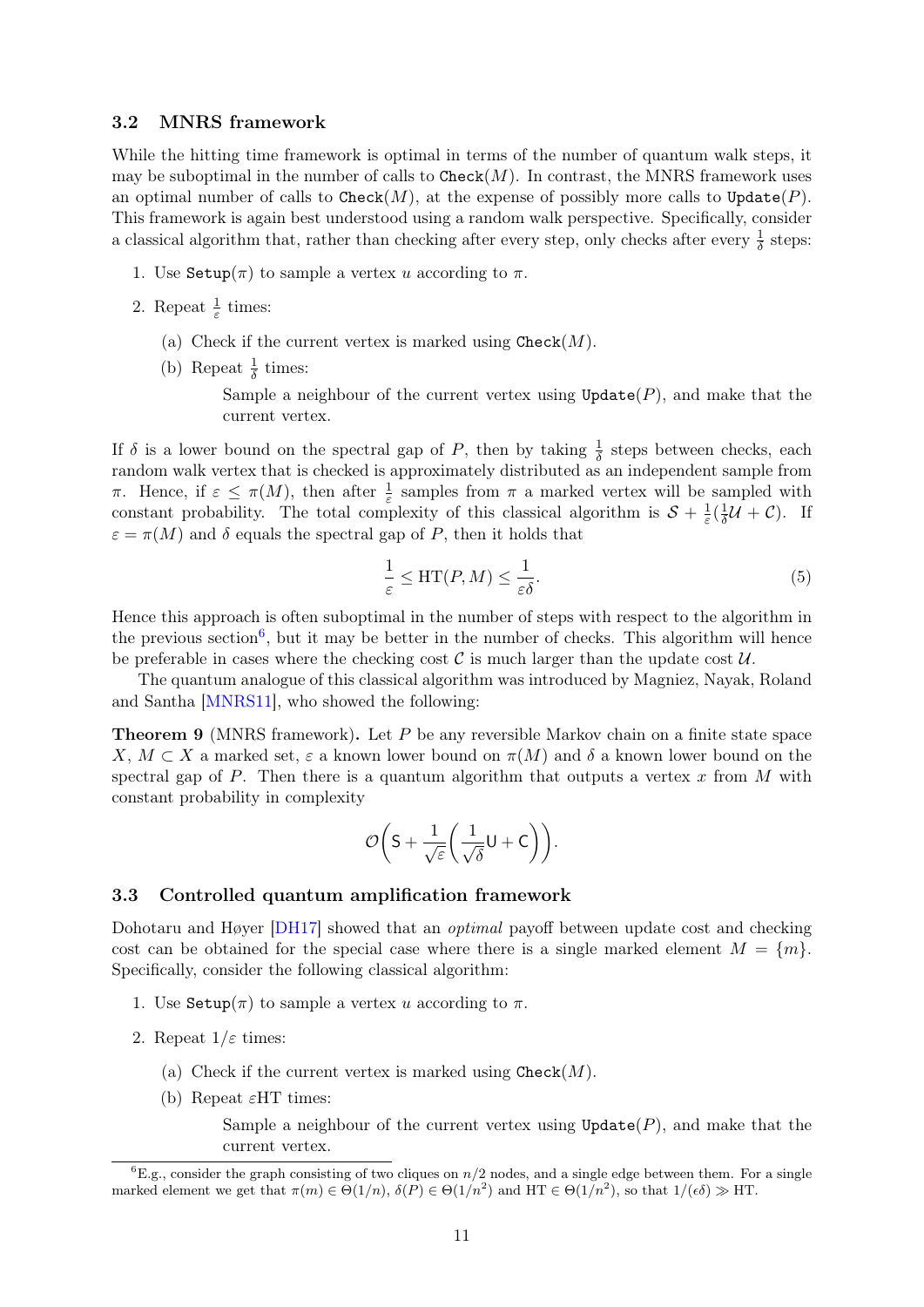If  $\varepsilon \in \Theta(\pi(m))$ , HT  $\in \Omega(\mathrm{HT}(P, \{m\}))$ , and there is a unique marked element  $M = \{m\}$ , then the above algorithm returns  $m$  with constant probability. This can be proven using the following lemma.

<span id="page-11-3"></span>Lemma 10 ([\[DH17,](#page-27-2) Section 6]). Consider a reversible Markov chain P with stationary distribution  $\pi$ , and a single marked element m. If  $\tau \in \Omega(\pi(m)HT(P,m))$ , then

$$
\mathrm{HT}(P^\tau,m)\in \mathcal{O}\bigg(\frac{1}{\pi(m)}\bigg).
$$

If we set  $\tau = \varepsilon H T$  then  $HT(P^{\tau}, m)$  exactly describes the expected number of repetitions of step 2. in the above algorithm that are required to find a marked element. The algorithm has complexity of the order  $S + HTU + \frac{1}{s}$  $\frac{1}{\varepsilon}$ C. This corresponds to the update complexity of the classical algorithm in the hitting time framework, and the checking complexity of the classical algorithm in the MNRS framework.

In their controlled quantum amplification framework, Dohotaru and Høyer [\[DH17\]](#page-27-2) construct a quantum analogue of the above result.

**Theorem 11** (Controlled quantum amplification framework). Let P be any reversible Markov chain on a finite state space  $X, m \in X$  a unique marked element, HT a known upper bound on  $HT(P, \{m\})$ , and  $\varepsilon$  a known lower bound on  $\pi(m)$ . Then there is a quantum algorithm that outputs  $m$  with constant probability in complexity

$$
\widetilde{\mathcal{O}}\bigg(S+\sqrt{\mathrm{HT}}\,U+\frac{1}{\sqrt{\varepsilon}}\,C\bigg).
$$

#### <span id="page-11-1"></span>3.4 Electric network framework

A main drawback of all the aforementioned frameworks is that they require the quantum walk to start from a quantum sample of the stationary distribution, which may in general be much more difficult to construct than, say, a distribution that is supported on a single vertex. Belovs [\[Bel13\]](#page-26-1) showed that one can combine quantum walks with tools from electric network theory to get rid of this restriction, proving the theorem below. For an arbitrary distribution  $\sigma$ , we let  $S(\sigma)$  denote the complexity of generating the initial state  $|\sqrt{\sigma}\rangle = \sum_u$  $\sqrt{\sigma_u} |u\rangle$ , which can be much smaller than the setup cost  $S = S(\pi)$  for generating the quantum sample  $|\sqrt{\pi}\rangle$  of the stationary distribution.

We also define  $\Lambda(\sigma, C)$ , for some choice of C, as a unitary that acts as:

<span id="page-11-2"></span>
$$
|0\rangle|u\rangle \mapsto \frac{\sqrt{\pi_u}|0\rangle + \sqrt{\sigma_u/C}|1\rangle}{\sqrt{\pi_u + \sigma_u/C}}|u\rangle, \tag{6}
$$

and let  $R(\sigma)$  be its implementation cost (again including controlled/inverse versions). We define  $U(\sigma) = U + R(\sigma)$ . With these costs, we can describe Belovs' framework as follows.

<span id="page-11-0"></span>Theorem 12 (Electric network framework [\[Bel13\]](#page-26-1)). Let P be any reversible Markov chain on a finite state space X,  $M \subset X$  a marked set,  $\sigma$  a distribution on X, and C a known upper bound on  $C_{\sigma,M}$ . Then there is a quantum algorithm that decides if  $M \neq \emptyset$  with bounded error in complexity

$$
\mathcal{O}\Big(S(\sigma)+\sqrt{C}(U(\sigma)+C)\Big).
$$

Recall that if  $\sigma = \pi$  then  $C = HT(P, M)$ . In addition,  $R(\sigma)$  becomes trivial in this case, so that this recovers the hitting time framework (except that it only detects marked elements).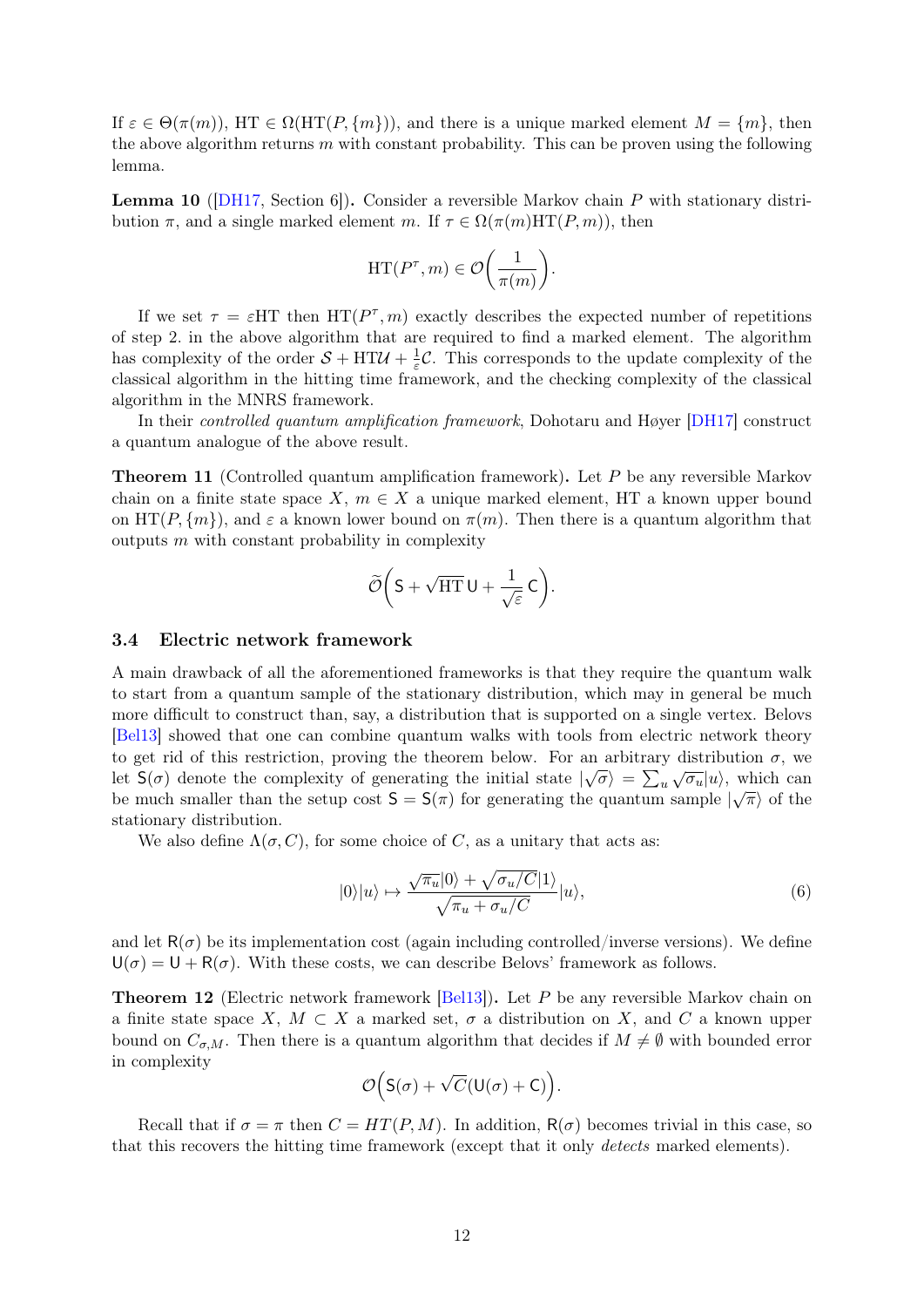## <span id="page-12-0"></span>4 Finding in the electric network framework

The major drawback of the electric network framework is that it only allows for detecting marked vertices, rather than actually finding one – in fact, if we only want to detect a marked vertex, the electric network framework is a strict generalization of the hitting time framework. In this section, we describe a quantum algorithm that reproduces the electric network framework, but in addition actually finds marked elements, making it a strict generalization of the hitting time framework.

Recall that we are given a weighted graph  $G$  over  $X$  with total edge weight  $W$ , a distribution  $\sigma$  over X, and a subset  $M \subset X$  of marked elements. The quantity  $R_{\sigma,M}$  denotes the effective resistance from  $\sigma$  to M, and we define  $C_{\sigma,M} = WR_{\sigma,M}$ . We will prove the following.

<span id="page-12-1"></span>**Theorem 13** (Electric network framework). Let  $P$  be any reversible Markov chain on a finite state space X,  $M \subset X$  a marked set,  $\sigma$  a distribution on X, and C a known upper bound on  $C_{\sigma,M}$ . There is a quantum algorithm that finds a marked element from M, or decides that it is empty, with bounded error in complexity

$$
\mathcal{O}\Big(\sqrt{\log C}\,\mathsf{S}(\sigma) + \sqrt{C\log C\log\log C}(\mathsf{U}(\sigma) + \mathsf{C})\Big).
$$

In earlier work, Belovs [\[Bel13\]](#page-26-1) showed that it is possible to detect the presence of marked vertices in  $\mathcal{O}(\sqrt{C})$  quantum walk steps (Theorem [12\)](#page-11-0). Our work strengthens this result by also finding a marked element, at the cost of an additional log factor. Our algorithm and analysis runs along the same lines as [\[AGJK19\]](#page-26-2). As described in Section [4.2,](#page-13-0) the algorithm combines quantum fast-forwarding with a quantum walk derived from an interpolated Markov chain. The analysis, described in Section [4.2.3](#page-16-0) reduces the success probability of our quantum algorithm to the probability that a classical random walk starting from  $\sigma$  hits M, and then returns to the support of  $\sigma$ , within  $\mathcal{O}(C_{\sigma,M})$  steps of the walk, similar to the analysis in [\[AGJK19\]](#page-26-2). In order to lower bound this quantity, we extend the known combinatorial interpretation of the quantity  $C_{\sigma,M}$  from the case where  $\sigma$  is a singleton (Theorem [4\)](#page-6-2) to a more general setting. This is described in Section [4.1.](#page-12-2)

Remark 14. A similar result, but restricted to the special case where the graph is a tree, can be found in the quantum algorithm for backtracking by Montanaro [\[Mon18\]](#page-27-4). Starting from the root of a binary tree, this algorithm incurs an additional log factor for actually finding a solution, rather than simply detecting one. The extension however crucially relies on the tree structure of the graph, essentially performing a binary search, and hence seems restricted to this special class of graphs.

### <span id="page-12-2"></span>4.1 Combinatorial interpretation of  $C_{SM}$  and  $C_{\sigma,M}$

In Theorem [4](#page-6-2) we mentioned the classic result that for any vertex  $s$  and subset  $M$ , the electric quantity  $C_{s,M} = WR_{s,M}$  equals the commute time  $\mathbb{E}_s(\tau_s^M)$  from s to M. A similar interpretation however seems to be lacking for the more general quantity  $C_{\sigma,M} = WR_{\sigma,M}$ . While one could expect that a similar relation should hold, at least for the special case where  $\sigma = \pi |_{S}$  equals the stationary distribution on some subset  $S$ , we provide a counterexample in Appendix [A.](#page-28-4) There we show that in certain cases  $C_{\pi|_S,M} = WR_{\pi|_S,M}$  is not equal to the commute time  $\mathbb{E}_{\pi|_S}(\tau_S^M)$ from  $\pi|_S$  to M and back to S.

Nevertheless, we do succeed in proving a one-way bound, showing that a variant of the commute time can indeed be bounded by the electric quantity  $C_{\pi|s,M}$ , which will prove sufficient for our purpose.

<span id="page-12-3"></span>**Claim 15.** Let  $S \subseteq X \setminus M$ , and  $p \in \mathbb{R}, T \in \mathbb{N}$  such that  $\frac{2}{T} \leq \pi(S)p \leq 1/C_{S,M}$ . Then with probability at least  $p/2$  the random walk started from  $\sigma = \pi |S|$  first hits M, and then returns to  $S$ , in the first T steps.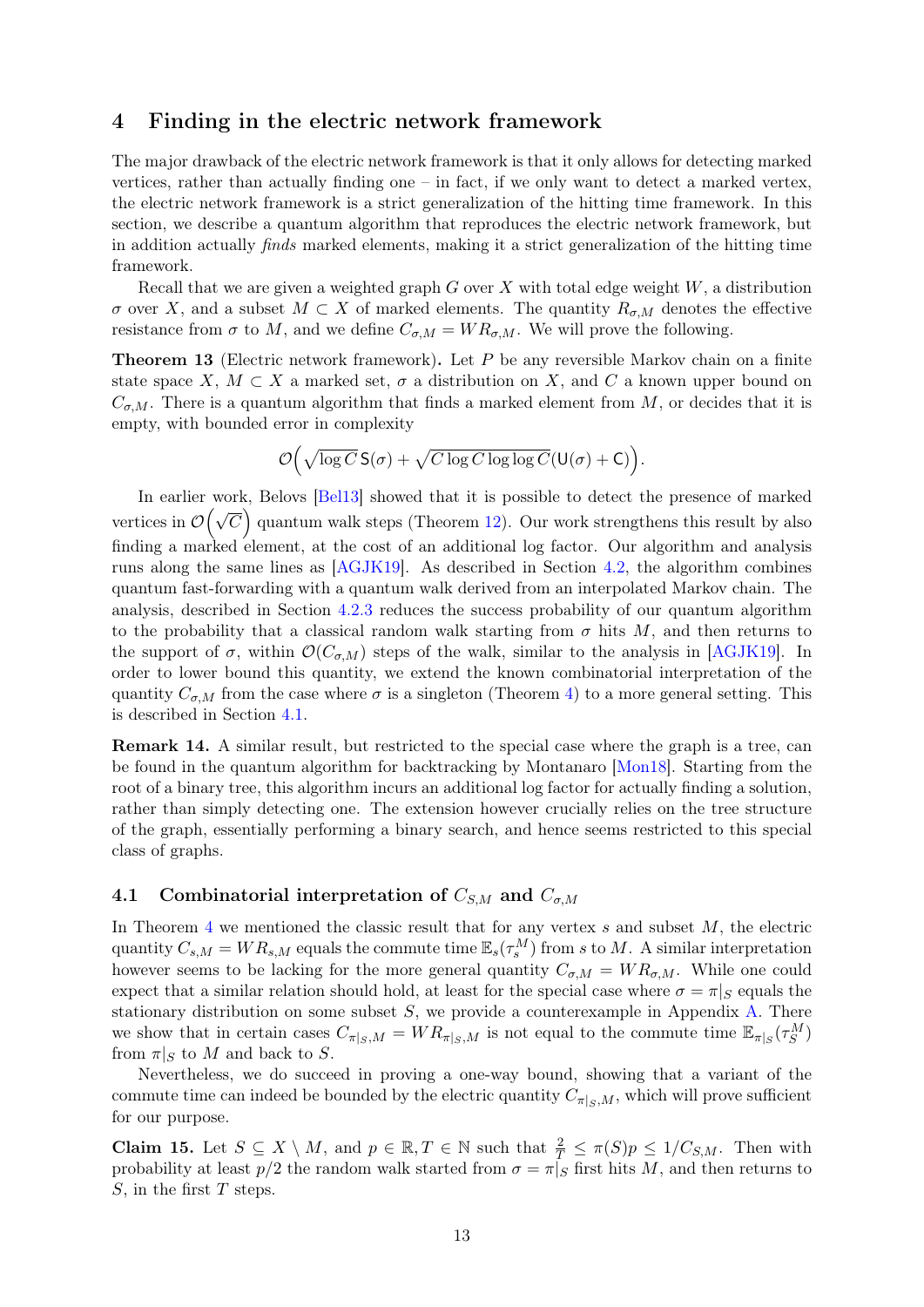The conditions on  $\sigma$  might seem a bit strong, we can however adapt any graph, similar to what is implicitly done in Belovs' algorithm [\[Bel13\]](#page-26-1), to ensure that they do hold for  $p = \frac{1}{2}$  $\frac{1}{2}, T = 4C_{\sigma, M}.$ 

The main technical contribution in the proof of Claim [15](#page-12-3) is the following lemma, which we prove in Appendix [B.](#page-28-3) We let  $\tau_M$  denote the hitting time of M, which is the random variable representing the number of steps to reach M (i.e., the minimum i such that  $Y_i \in M$ ), and  $\tau_S^+$ S the *first return time* to S (i.e., the minimum  $i > 0$  such that  $Y_i \in S$ ).

<span id="page-13-1"></span>**Lemma 16.** Let  $S, M \subseteq X$  be disjoint sets, then

$$
\Pr_{\pi|_S}(\tau_M < \tau_S^+) = \frac{1}{C_{S,M}\pi(S)} \bigg( \ge \frac{1}{C_{\pi|_S,M}\pi(S)} \bigg).
$$

This generalizes the classic fact that the probability that a reversible Markov chain starting at s visits t before returning to s is  $1/(C_{s,t}\pi_s)$ . We can then combine this with the following classic lemma, a proof of which can be found in [\[LPW17,](#page-27-8) Lemma 21.13].

<span id="page-13-2"></span>Lemma 17 (Kac's Lemma). For any irreducible and reversible Markov chain it holds that

$$
\mathbb{E}_{\pi|_S}(\tau_S^+) = \frac{1}{\pi(S)}.
$$

The proof of the main claim then easily follows.

*Proof of Claim [15.](#page-12-3)* We use a union bound on the events that  $\tau_M < \tau_S^+$  and  $\tau_S^+ < T$ , the union of which implies the claimed statement. From Lemma [16](#page-13-1) we know that  $Pr_{\sigma}(\tau_M < \tau_S^+)$  $1/(C_{S,M}\pi(S)) \geq p$ . A bound on  $\Pr_{\sigma}(\tau_S^+ < T)$  easily follows from Kac's lemma (Lemma [17\)](#page-13-2). Combined with Markov's inequality this lemma implies that

$$
\Pr_{\sigma}(\tau_S^+ < T) \ge \Pr(\tau_S^+ < 2/(\pi(S)p)) > 1 - p/2.
$$

The claim then follows by a union bound:

$$
\Pr_{\sigma}((\tau_M < \tau_S^+) \land (\tau_S^+ < T)) \ge \Pr_{\sigma}(\tau_M < \tau_S^+) + \Pr_{\sigma}(\tau_S^+ < T) - 1 > p/2. \Box
$$

#### <span id="page-13-0"></span>4.2 Quantum walk algorithm

Our algorithm combines quantum fast-forwarding with interpolated quantum walks. Similar to [\[AGJK19\]](#page-26-2), the analysis of the algorithm then follows from a "box-stretching" argument, which builds on our combinatorial Claim [15.](#page-12-3) To ensure the conditions of this claim, we will consider an interpolated walk on a slightly modified graph, implicitly used in [\[Bel13\]](#page-26-1).

### <span id="page-13-3"></span>4.2.1 Modified graph and Belovs' quantum walk

The input to the search problem is a weighted graph  $G = (X, E, w)$ , a subset of marked elements  $M \subset X$  and an initial distribution  $\sigma$  over X. We assume access to these through black-box operations Check(M), Setup( $\sigma$ ), and the operator  $\Lambda(\sigma, C)$ , as defined in Section [3.4,](#page-11-1) with C an upper bound on  $C_{\sigma,M}$ .

We will consider a slightly modified graph  $G' = (X', E', w')$ , with total weight W', initial distribution  $\sigma'$  and marked elements M'. In Lemma [19](#page-14-0) we will prove that we can implement a quantum walk on  $G'$  using only the original black-box operations mentioned earlier. The graph  $G'$  essentially consists of two copies of the original graph, and is defined by

$$
X' = \{0, 1\} \times X,
$$
  
\n
$$
E' = \{((0, u), (0, v)), (u, v) \in E\} \cup \{((0, u), (1, u)), u \in \text{supp}(\sigma)\},
$$
  
\n
$$
w'_{(0, u), (0, v)} = w_{u, v}, \forall (u, v) \in E, \qquad w'_{(0, u), (1, u)} = \sigma_u W/C, \forall u \in X.
$$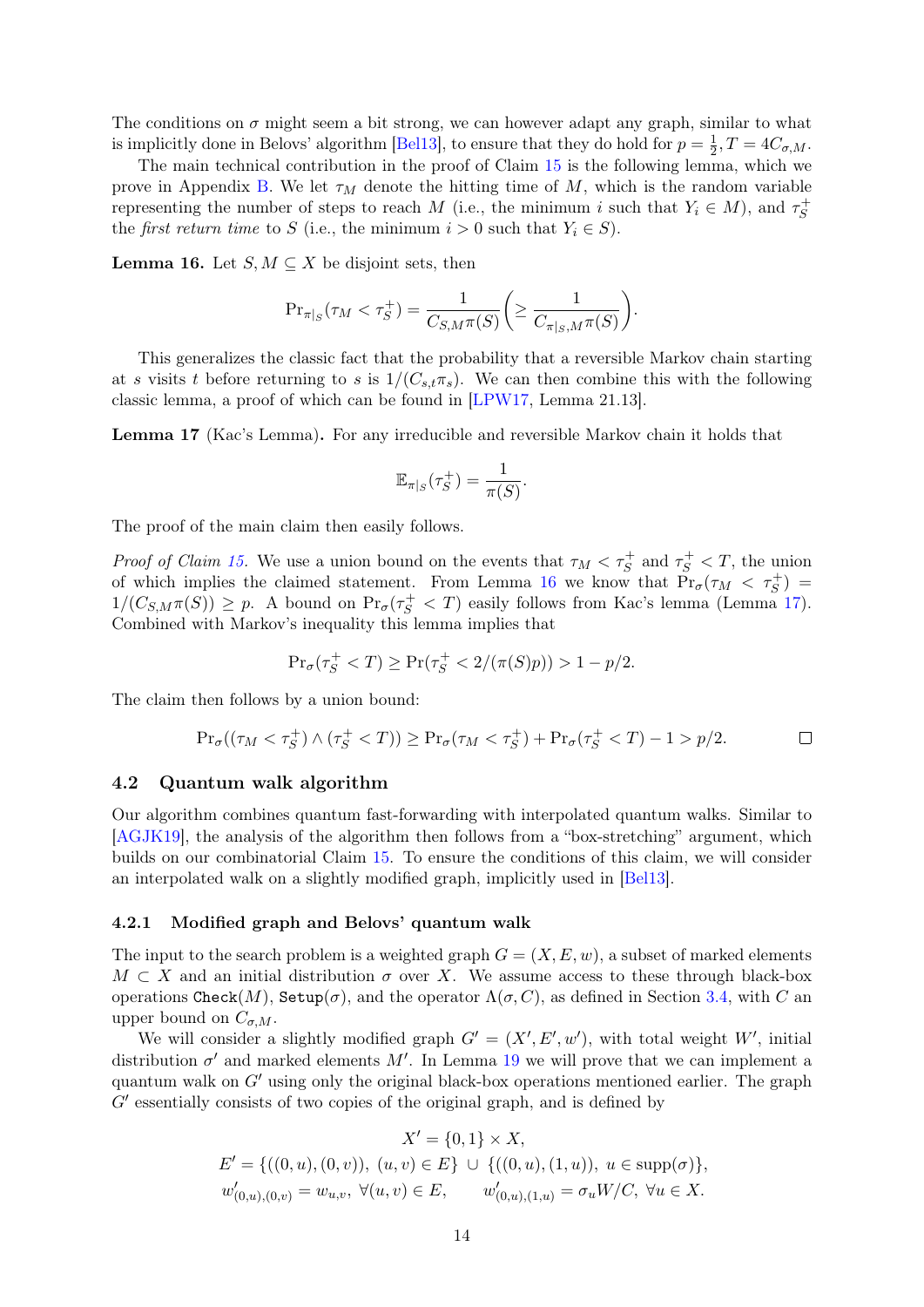<span id="page-14-1"></span>

Figure 1: Modified graph.

We illustrate this construction in Figure [1](#page-14-1) below. The modified initial state  $\sigma'$  is defined as  $\sigma'_{(1,u)} = \sigma_u$ , and zero elsewhere, and the marked elements  $M' \subseteq V'$  correspond to the set  $\{0\} \times M$ .

These particular choices ensure that (i)  $S' := \text{supp}(\sigma')$  is disjoint from M', (ii)  $\sigma'$  is proportional to  $\pi'$  on its support, with  $\pi'$  the stationary distribution on  $G'$ , and (iii) the commute time between  $\sigma'$  and  $M'$  in  $G'$  does not increase too much. We prove the second and third points in the following lemma, letting  $R'_{\sigma',M'}$  and  $C'_{\sigma',M'} = R'_{\sigma',M'}W'$  denote the effective resistance and commute time, respectively, between  $\sigma'$  and  $M'$  on  $G'$ . We also use the fact that  $W' = W + 2W \sum_{u} \sigma_u / C = W + 2W / C.$ 

<span id="page-14-2"></span>**Lemma 18.** We have  $\pi'(S') = 1/(C+2)$ , moreover if  $\rho$  is a probability distribution on  $S =$ supp $(\sigma)$  such that  $\sum_{u \in S}$  $\frac{\rho_u^2}{\sigma_u} = 1/p$ , then  $C'_{\rho',M'} = (C_{\rho,M}/C + 1/p)(C + 2)$ . Therefore,

$$
\frac{1}{C'_{S',M'}\pi'(S')} \ge \frac{1}{2} \min\bigg\{p,\frac{C}{C_{\rho,M}}\bigg\}.
$$

*Proof.* Since  $W' = W + 2W/C$ , and  $w'_{(1,u)} = W \sigma_u/C$ , we get that

$$
\pi'_{(1,u)} = \frac{w'_{(1,u)}}{W'} = \frac{W\sigma_u}{W'C} = \frac{\sigma_u}{(1+2/C)C} = \frac{\sigma_u}{(C+2)} \quad \Longrightarrow \quad \pi'(S') = \frac{1}{(C+2)}.
$$

Now observe that

$$
R'_{\rho',M'} = R_{\rho,M} + \sum_{u} \frac{\rho_u^2}{W \sigma_u/C} = R_{\rho,M} + \frac{C}{Wp},
$$

yielding

$$
C'_{\rho',M'} = W' R'_{\rho',M'} = (W + 2W/C)(R_{\rho,M} + C/(Wp)) = (C+2)(C_{\rho,M}/C + 1/p).
$$

Finally,

$$
\frac{1}{C'_{S',M'} \pi'(S')} \ge \frac{1}{C'_{\rho',M'} \pi'(S')} = \frac{1}{C_{\rho,M}/C+1/p} \ge \frac{1}{2 \max\{C_{\rho,M}/C,1/p\}} = \frac{1}{2} \min\{p,C/C_{\rho,M}\}.
$$

Now we apply the above lemma with  $\rho = \sigma$ , which gives  $p = 1$ . If  $C \in \Theta(C_{\sigma,M})$  and  $C_{\sigma,M} = \Omega(1)$ , then we see that  $C'_{\sigma',M'} \in \Theta(C_{\sigma,M})$ , so the commute time does not increase significantly. Moreover, if  $C \geq C_{\sigma,M}$ , then for  $T := \lceil 4C'_{\sigma',M'} \rceil \leq 8(C+2) + 1$  we have

$$
\frac{2}{T} \le \pi'(S')/2 \le \frac{1}{C'_{\sigma',M'}}.
$$

In this case, all conditions of Claim [15](#page-12-3) are satisfied with respect to  $p' = \frac{1}{2}$  $rac{1}{2}$ .

<span id="page-14-0"></span>Finally, we show that we can efficiently implement a quantum walk corresponding to the random walk  $P'$  on  $G'$ :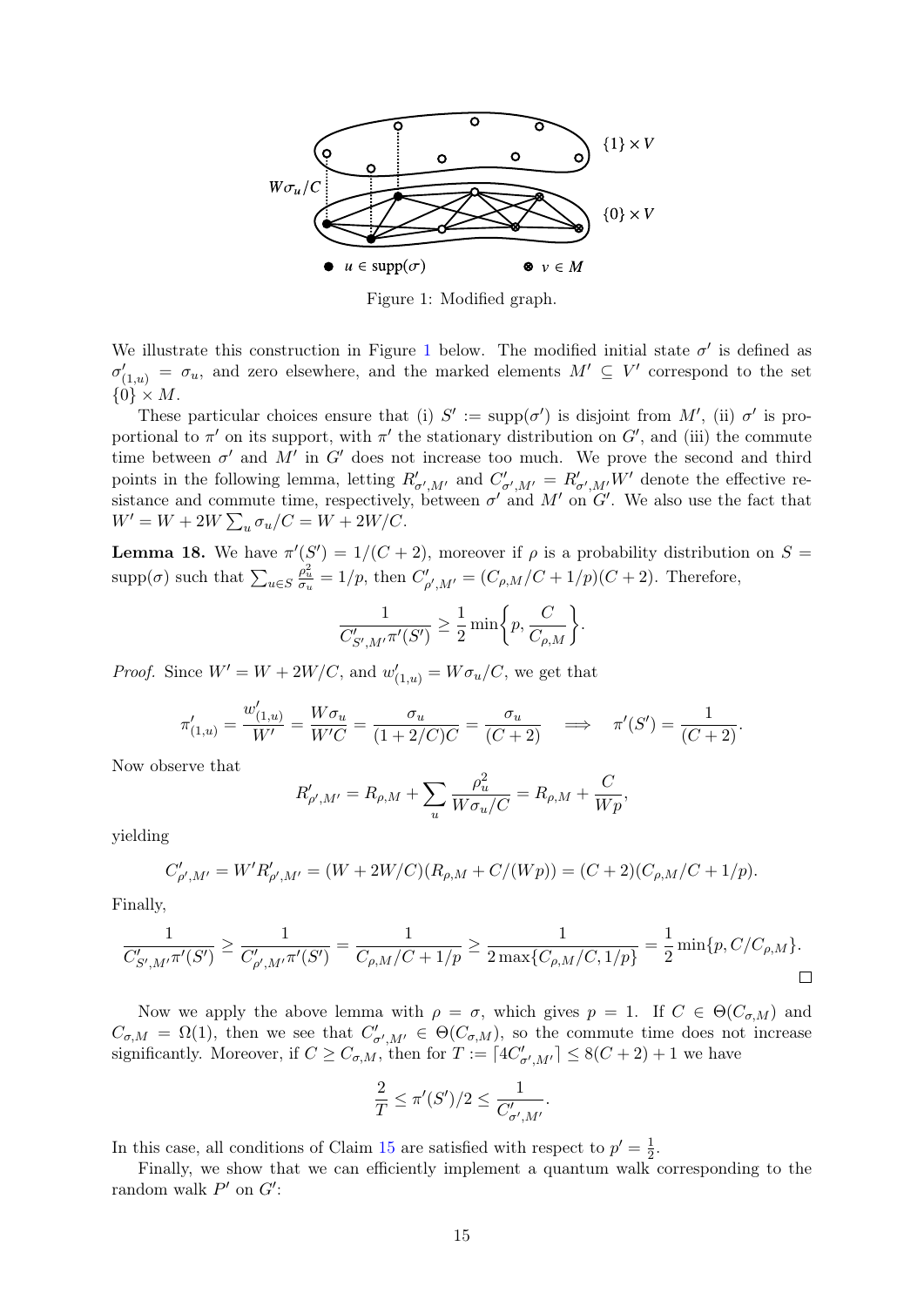**Lemma 19.** The cost of  $\text{Update}(P')$  is  $\mathsf{U}(P') \in \mathcal{O}(\mathsf{U}(P) + \mathsf{R}(\sigma)) = \mathcal{O}(\mathsf{U}(\sigma))$ , where  $\mathsf{U}(P)$  is the cost of implementing the original quantum walk operator  $W(P)$ , and  $R(\sigma)$  is the cost of  $\Lambda(\sigma, C)$ , defined in Section [2.3.](#page-6-0)

*Proof.* In the following we will identify P with  $|0\rangle\langle 0| \otimes P$  (and similarly for  $D(P)$ ). Observe that

$$
P' = \text{diag}\left(\frac{\pi_u}{\pi_u + \sigma_u/C}\right)P + \sum_{u \in \text{supp}(\sigma)} \frac{\sigma_u/C}{\pi_u + \sigma_u/C}(|0, u \rangle \langle 1, u| + |1, u \rangle \langle 0, u|),
$$

and therefore  $D(P') = \sqrt{P' \circ P'^T}$  expressed in terms of  $D(P) = \sqrt{P \circ P^T}$  is

$$
D(P') = \text{diag}\left(\sqrt{\frac{\pi_u}{\pi_u + \sigma_u/C}}\right) D(P) \text{diag}\left(\sqrt{\frac{\pi_u}{\pi_u + \sigma_u/C}}\right) + \sum_u \sqrt{\frac{\sigma_u/C}{\pi_u + \sigma_u/C}} (|0, u \rangle \langle 1, u| + |1, u \rangle \langle 0, u|).
$$

As in [\(6\)](#page-11-2) let  $\Lambda(\sigma, C)$  be a unitary that uses a single-qubit "flag" register a and acts as

$$
|\bar{0}\rangle_{A'} |u\rangle_X \mapsto \frac{\sqrt{\pi_u}|\bar{0}\rangle_a+\sqrt{\sigma_u/C}|1\rangle_a}{\sqrt{\pi_u+\sigma_u/C}}|u\rangle_X.
$$

We will use a new qubit register b, and represent the vertices as  $(0, u) \mapsto |0\rangle_b |u\rangle$ ,  $(1, u) \mapsto |1\rangle_b |u\rangle$ . We will denote by  $\bar{c}_{ab}W(P)$  the operator  $W(P)$  conditioned on the qubit state  $|0\rangle_a|0\rangle_b$ , and by  $\bar{c}_b \Lambda$  the operator  $\Lambda(\sigma, C)$  conditioned on the qubit state  $|0\rangle_b$ , and using a as the output qubit. Let

$$
W(P') := (I_A \otimes (\bar{c}_b \Lambda^{\dagger})) \bar{c}_{ab} W(P) (I_A \otimes (\text{SWAP}_{ab} \otimes I_X) \bar{c}_b \Lambda),
$$

then

$$
(\langle 0|_a \otimes I)W(P')(|0\rangle_a \otimes I) = |0\rangle\langle 0|_b \otimes \left[\text{diag}\left(\sqrt{\frac{\pi_u}{\pi_u + \sigma_u/C}}\right)W(P)\text{diag}\left(\sqrt{\frac{\pi_u}{\pi_u + \sigma_u/C}}\right)\right] + (|0\rangle\langle 1|_b + |1\rangle\langle 0|_b) \otimes I_A \otimes \left[\sum_u \sqrt{\frac{\sigma_u/C}{\pi_u + \sigma_u/C}}|u\rangle\langle u|\right],
$$

and therefore  $W(P')$  is a walk operator of  $D(P')$  whenever  $W(P)$  is a walk operator of  $D(P)$ .

#### 4.2.2 Interpolated walk and algorithm

The transformation described in Section [4.2.1](#page-13-3) can be applied to any input graph G and any distribution  $\sigma$ , with negligible impact on  $C_{\sigma,M}$ , or the update cost U. This justifies focusing our analysis on the case where  $\sigma = \pi|_S$  and  $1/C_{\sigma,M} \leq \pi(S) \leq 2/C_{\sigma,M}$ , ensuring that the conditions of Claim [15](#page-12-3) are satisfied for  $p = 1/2$  and  $T \geq 4C_{\sigma,M}$ . Moreover, this ensures that M and  $S = \text{supp}(\sigma)$  are disjoint, and furthermore, that we can easily reflect around supp $(\sigma)$ .<sup>[7](#page-15-0)</sup> We assume these conditions for the remainder of this section.

For a Markov chain P, and parameter  $q = (q_S, q_M) \in [0, 1)^2$ , we consider the interpolated Markov chain  $P(q)$ , defined by (here  $\delta_{uv}$  is the Kronecker delta)

$$
P(q)_{u,v} = \begin{cases} (1 - q_S)P_{u,v} + q_S \delta_{uv} & \text{if } u \in \text{supp}(\sigma) \\ (1 - q_M)P_{u,v} + q_M \delta_{uv} & \text{if } u \in M \\ P_{u,v} & \text{else.} \end{cases}
$$

<span id="page-15-0"></span> $7T\sigma$  see the second point, note that in the modified graph of Section [4.2.1](#page-13-3) this amounts to reflecting around the states whose first register is 1.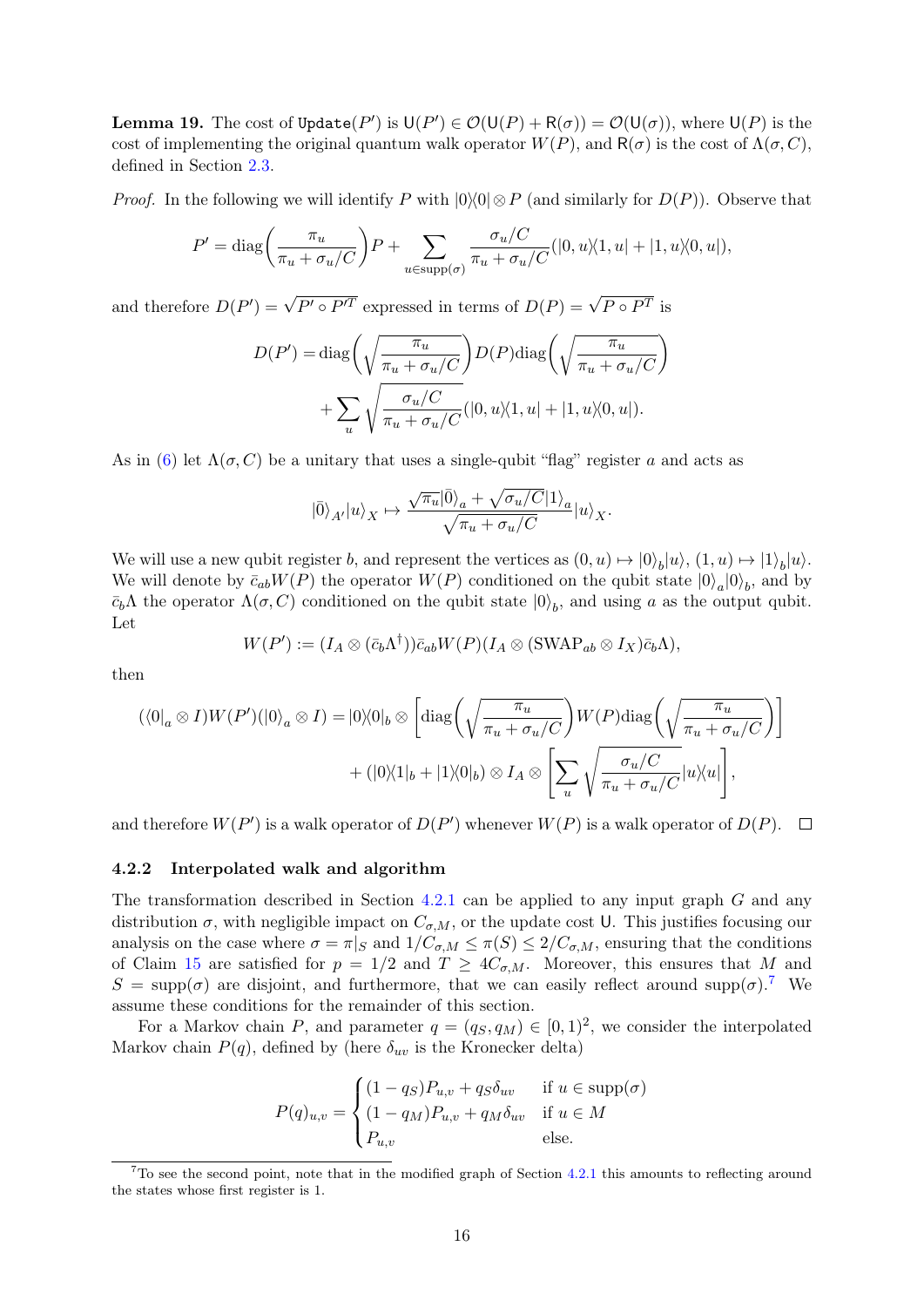Equivalently,

<span id="page-16-4"></span>
$$
P(q) = (1 - q_S - q_M)P + q_S P_{\text{supp}(\sigma)} + q_M P_M,
$$
\n(7)

with  $P_{\text{supp}(\sigma)}$  and  $P_M$  absorbing walks, as defined in Section [2.2.](#page-5-1) We denote by  $D(q)$  the discriminant matrix of  $P(q)$ . Starting from the state  $|\sqrt{\sigma}\rangle$ , our algorithm will apply T steps of quantum fast-forwarding of  $P(q)$  for appropriately chosen q, and increasing T.

### <span id="page-16-1"></span>Algorithm 1 Fast-forwarding-based search algorithm  $\overline{\text{Search}(P, \sigma, M, T)}$ .

1. Let  $Q = \{1, 2^{-1}, 2^{-2}, \ldots, 2^{-\lceil \log(14T) \rceil} \}$ , and prepare the state

$$
|\psi\rangle = \sum_{t \in [T]} \sum_{q_M \in Q} \frac{1}{\sqrt{T|Q|}} |t\rangle |q = (1 - T/2, 1 - q_M)\rangle |\sqrt{\sigma}\rangle.
$$

- <span id="page-16-3"></span>2. Let U be the operator that applies quantum fast-forwarding, controlled on the first two Let  $\hat{U}$  be the operator that applies quantum rast-tot warding, controlled on the first two<br>registers, mapping  $|t\rangle|q\rangle|\sqrt{\sigma}$  to  $|1\rangle|t\rangle|q\rangle D^{t}(q)|\sqrt{\sigma}$  +  $|0\rangle|\Gamma\rangle$  for some arbitrary  $|\Gamma\rangle$ , with precision  $\mathcal{O}\Big(\frac{1}{\log n}\Big)$  $\frac{1}{\log T}$ .
- 3. Apply  $\mathcal{O}(\sqrt{\log T})$  rounds of amplitude amplification on U and  $|\psi\rangle$ , conditioned on the first register. Finally, measure the last register.

In Lemma [25](#page-21-0) of Section [4.2.3](#page-16-0) we will prove that there exists some  $T' \in \mathcal{O}(C_{\sigma,M})$ , such that for all  $T'' \geq T'$  the algorithm returns a marked vertex with constant probability. Combined with the following lemma, which bounds the complexity of the algorithm, this proves Theorem [13.](#page-12-1)

<span id="page-16-2"></span>Lemma 20. The complexity of Algorithm [1](#page-16-1) is

$$
\mathcal{O}\Big(\sqrt{\log T}\,\mathsf{S}(\sigma) + \sqrt{T\log T\log\log T}\,(\mathsf{U}(\sigma) + \mathsf{C})\Big).
$$

*Proof.* For the complexity of step 1., note that creating  $|\psi\rangle$  only requires  $\mathcal{O}(\log T)$  elementary gates, and a call to  $\text{Setup}(\sigma)$  costing  $\mathsf{S}(\sigma)$ . For the complexity of step 2., note that by Theorem [7,](#page-9-3) gates, and a can to setup(*v*) costing  $S(0)$ . For the complexity of step 2., note that by Theorem *i*, the operators U and  $U^{\dagger}$  require  $\mathcal{O}(\sqrt{T \log \log T})$  calls to Update( $P(q)$ ), which implements a block-encoding of  $W(q) = W(P(q))$ . We can implement such a block-encoding, using a blockencoding of P,  $W(P)$ , which, by assumption (see also Lemma [19\)](#page-14-0), can be implemented in  $\mathcal{O}(\mathsf{U}(\sigma))$  complexity; the operation Check(M), costing C; and an analogous operation that checks if a vertex is in  $S = \text{supp}(\sigma)$ , which can be done in  $\mathcal{O}(1)$  cost, by our assumptions on the structure of G (such an implementation of  $W(q)$  is straightforward, as we discuss in Section [2.4\)](#page-7-0). Structure of G (such an implementation of  $W(q)$  is straightform<br>Thus, the total cost of step 2. is  $\mathcal{O}(\sqrt{T \log \log T}(U(\sigma) + C)).$ 

By [\[BHMT02\]](#page-26-9) we can implement step 3. using  $\mathcal{O}(\sqrt{\log T})$  reflections around  $U|\psi\rangle$ . A single such reflection can be implemented by  $\mathcal{O}(1)$  calls to U and  $U^{\dagger}$ , and the preparation circuit of  $|\psi\rangle$  and its inverse – yielding a total complexity (neglecting constants):

$$
\sqrt{\log T}\Big(S(\sigma)+\sqrt{T\log\log T}(U(\sigma)+C)\Big)=\sqrt{\log T}S(\sigma)+\sqrt{T\log T\log\log T}(U(\sigma)+C).\quad \Box
$$

### <span id="page-16-0"></span>4.2.3 Correctness of Algorithm [1](#page-16-1)

Similar to the argument in [\[AGJK19\]](#page-26-2), we use a careful choice of the parameters of the interpolated walk to ensure a constant success probability of Algorithm [1.](#page-16-1) As discussed in the previous section, we can assume without loss of generality that  $\sigma = \pi |_{S}$  for some  $S \subseteq X$ , and that  $1/C_{\sigma,M} \leq \pi(S) \leq 2/C_{\sigma,M}.$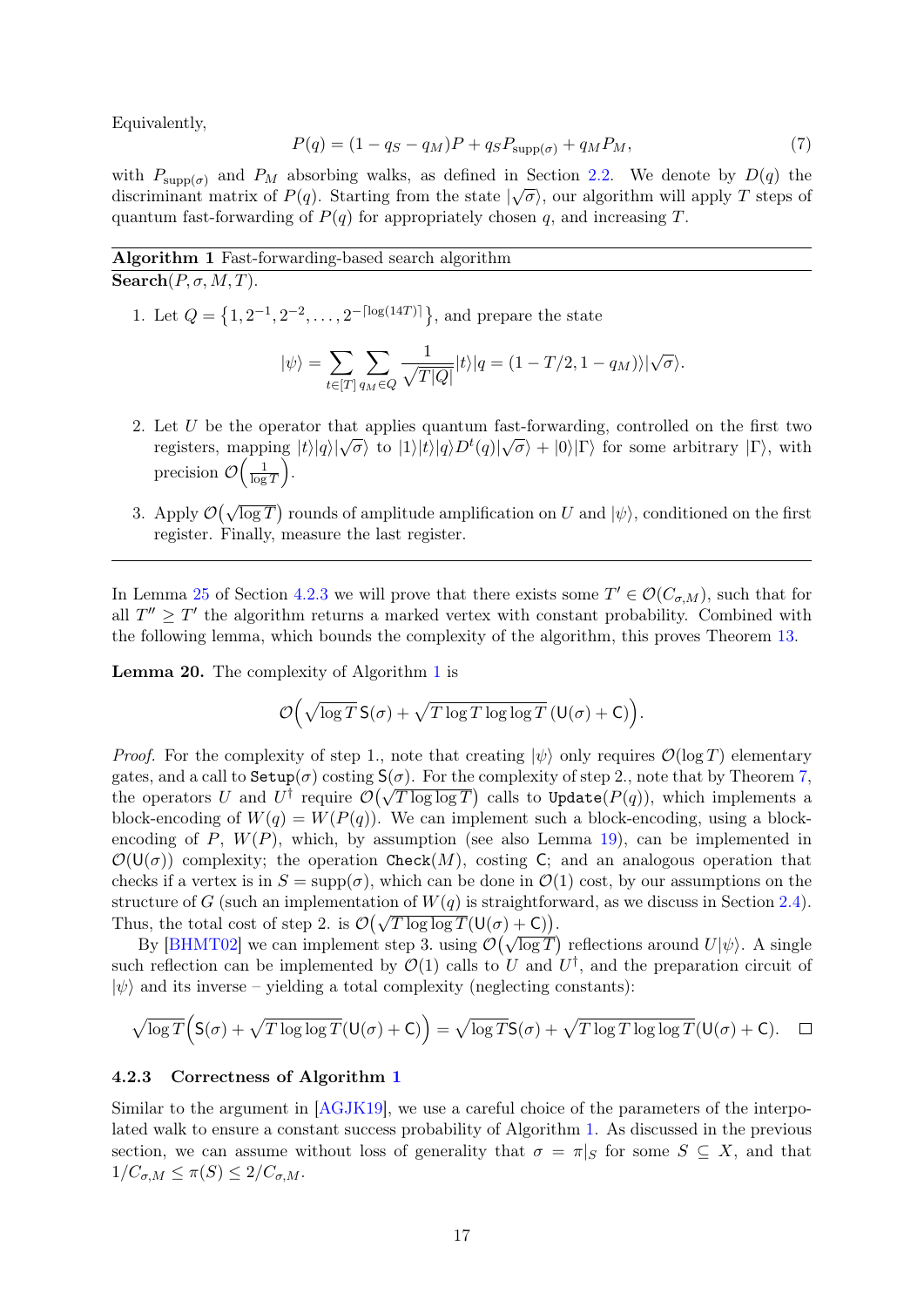The key quantity is  $\left\| \prod_{M} D^{t}(q) \right\| \sqrt{\sigma}$ <sup>2</sup>, where  $\Pi_M$  is the orthogonal projector onto marked vertices – this is the probability of finding a marked vertex in step 2. of the algorithm (that is, before amplitude amplification). We can bound this quantity in terms of the classical Markov chain  $P(q)$  as follows, generalizing [\[AGJK19,](#page-26-2) Lemma 8]:

<span id="page-17-0"></span>**Lemma 21.** Let  $(Y_i(q))_{i=0}^{\infty}$  be a Markov chain evolving according to  $P(q)$  with initial state  $Y_0(q)$  distributed according to  $\sigma = \pi|_S$ , and let  $D(q)$  be the associated discriminant matrix. Then for any  $t, t' \in \mathbb{N}$  such that  $t' > t$  we have that

$$
\left\|\Pi_M D^t(q)|\sqrt{\sigma}\rangle\right\| \geq \Pr_{Y_0(q)\sim\sigma}\big(Y_t(q)\in M, Y_{t'}(q)\in S\big).
$$

We will not use this lemma directly, but we state it here for the sake of intuition. Its proof closely follows that of [\[AGJK19,](#page-26-2) Lemma 8] (see also the proof of Corollary [24\)](#page-20-0).

By this lemma it suffices to show that with certain probability, for appropriate choice of t and  $t'$ , the t-th vertex is marked and the  $t'$ -th vertex is again in the initial support  $S$ . We will be able to ensure these conditions by appropriately tweaking the parameters  $q = (q_S, q_M)$ .

The sequence of random variables  $(Y_i)_{i=0}^{\infty}$  is supported on infinite sequences of vertices from X, which represent paths of the random walk. However, in light of Lemma [21,](#page-17-0) given such a sequence, we will only care about which states in the sequence are in  $S$ , and which are in  $M$ . Following a similar abstraction in [\[AGJK19\]](#page-26-2), we model a path of the random walk as a sequence of boxes, with gray boxes representing vertices in  $S$ , black boxes representing vertices in  $M$ , and white boxes representing vertices in neither  $S$  nor  $M$ . We depict such a sequence of boxes in Figure [2.](#page-17-1) In a slight abuse of notation, we will refer to  $y = (y_0, y_1, \dots)$  drawn from  $(Y_i)_{i=0}^{\infty}$  as a sequence of boxes. A gray or black box at position i then denotes the event that  $Y_i \in S$  or  $Y_i \in M$ , respectively. The indicated times ht and ct in Figure [2](#page-17-1) denote the random variables corresponding to the hitting time (first time to reach  $M$ ) and commute time (first time to return to S after reaching  $M$ ), respectively.

<span id="page-17-1"></span>

Figure 2: Sequence of boxes  $y = (y_0, y_1, \dots)$  drawn from the random variable  $(Y_i)_{i=0}^{\infty}$ . Gray boxes, called S-boxes, correspond to  $y_k \in S$ ; black boxes, called M-boxes, correspond to  $y_k \in M$ . The hitting time from  $S$  to  $M$  is denoted by ht, the commute time by ct.

In the following we define  $r_S = 1/(1 - q_S)$  and  $r_M = 1/(1 - q_M)$ , representing the expected number of steps that the interpolated walk remains at a vertex in  $S$  or  $M$  respectively. Given parameters  $r = (r_S, r_M)$  and a sequence of boxes  $y = (y_0, y_1, \dots)$ , we denote by  $\gamma^{(r)}$  the sequence derived from y by replacing each M-box with  $r_M$  M-boxes, and each S-box with  $r_S$  S-boxes. Since  $r_M$  is the expected number of steps a walker would stay at a marked vertex in an absorbing walk with parameter  $q_M$  (and similarly for  $r_S$ ),  $\gamma^{(r)}$  loosely models a path of the interpolated random walk  $P(q)$ . We denote by  $\text{ht}^{(r_S, r_M)}$  and  $\text{ct}^{(r_S, r_M)}$  the hitting time and commute time of the sequence  $\gamma^{(r)}$ .

![](_page_17_Figure_9.jpeg)

Figure 3: If  $y$  is the sequence of boxes shown in Figure [2,](#page-17-1) then the above sequence represents  $\gamma^{(r_S, r_M)}$  for  $r_S = 2$  and  $r_M = 3$ .

For integers  $a < b$ , we will be interested in bounding the quantities

$$
M_y^{(r)}[a,b] = |\{t \in [a,b] : \gamma_t^{(r)} \in M\}| \quad \text{and} \quad S_y^{(r)}[a,b] = |\{t \in [a,b] : \gamma_t^{(r)} \in S\}|.
$$

<span id="page-17-2"></span>When  $r = (1, 1)$  we will omit the  $(r)$  superscript.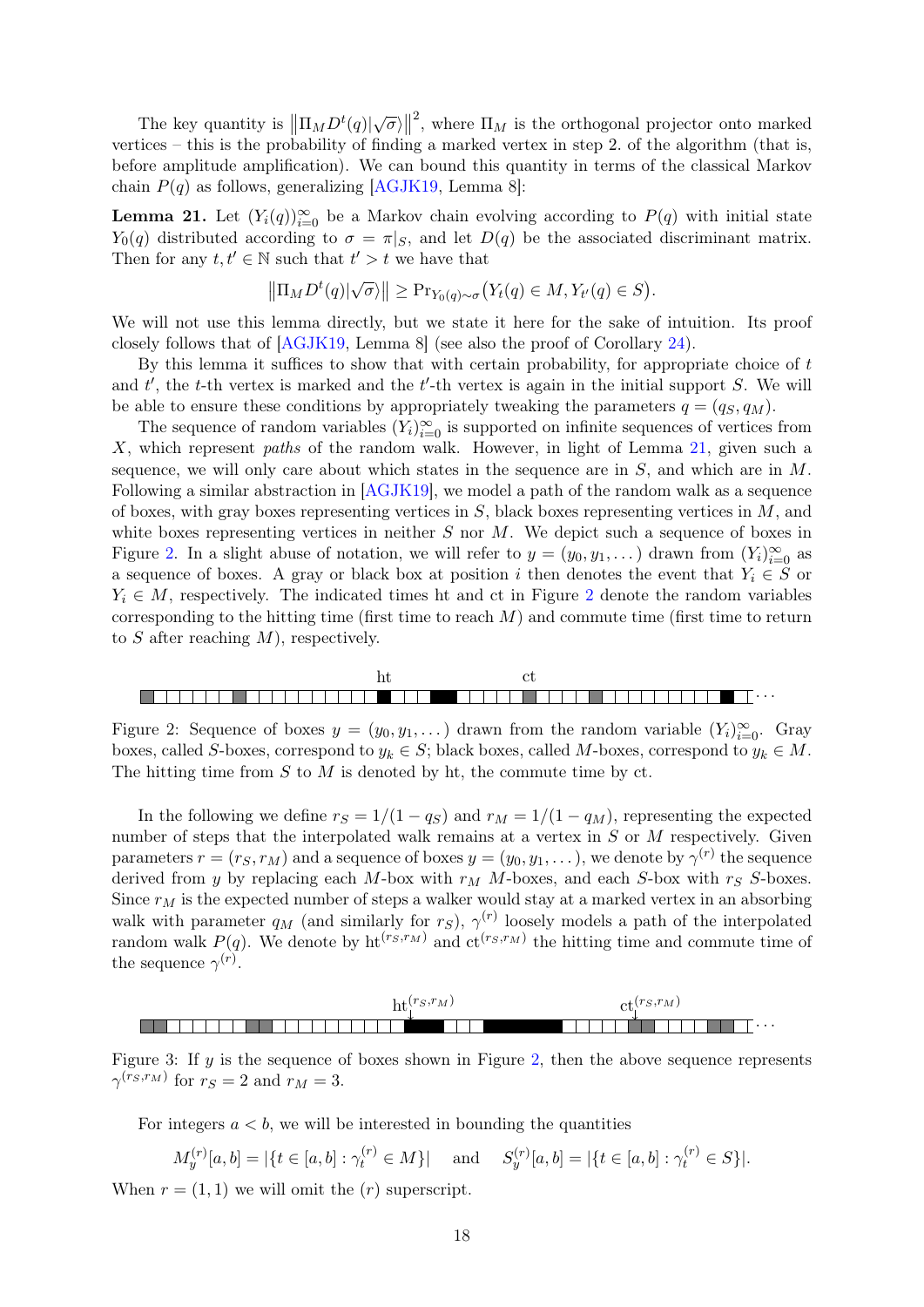**Lemma 22.** Let  $y = (y_0, y_1, \dots, y_T, \dots)$  denote a sequence of boxes, for some  $T \in \mathbb{N}$ , such that

- $y_0 \in S$ ,
- $ct \leq T$ ,
- $S_u[0, \text{ht}] = 1$ .

If we set  $r_S = T/2$ , then there exists  $r_M \in R = \{1, 2, 4, \ldots, 2^{\lceil \log(14T) \rceil} \}$  such that

$$
M_y^{(r)}[0,2T] \ge T/2
$$
 and  $S_y^{(r)}[7T,15T] \ge T/4$ .

We note that  $R = \{1/q_M : q_M \in Q\}$  for Q the set defined in Algorithm [1.](#page-16-1)

*Proof.* We first choose  $r_M \in \{1, 2, 4, ..., 2^{\lceil \log(14T) \rceil} \}$  such that  $7T \leq ct^{(1,r_M)} \leq 14T$ . To see that this is possible, note that  $ct^{(1,1)} = ct \leq 14T$  by assumption, and increasing  $r_M$  strictly increases  $ct^{(1,r_M)}$ , so there is some largest possible  $r_M$  such that  $ct^{(1,r_M)} \leq 14T$ . Since doubling  $r_M$  can at most double  $ct^{(1,r_M)}$ , we must also have  $7T \le ct^{(1,r_M)}$ .

The increase in the commute time when transforming y to  $\gamma^{(1,r_M)}$ , given by  $ct^{(1,r_M)} - ct$ , comes from adding  $ct^{(1,r_M)} - ct$  new M-boxes to  $\gamma^{(1,r_M)}$  before  $ct^{(1,r_M)}$ , meaning that

$$
M_y^{(1,r_M)}[0, \text{ct}^{(1,r_M)}] \ge \text{ct}^{(1,r_M)} - \text{ct} \ge \text{ct}^{(1,r_M)} - T.
$$

Note that for any positive integer k, we have  $M_y^{(1,r_M)}[0,ct^{(1,r_M)}-k] \ge M_y^{(1,r_M)}[0,ct^{(1,r_M)}-k$ . Setting  $k = ct^{(1,r_M)} - 3T/2$  thus implies that

$$
M_y^{(1,r_M)}[0,3T/2] \ge T/2.
$$

Next we choose  $r_S = T/2$ . By the conditions  $S_y[0, \text{ht}] = 1$  and  $y_0 \in S$ , the unique S-box in y before ht is  $y_0$ , so the second S-box in y is at ct, and similarly, the second S-box in  $\gamma^{(1,r_M)}$ is at  $ct^{(1,r_M)}$ . Thus, there are  $r_S - 1 = T/2 - 1$  new boxes added to  $\gamma^{(1,r_M)}$  before  $ct^{(1,r_M)}$  to get  $\gamma^{(r_S,r_M)}$ , meaning that the  $\geq T/2$  *M*-boxes in the first  $3T/2$  boxes of  $\gamma^{(1,r_M)}$  must all occur within the first 2T boxes of  $\gamma^{(r_S, r_M)}$ , so

$$
M_y^{(rs,r_M)}[0,2T] \geq T/2.
$$

Similarly, since the first S-box in  $\gamma^{(1,r_M)}$  is extended to  $T/2$  S-boxes to get to  $\gamma^{(r_S,r_M)}$ , the second S-box is displaced by  $T/2 - 1$ , meaning  $ct^{(r_S,r_M)} = ct^{(1,r_M)} + T/2 - 1$ , so

$$
15T/2 - 1 \le ct^{(r_S, r_M)} \le 29T/2 - 1.
$$

In  $\gamma^{(rs,r_M)}$ , there is a sequence of  $r_S = T/2$  S-boxes beginning at  $ct^{(rs,r_M)}$ , so we have:

$$
S_y^{(rs,r_M)}[7T, 15T] \ge T/2.
$$

For a fixed Markov process P, and parameters  $r = (r_S, r_M)$ , let  $(Y_i^{(r)})$  $\binom{r(r)}{i=0}$  be the Markov chain evolving according to  $P(q)$ , the absorbing chain with  $q_S = 1 - \frac{1}{r_S}$  $\frac{1}{r_S}$  and  $q_M = 1 - \frac{1}{r_M}$  $\frac{1}{r_M}$  (i.e.,  $Y^{(r)} = Y(q)$ .

For a sequence y, for any choice of  $r = (r<sub>S</sub>, r<sub>M</sub>)$ , we associate two slightly different sequences of boxes to  $y$ :

- As previously defined,  $\gamma^{(r)}$  is derived from y by replacing each M- resp. S-box with a fixed number of copies  $r_M$  resp.  $r_S$ .
- $y^{(r)}$  is derived from y by replacing each M- resp. S-box with an independently random number of copies that are geometrically distributed with mean  $r_M$  resp.  $r_S$ . Note that if y is distributed according to the random variable  $(Y_i)_{i=0}^{\infty}$ , then  $y^{(r)}$  is distributed according to  $(Y_i^{(r)}$  $\binom{r}{i}$   $\sum_{i=0}^{\infty}$ .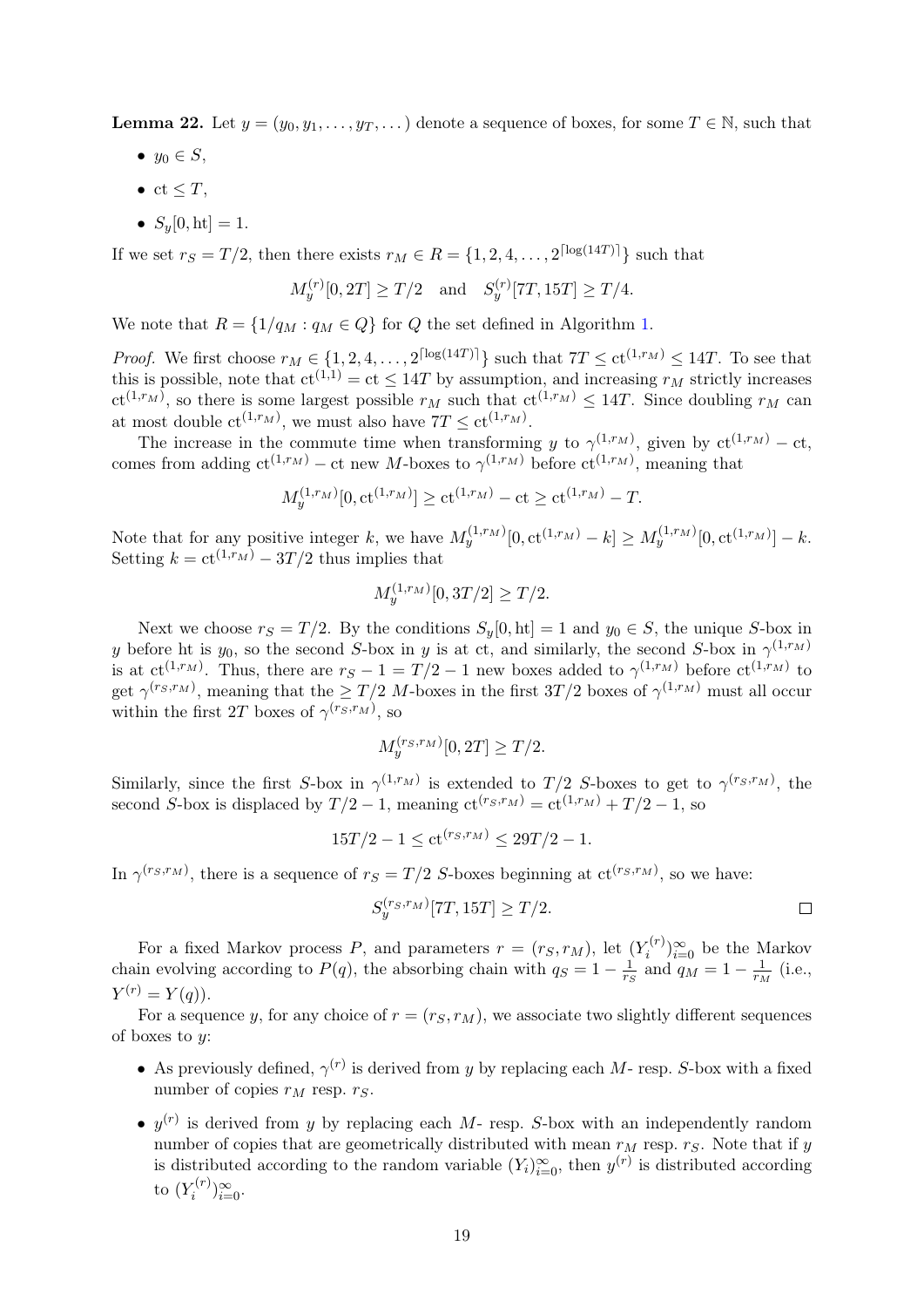Lemma [22](#page-17-2) allows us to say something about the probability that  $\gamma_t^{(r)} \in M$  and  $\gamma_{t'}^{(r)}$  $\zeta_t^{(r)} \in S$ under uniform random  $r \in R$ ,  $t \in [0, 2T]$ , and  $t' \in [7T, 15T]$ , assuming certain conditions on y are satisfied (we will shortly argue that these conditions are satisfied with high probability when starting from the distribution  $\sigma = \pi|_S$ . Since we are actually concerned with proving statements about the absorbing walk, we would like to say something similar for  $y^{(r)}$  in place of  $\gamma^{(r)}$ . Fortunately, these two sequences are very similar, leading to the following corollary of Lemma [22.](#page-17-2)

<span id="page-19-2"></span>**Corollary 23.** Set  $r_S = T/2$ , and let  $r_M \in R$ ,  $t \in \{1, \ldots, 30T\}$  and  $t' \in \{1, \ldots, 30T\}$  be chosen uniformly at random. Let  $Y = (Y_i)_{i=0}^{\infty}$  be the Markov chain evolving according to Markov process P (not necessarily reversible) starting in any distribution  $\kappa$  supported on S, with  $Y^{(r)}$ the absorbing Markov chain, coupled to Y, as defined above. Let E be the event that:  $ct \leq T$ and  $S_V[0, \text{ht}] = 1$ , where ht and ct are the hitting time and commute time in Y. Then

$$
\mathbb{E}_{t,t',r_M} \Big( \Pr_{Y_0^{(r)} \sim \kappa} (Y_t^{(r)} \in M, Y_{t+t'}^{(r)} \in S \mid E) \Big) = \Omega(\log^{-1} T).
$$

*Proof.* By Lemma [22,](#page-17-2) we know that if E holds then there exists some  $r_M \in R$ , chosen with probability  $1/|R| = \Omega(\log^{-1} T)$ , such that with probability 1 we have

$$
|\{i \in [0, 2T] : \gamma_i^{(r)} \in M\}| = M_Y^{(r)}[0, 2T] \ge T/2
$$

and

$$
|\{i \in [7T, 15T] : \gamma_i^{(r)} \in S\}| = S_Y^{(r)}[7T, 15T] \ge T/4.
$$

We will show that for any y in the support of Y such that E holds, given this choice of  $r$ ,  $Pr_{t,t'}(y_t^{(r)} \in M, y_{t+t'}^{(r)} \in S)$  is constant, completing the proof. Using the similarities between  $y^{(r)}$ and  $\gamma^{(r)}$ , we now wish to lower bound  $|\{i \in [0, 7T/2] : y_i^{(r)} \in M\}|$  and  $|\{i \in [7T/2 + 1, 30T] :$  $y_i^{(r)} \in S$  }|.

In going from y to  $\gamma^{(r)}$ , we replace each S-box with a block of rs S-boxes, whereas when going from y to  $y^{(r)}$ , we replace each S-box with a block of S-boxes whose length is geometrically distributed with mean  $r_S$  (and similarly for M-boxes). We can equivalently derive  $y^{(r)}$  from  $\gamma^{(r)}$ by replacing each block of  $r<sub>S</sub>$  S-boxes with a block of S-boxes whose length is given by a geometric sample. Define  $\overline{r}_S[a, b]$  to be the mean over all such geometric samples replacing an S-block of  $\gamma^{(r)}$  that has non-trivial overlap with the interval [a, b]. Define  $\overline{r}_M[a, b]$  similarly.

We will assume the following 6 conditions:

<span id="page-19-1"></span>
$$
\overline{r}_M[1, 2T], \overline{r}_M[1, 7T], \overline{r}_M[7T, 15T] \in [r_M/2, 2r_M],
$$
  
\n
$$
\overline{r}_S[1, 2T], \overline{r}_S[1, 7T], \overline{r}_S[7T, 15T] \in [r_S/2, 2r_S].
$$
\n(8)

We use [\[AGJK19,](#page-26-2) Lemma 10], which states that any sum of i.i.d. geometric random variables will be within a factor 2 of its expected value with probability at least  $7/16$ . While for instance the sums  $\overline{r}_M[1, 2T]$  and  $\overline{r}_M[1, 7T]$  are not strictly independent, clearly the event that  $\overline{r}_M[1, 2T] \in$  $[r_M/2, 2r_M]$  cannot decrease the probability that  $\overline{r}_M[1, 7T] \in [r_M/2, 2r_M]$ . Hence the probability that all 6 conditions hold is at least  $(7/16)^6$ , and we will assume that this is the case for the rest of the proof.

Since  $r_S/2 \leq \overline{r}_S[0, 2T] \leq 2r_S$  and  $r_M/2 \leq \overline{r}_M[0, 2T] \leq 2r_M$ , it holds that

<span id="page-19-0"></span>
$$
|\{i \in [0, 7T/2] : y_i^{(r)} \in M\}| \ge M_y^{(r)}[0, 2T]/2 \ge T/4.
$$
\n(9)

To see this, notice that in the interval  $[0, 2T]$  of  $\gamma^{(r)}$ , we remove at most half of the  $\geq T/2$ M-boxes to get  $y^{(r)}$ , so there are at least  $T/4$  remaining. We at most double the  $\leq 3T/2$  Sboxes, so the remaining  $\geq T/4$  *M*-boxes from  $\gamma^{(r)}$ 's interval [0, 2*T*] all appear within the first  $2T + 3T/2 = 7T/2$  of  $y^{(r)}$ . From [\(9\)](#page-19-0), we immediately have

$$
|\{i \in [1, 30T] : y_i^{(r)} \in M\}| \ge T/4,
$$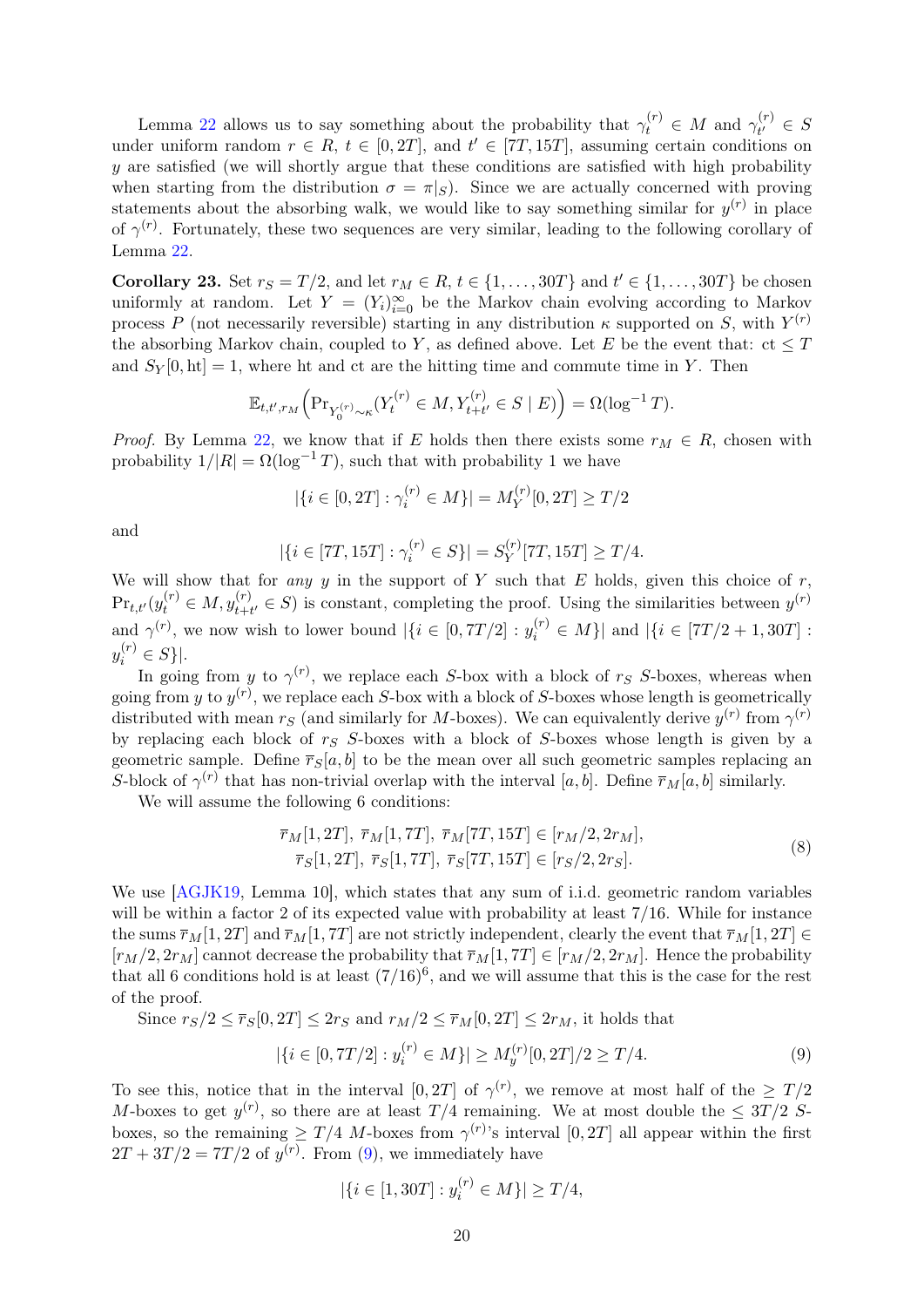so the probability that a uniform random  $t \in \{1, \ldots, 30T\}$  satisfies  $y_t^{(r)} \in M$  is at least 1/120. Next, since  $\bar{r}_M[0, 7T], \bar{r}_M[7T, 15T] \in [r_M/2, 2r_M]$  and  $\bar{r}_S[0, 7T], \bar{r}_S[7T, 15T] \in [r_S/2, 2r_S]$ ,

<span id="page-20-1"></span>
$$
|\{i \in [7T/2, 30T] : y_i^{(r)} \in S\}| \ge |\{i \in [7T, 15T] : \gamma_i^{(r)} \in S\}|/2 = S_y^{(r)}[7T, 15T]/2 \ge T/8. \tag{10}
$$

To see this, note that in the interval [7T, 15T] of  $\gamma^{(r)}$ , we remove at most half of the  $\geq T/4$ S-boxes to get  $y^{(r)}$ , so there are at least  $T/8$  remaining, although they might no longer be contained within the interval [7T, 15T]. However, since the position of any element in  $y^{(r)}$  is at least half and at most double its position in  $\gamma^{(r)}$ , these T/8 S-boxes will be within the interval [7T/2, 30T] of  $y^{(r)}$ .

From [\(10\)](#page-20-1), we want to conclude that  $Pr_{t,t'}(y_{t+i}^{(r)})$  $t(t)$ <sub>t+t'</sub>  $\in S|y_t^{(r)} \in M$ ) is constant. In fact, by [\(9\)](#page-19-0), we have that with constant probability  $t \leq 7T/2$  and  $y_t^{(r)} \in M$ . Hence it is sufficient to lower bound  $Pr_{t,t'}(y_{t+i}^{(r)})$  $t_{t+t'}^{(r)} \in S | t \leq 7T/2, y_t^{(r)} \in M)$  by a constant. To do so, we note that for any  $t \in [1, \ldots, 7T/2]$  the range of possible values of  $t + t'$  contains [7T/2, 30T]. Hence, by [\(10\)](#page-20-1),

$$
\Pr_{t,t'}(y_{t+t'}^{(r)} \in S | t \le 7T/2, Y_t^{(r)} \in M) \ge (T/8)/(30T) = 1/240.
$$

This bound only holds conditioned on the events in [\(8\)](#page-19-1), but we already argued that these also hold with constant probability.  $\Box$ 

This corollary allows us to prove the following statement.

<span id="page-20-0"></span>Corollary 24. Set  $r_S = T/2$ , and let  $r_M \in R$  and  $t \in \{1, ..., 30T\}$  be chosen uniformly at random. Let  $q_S = 1 - \frac{1}{r_S}$  $\frac{1}{r_S}$  and  $q_M = 1 - \frac{1}{r_M}$  $\frac{1}{r_M}$ , and let  $D(q)$  be the discriminant of  $P(q)$  for a reversible ergodic Markov process P on X with stationary distribution  $\pi$ , and  $\sigma = \pi|_S$  for some  $S \subset X$  with  $1/C_{\sigma,M} \leq \pi(S) \leq 2/C_{\sigma,M}$ . If  $T \geq 4C_{\sigma,M}$  then

$$
\mathbb{E}_{t,r_M}\big[\big\|\Pi_M D^t(q)|\sqrt{\sigma}\rangle\big\|^2\big] \in \Omega(\log^{-1}T).
$$

*Proof.* Let  $Y^{(r)} = Y(q)$  be the Markov chain of the absorbing walk  $P(q)$  starting from the distribution  $\sigma$ . Then we can define Y as the Markov chain evolving according to P, coupled to  $Y^{(r)}$  as above. That is, Y follows the same sequence as  $Y^{(r)}$ , except that it omits repeated elements that result from using the absorbing self-edges.

Let E denote the event that  $ct \leq T$ , where ct is the commute time of Y, and  $S_Y[0, \text{ht}] =$ 1. Then by Claim  $15$  we know that E holds with probability at least  $1/4$ . Combined with Corollary [23,](#page-19-2) taking t' uniformly at random from  $\{1, \ldots, 30T\}$ , this allows us to conclude

<span id="page-20-3"></span><span id="page-20-2"></span>
$$
\mathbb{E}_{t,t',r} \Big( \Pr_{Y_0^{(r)} \sim \sigma} (Y_t^{(r)} \in M, Y_{t'}^{(r)} \in S) \Big) \ge \frac{1}{4} \Omega(\log^{-1} T). \tag{11}
$$

Next, we compute:

$$
\mathbb{E}_{t,r_M}[\|\Pi_M D^t(q)|\sqrt{\sigma}\rangle\|^2] = \frac{1}{|R|} \sum_{r_M \in R} \frac{1}{30T} \sum_{t=1}^{30T} \|\Pi_M D^t(q)|\sqrt{\sigma}\rangle\|^2
$$
  
\n
$$
\geq \frac{1}{|R|} \sum_{r_M \in R} \left(\frac{1}{30T} \sum_{t=1}^{30T} \|\Pi_M D^t(q)|\sqrt{\sigma}\rangle\|\right)^2
$$
  
\n
$$
= \frac{1}{|R|} \sum_{r_M \in R} \frac{1}{30T} \sum_{t=1}^{30T} \|\Pi_M D^t(q)|\sqrt{\sigma}\rangle\|\frac{1}{30T} \sum_{t'=1}^{30T} \|\Pi_M D^{t'}(q)|\sqrt{\sigma}\rangle\|
$$
  
\n
$$
\geq \frac{1}{|R|} \sum_{r_M \in R} \frac{1}{30T} \sum_{t=1}^{30T} \frac{1}{30T} \sum_{t'=1}^{30T} |\langle \sqrt{\sigma}| D^t(q) \Pi_M D^{t'}(q)|\sqrt{\sigma}\rangle|,
$$
 (12)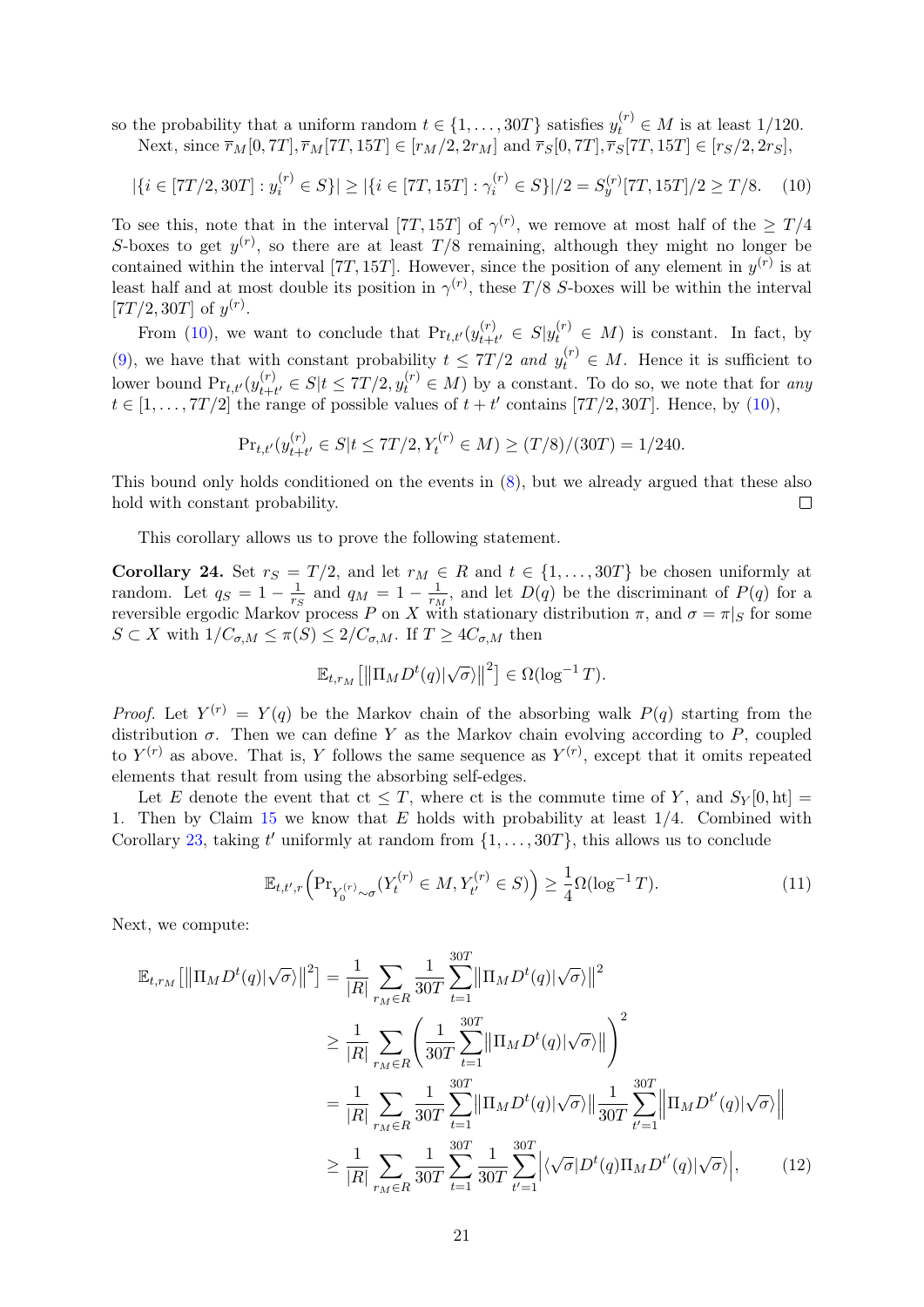by the Cauchy-Schwarz inequality. Let  $\pi'$  denote the stationary distribution of  $P(q)$ . Since  $P(q)$ is just a twice interpolated walk, its stationary distribution has the form

$$
\pi' = a\pi|_S + b\pi|_M + c\pi|_{X\setminus (M\cup S)} = a\sigma + b\pi|_M + c\pi|_{X\setminus (M\cup S)},
$$

for some positive constants  $a, b$  and  $c$ , whose precise values are not important for our purposes (see [\[KMOR16\]](#page-27-1) for an analysis of the stationary distribution of interpolated walks). Furthermore, (see [KMOTITO] for an analysis of the stationary distribution of interpolated wanks). Furthermore, we observe that  $D(q)^t = \text{diag}(\pi')^{1/2} P(q)^t \text{diag}(\pi')^{-1/2}$ , so, since  $|\sqrt{\sigma}\rangle$  is supported on S:

$$
\langle \sqrt{\sigma} | D(q)^t \Pi_M = \langle \sqrt{\sigma} | \text{diag}(a\sigma)^{1/2} P(q)^t \text{diag}(b\pi |_M)^{-1/2} \n= \sqrt{a/b} \sum_{u \in S} \sigma_u \langle u | P(q)^t \text{diag}(\pi |_M)^{-1/2}.
$$

Similarly,

$$
\Pi_M D(q)^{t'} |\sqrt{\sigma}\rangle = \sqrt{b/a} \text{diag}(\pi |_M)^{1/2} P(q)^{t'} \sum_{u \in S} |u\rangle.
$$

Thus,

$$
\left| \langle \sqrt{\sigma} | D^t(q) \Pi_M D^{t'}(q) | \sqrt{\sigma} \rangle \right| = \sum_{u \in S} \sigma_u \langle u | P(q)^t \text{diag}(\pi |_M)^{-1/2} \text{diag}(\pi |_M)^{1/2} P(q)^{t'} \sum_{u \in S} |u \rangle
$$
  
= 
$$
\sum_{u \in S} \sigma_u \langle u | P(q)^t \Pi_M P(q)^{t'} \sum_{u \in S} |u \rangle
$$
  
= 
$$
\Pr_{Y_0(q) \sim \sigma} (Y_t(q) \in M, Y_{t'+t}(q) \in S).
$$

Recall that  $Y^{(r)} = Y(q)$ . Thus continuing, from [\(12\)](#page-20-2), and using [\(11\)](#page-20-3), we have:

$$
\mathbb{E}_{t,r_M} [\|\Pi_M D^t(q)|\sqrt{\sigma}\rangle\|^2] = \frac{1}{|R|} \sum_{r_M \in R} \frac{1}{30T} \sum_{t=1}^{30T} \frac{1}{30T} \sum_{t'=1}^{30T} \Pr_{Y_0(q) \sim \sigma}(Y_t(q) \in M, Y_{t'+t}(q) \in S) \n= \mathbb{E}_{t,t',r_M} (\Pr_{Y_0(q) \sim \pi_S}(Y_t(q) \in M, Y_{t+t'}(q) \in S)) \in \Omega(\log^{-1} T). \quad \Box
$$

From this corollary, we can straightforwardly prove our final lemma. Combined with Lemma [20](#page-16-2) this proves Theorem [13.](#page-12-1)

<span id="page-21-0"></span>**Lemma 25.** There exists  $T' \in \mathcal{O}(C_{\sigma,M})$  such that, for all  $T \geq T'$ , Algorithm [1](#page-16-1) returns a marked element with constant probability.

*Proof.* By the above Corollary [24](#page-20-0) we know that for all  $T \geq T'$ , for some  $T' \in \mathcal{O}(C_{\sigma,M})$ , it holds that

$$
\frac{1}{T} \sum_{t \in [T]} \frac{1}{|Q|} \sum_{q_M \in Q} ||\Pi_M D^t(q)|\sqrt{\sigma}\rangle||^2 = \frac{1}{T} \sum_{t \in [T]} \frac{1}{|R|} \sum_{r_M \in R} ||\Pi_M D^t(q)|\sqrt{\sigma}\rangle||^2 \in \Omega(\log^{-1} T).
$$

As a consequence, measuring the state

$$
|1\rangle \Big(\sum_{t\in[T]}\sum_{q_M\in Q}\frac{1}{\sqrt{T|Q|}}|t\rangle|q\rangle D^t(q)|\pi_S\rangle\Big)+|0\rangle|\Gamma\rangle
$$

returns a marked element with probability  $\Omega(\log^{-1} T)$ . In step [2.](#page-16-3) of the algorithm we approxinet this state up to sufficient precision  $\mathcal{O}(\log^{-1}T)$ . Applying  $\mathcal{O}(\sqrt{\log T})$  rounds of amplitude amplification then indeed suffices to retrieve a marked element with constant probability.  $\Box$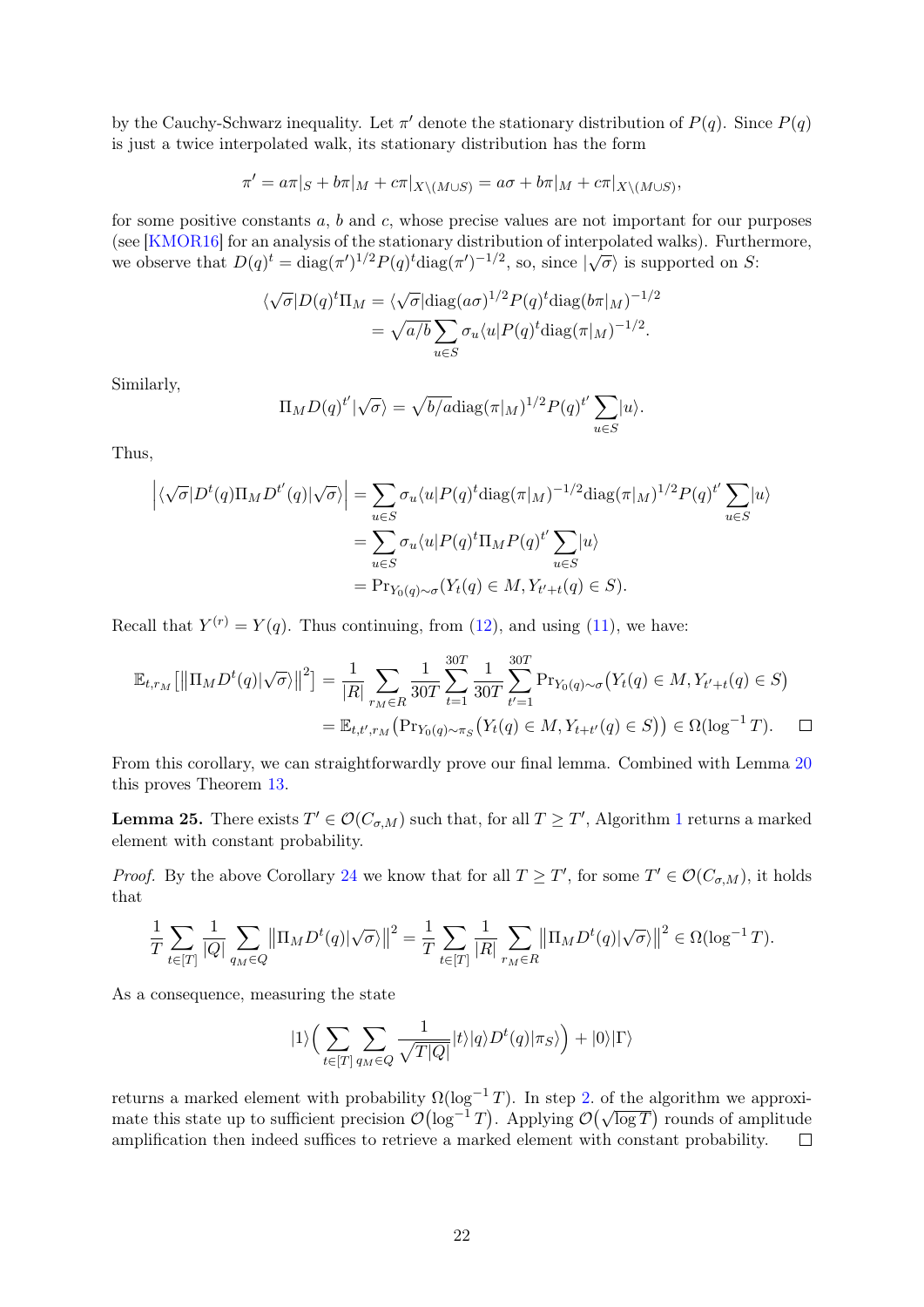### 4.3 A generalization of Belovs' algorithm

Now we sketch a generalization of Algorithm [1.](#page-16-1)

**Corollary 26.** Let  $\sigma, \rho$  be probability distributions on  $S = \text{supp}(\sigma) \subseteq X$ , and  $p := 1/\sum_{u \in S}$  $\frac{\rho_u^2}{\sigma_u},$ then there is a quantum algorithm that finds a marked element from  $M$  in expected complexity

$$
\mathcal{O}\Big(\sqrt{1/p}\left[\log(C_{\rho,M})\mathsf{S}(\sigma)+\sqrt{C_{\rho,M}}(\mathsf{U}(\sigma)+\mathsf{C})\right]\mathrm{polylog}(C_{\rho,M}/p)\Big).
$$

*Proof.* Suppose that  $pC_{\rho,M} \leq C \in \mathcal{O}(pC_{\rho,M})$ , then by Lemma [18](#page-14-2) and Claim [15](#page-12-3) we have that the walk started from  $\sigma'$  on the modified graph first hits M' and then returns to S' with probability at least  $p/4$  within the first  $T = \lceil \frac{4}{n} \rceil$  $\frac{4}{p}(C+2)\rceil = \mathcal{O}(C_{\rho,M})$  steps. The analysis in Section [4.2.3](#page-16-0) shows that Algorithm [1](#page-16-1) finds a marked element with probability  $\Omega(p)$  if we enhance the precision by a factor of  $\sim p$  in step [2.](#page-16-3) After applying  $\sqrt{1/p}$  additional rounds of amplitude amplification we find a marked element with probability  $\Omega(1)$ .

Finally note that we do not need to a priori know  $\rho$  or the values of p and  $C_{\rho,M}$ . We can do binary search to find multiplicative constant approximations of p and  $C_{\rho,M}$ , only incurring a logarithmic overhead and providing an expected runtime as claimed.  $\Box$ 

Intuitively this improvement is somewhat analogous to the  $HT^+$  to  $HT^-$  improvement in the complexity of finding marked elements using quantum walks [\[AGJK19\]](#page-26-2). There the  $HT^+$ complexity corresponds to "fair" sampling of a marked vertex from  $\pi|_M$ , whereas here the runtime  $\sqrt{C_{\sigma,M}}$  corresponds to the "democratic" requirement that M should be reachable from the entire  $\sigma$  – but one does not actually need to hit the marked set from everywhere! It is enough if we hit it with high probability from a large fraction of the initial states, cf. Lemma [16.](#page-13-1) Indeed, if  $C = C_{\sigma|_{Q,M}}$  then for  $\rho := \sigma|_{Q}$  we get  $p = \sigma(Q)$ , and so we get an efficient algorithm with runtime  $\sim \sqrt{C}$  as long as p is not too small, while the quantity  $\sqrt{C_{\sigma,M}}$  is less relevant.

To illustrate that this result can be helpful in some cases, we consider the following example. Suppose that G is a regular graph, with marked set  $M$  and hitting time HT. Suppose that we can remove an edge of G without affecting the hitting time much. Take, say 3 copies of G, and cyclically connect to each other the vertices adjacent to the removed edges, so that the graphs form a triangle, with a single edge between each pair of the copies of  $G$ . Suppose that we unmark the marked vertices of one copy, and set the weight of the three new edges very small, so that the hitting time in the new graph can be arbitrary large. If the vertices are also permuted there is no apparent structure left, and previous quantum walk algorithms seem to fail in finding or even detecting marked vertices faster than  $\widetilde{\mathcal{O}}(\sqrt{\mathrm{HT}'})$ , where HT' is the hitting time of the new graph. However, our algorithm can find a marked vertex in time  $\mathcal{O}(\sqrt{HT})$ . Thus our walk actually finds a marked vertex much faster than the hitting time  $\widetilde{\mathcal{O}}(\sqrt{\mathrm{HT}'})$  of the new graph.

### <span id="page-22-0"></span>5 The MNRS framework and the electric network framework

In this section we describe our second main result, which is a quantum walk search algorithm that generalizes the MNRS framework, the hitting time framework, the controlled quantum amplification framework, and (our extension of) the electric network framework. It is summarized in the following theorem.

<span id="page-22-1"></span>**Theorem 27.** For any reversible Markov chain P on state space X, any marked set  $M \subset X$ , any  $t \in \mathbb{N}$ , and any distribution  $\sigma$  on X, there is a quantum algorithm that finds a marked element with bounded error in complexity

$$
\mathcal{O}\Big(\sqrt{\log(C(t))}S(\sigma)+\sqrt{C(t)\log(C(t))}\log\log(C(t))(\sqrt{t}U\sqrt{\log(C(t))}+R(\sigma)+C)\Big)
$$
  
=  $\widetilde{\mathcal{O}}\Big(S(\sigma)+\sqrt{C(t)}(\sqrt{t}U(\sigma)+C)\Big),$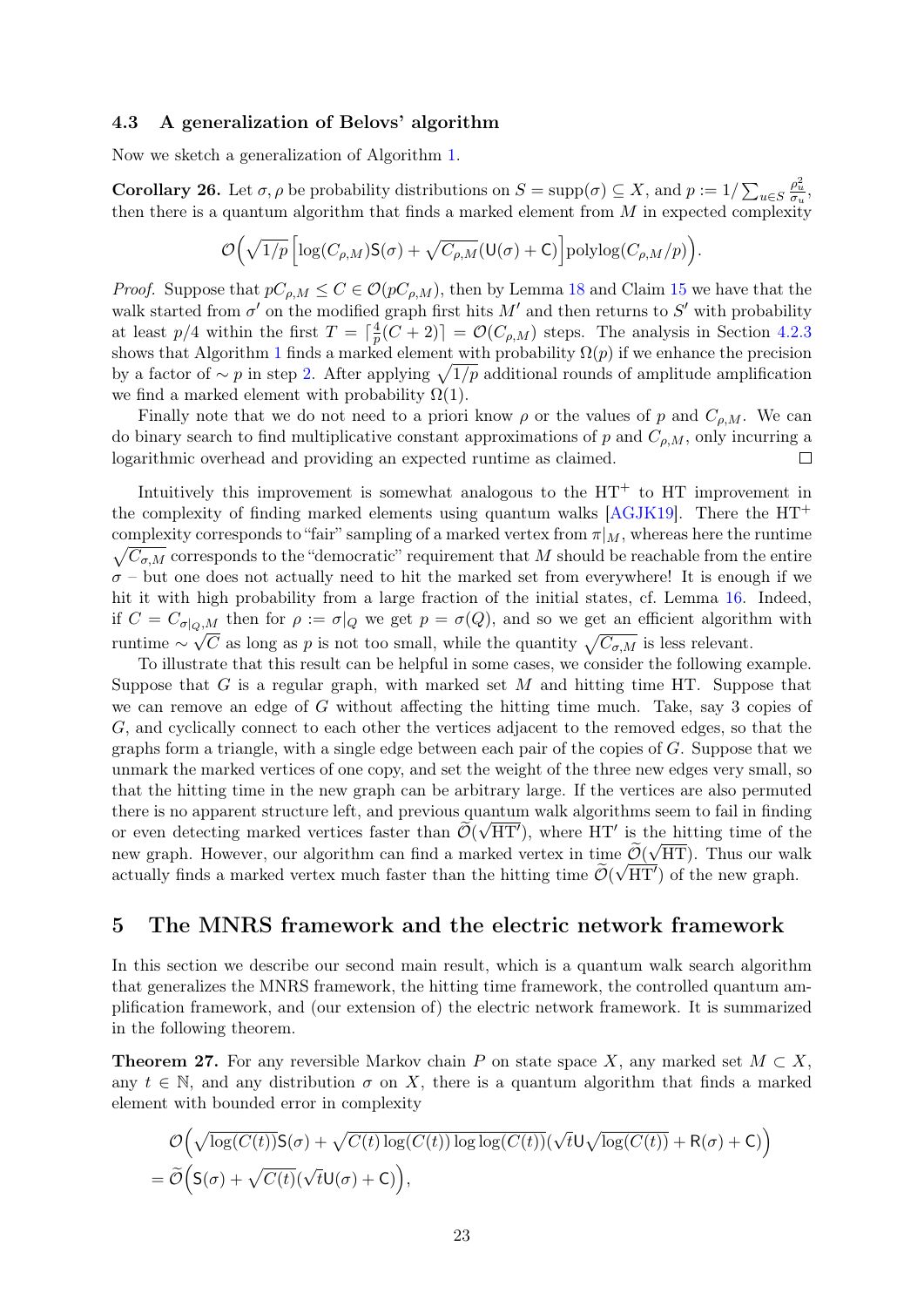where  $C(t)$  is a known upper bound on  $C_{\sigma,M}(P^t)$ ,  $S(\sigma)$  is the cost of  $\text{Setup}(\sigma)$ , U is the cost of the walk operator  $W(P)$ ,  $R(\sigma)$  is as in Theorem [12,](#page-11-0)  $U(\sigma) = U + R(\sigma)$ , and C is the cost of the  $Check(M)$  operation.

Using standard techniques, we can also handle the case where  $C_{\sigma,M}(P^t)$  is unknown, at the cost of an additional  $log(C_{\sigma,M}(P^t))$  factor on the first term, giving, for any t, an algorithm with complexity (neglecting log factors):

$$
\mathsf{S}(\sigma)+\sqrt{C_{\sigma,M}(P^t)}(\sqrt{t}\mathsf{U}(\sigma)+\mathsf{C}).
$$

Setting  $t = 1$ , we recover the electric network framework. In the special case where  $\sigma$  equals the stationary distribution  $\pi$  of P, and thus also of  $P^t$ , we have  $C_{\pi,M}(P^t) = \text{HT}(P^t, M)$  and  $R(\sigma) \in \mathcal{O}(1)$ , and so the complexity of the algorithm is (neglecting log factors):

$$
S + \sqrt{HT(P^t, M)}(\sqrt{t}U + C).
$$

Setting  $t = 1$  recovers the hitting time framework (Theorem [8\)](#page-9-0), and setting  $t = 1/\delta$  recovers the MNRS framework. To see this, note that since  $\frac{1}{\delta}$  is at least the mixing time of P, a single step of  $P^{1/\delta}$  approximately samples from  $\pi$ , which finds a marked vertex with probability  $\varepsilon$ , so  $HT(P^{1/\delta}, M) = \mathcal{O}(1/\varepsilon)$ . If in addition there is a unique marked element  $M = \{m\}$ , we can choose  $t \in \Omega(\varepsilon HT(P, \{m\}))$  to retrieve the controlled quantum amplification framework. This immediately follows from Lemma [10](#page-11-3) which shows that  $HT(P^t, \{m\}) \in \mathcal{O}(1/\varepsilon)$  if  $t \in$  $\Omega(\varepsilon HT(P, \{m\}))$ . If we could extend this bound to larger sets, then we find an immediate and strict extension of their framework.

*Proof of Theorem [27.](#page-22-1)* We will apply Theorem [13](#page-12-1) to the reversible Markov chain  $P<sup>t</sup>$ . This gives an algorithm for finding an element  $x \in M$  with complexity:

$$
\mathsf{S}(\sigma)\sqrt{\log(C(t))} + \sqrt{C(t)\log(C(t))\log\log(C(t))}(\mathsf{U}_t + \mathsf{R}_\sigma + \mathsf{C}),\tag{13}
$$

where  $\mathsf{U}_t$  is the complexity of implementing the walk operator  $W(P^t)$ , and  $\mathsf{R}_{\sigma}$  is as described above Theorem [12.](#page-11-0) We need only describe how to implement a walk operator  $W(P^t)$ , and upper bound its complexity  $\mathsf{U}_t$ .

By Theorem [7,](#page-9-3) since  $D(P^t) = D(P)^t$ , there is an  $\varepsilon$ -approximate walk operator  $W(P^t)$  for P<sup>t</sup> with complexity  $\mathcal{O}(\sqrt{t \log(1/\varepsilon)})$ . We will call this operator a number of times

 $\tau = \sqrt{C(t) \log(C(t)) \log \log(C(t))}.$ 

Hence if we set  $\varepsilon = \Theta(\frac{1}{\tau})$  then this ensures that the algorithm is correct with bounded error. This gives

$$
\mathsf{U}_t = \mathcal{O}\Big(\sqrt{t}\mathsf{U}\sqrt{\log \tau}\Big) = \mathcal{O}\Big(\sqrt{t}\mathsf{U}\sqrt{\log(C(t))}\Big).
$$

Plugging this into [\(13\)](#page-23-1) completes the proof.

# <span id="page-23-0"></span>6 Alternative algorithm for finding in the hitting time framework

Our quantum walk algorithm relies on the use of quantum fast-forwarding. This makes it more complicated than the original quantum walk algorithms in e.g. [\[Sze04,](#page-28-0) [MNRS11,](#page-27-0) [Bel13\]](#page-26-1). In this section we show that the correctness of our algorithm implies the correctness of a much simpler algorithm, at least in the regimes corresponding to the hitting time framework and the electric network framework. Namely, if we simply pick a random interpolation parameter, run electric network framework. Namely, if we simply pick a random interpolation parameter, run<br>the corresponding quantum walk for about  $\sqrt{C}$  steps, and finally measure the walk register, then

<span id="page-23-1"></span> $\Box$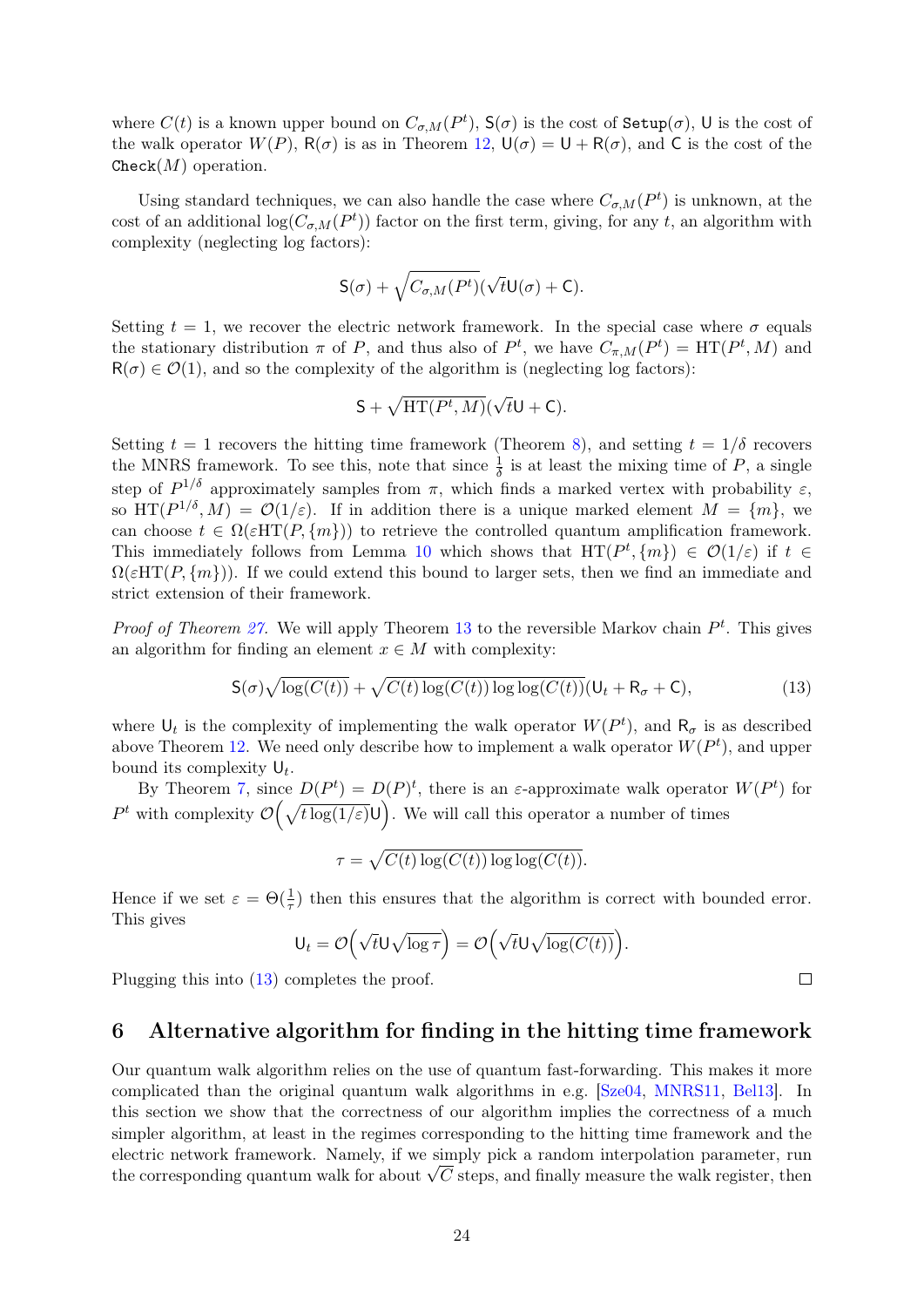we find a marked element with constant probability. This algorithm was proposed in [\[AGJK19,](#page-26-2) Section 4] for the hitting time framework, but was only conjectured to be correct.

To derive this result, we literally "dissect" the more complicated fast-forwarding algorithm (Algorithm [1\)](#page-16-1) by considering an explicit construction of the quantum fast-forwarding routine. The structural properties of this quantum circuit then imply that the simpler routine should also succeed. To illustrate this, we give a proof of the correctness of the fast-forwarding technique, Theorem [7,](#page-9-3) as this is the main tool used in Algorithm [1.](#page-16-1)

Proof of fast-forwarding scheme, Theorem [7.](#page-9-3) In order to describe our construction we recall some well-known properties of quantum walks. One of the important basic observations is that for any unitary W for which  $D := (\langle \overline{0} | \otimes I)W(|\overline{0}\rangle \otimes I)$  is a Hermitian matrix it holds [\[Chi10,](#page-27-12) [GSLW19,](#page-27-11) [AGJK19\]](#page-26-2) that

<span id="page-24-1"></span>
$$
(\langle \bar{0} | \otimes I) \Big( ([I - 2 | \bar{0} \rangle \langle \bar{0} |] \otimes I) W^{\dagger} ([I - 2 | \bar{0} \rangle \langle \bar{0} |] \otimes I) W \Big)^{n} (|\bar{0} \rangle \otimes I) = T_{2n}(D), \tag{14}
$$

where  $T_{2n}(x)$  is the 2n-th Chebyshev polynomial of the first kind.

An intriguing property of Chebyshev polynomials is that [\[SV14\]](#page-28-5)

<span id="page-24-0"></span>
$$
x^{t} = \sum_{i=0}^{t} 2^{-t} {t \choose i} T_{2i-t}(x).
$$
\n(15)

For  $t, d \in \mathbb{N}$  even numbers, now define the polynomial

$$
p_{t,d}(x) = \sum_{n=-\frac{d}{2}}^{\frac{d}{2}} 2^{-t} \binom{t}{\frac{t}{2}+n} T_{2n}(x),
$$

which is simply the sum in  $(15)$  truncated. By Chernoff's bound and  $(15)$  it follows that for all  $\varepsilon > 0, d \geq \left[ \sqrt{2t \ln(2/\varepsilon)} \right], \text{ and } x \in [-1, 1]:$ 

$$
|x^t - p_{t,d}(x)| \le \varepsilon.
$$

Since  $T_n(x) = T_{-n}(x)$ , by [\(14\)](#page-24-1), for all even t we get that

$$
p_{t,d}(D) = \sum_{n=-\frac{d}{2}}^{\frac{d}{2}} 2^{-t} \binom{t}{\frac{t}{2}+n} (\langle \overline{0} | \otimes I) \Big( ([I-2]\overline{0}] \langle \overline{0} |] \otimes I) W^{\dagger} ([I-2]\overline{0}] \langle \overline{0} |] \otimes I) W \Big)^{|n|} (|\overline{0} \rangle \otimes I). \tag{16}
$$

Let  $\ell \in \mathbb{N}$ , we define  $C_k := (I - 2(I_{k-1} \otimes |1\rangle\langle 1| \otimes I_{\ell-k}) \otimes |0\rangle\langle 0|] \otimes I)$  as the controlled reflection operator controlled by the kth qubit, where  $I_m$  denotes the identity operator on m qubits. Let

<span id="page-24-2"></span>
$$
\mathbb{U}^{(\ell)} := \prod_{k=0}^{\ell-1} \left( C_k W^\dagger C_k W \right)^{2^k} = \sum_{n=0}^{2^{\ell}-1} |n\rangle\langle n| \otimes \left( ([I-2]\overline{0}]\langle \overline{0}|| \otimes I) W^\dagger ([I-2]\overline{0}]\langle \overline{0}|| \otimes I) W \right)^n. \tag{17}
$$

Now we use the linear combination of unitaries (LCU) [\[CW12,](#page-27-13) [BCC](#page-26-10)+14] technique. Suppose that  $d < 2^{\ell+1}$ , and R is a unitary such that  $R: \sqrt{\alpha}|0\rangle \mapsto \sqrt{2^{-t} {t \choose t}}$  $\frac{t}{(t/2)}|0\rangle + \sum_{n=1}^{\frac{d}{2}} \sqrt{2^{1-t}(\frac{t}{\frac{t}{2}+n})}|n\rangle,$ where  $\alpha \in [1-\varepsilon, 1]$  is a normalizing factor. A simple LCU calculation shows, that we have

$$
p_{t,d}(D) = \alpha(\langle 0|R^{\dagger} \otimes \langle 0| \otimes I)\mathbb{U}_{\ell}(R|0\rangle \otimes |\overline{0}\rangle \otimes I),
$$

and therefore setting  $|\tilde{0}\rangle := |0\rangle \otimes |\bar{0}\rangle$  and

<span id="page-24-3"></span>
$$
U := (R^{\dagger} \otimes I) \mathbb{U}_{\ell}(R \otimes I) \tag{18}
$$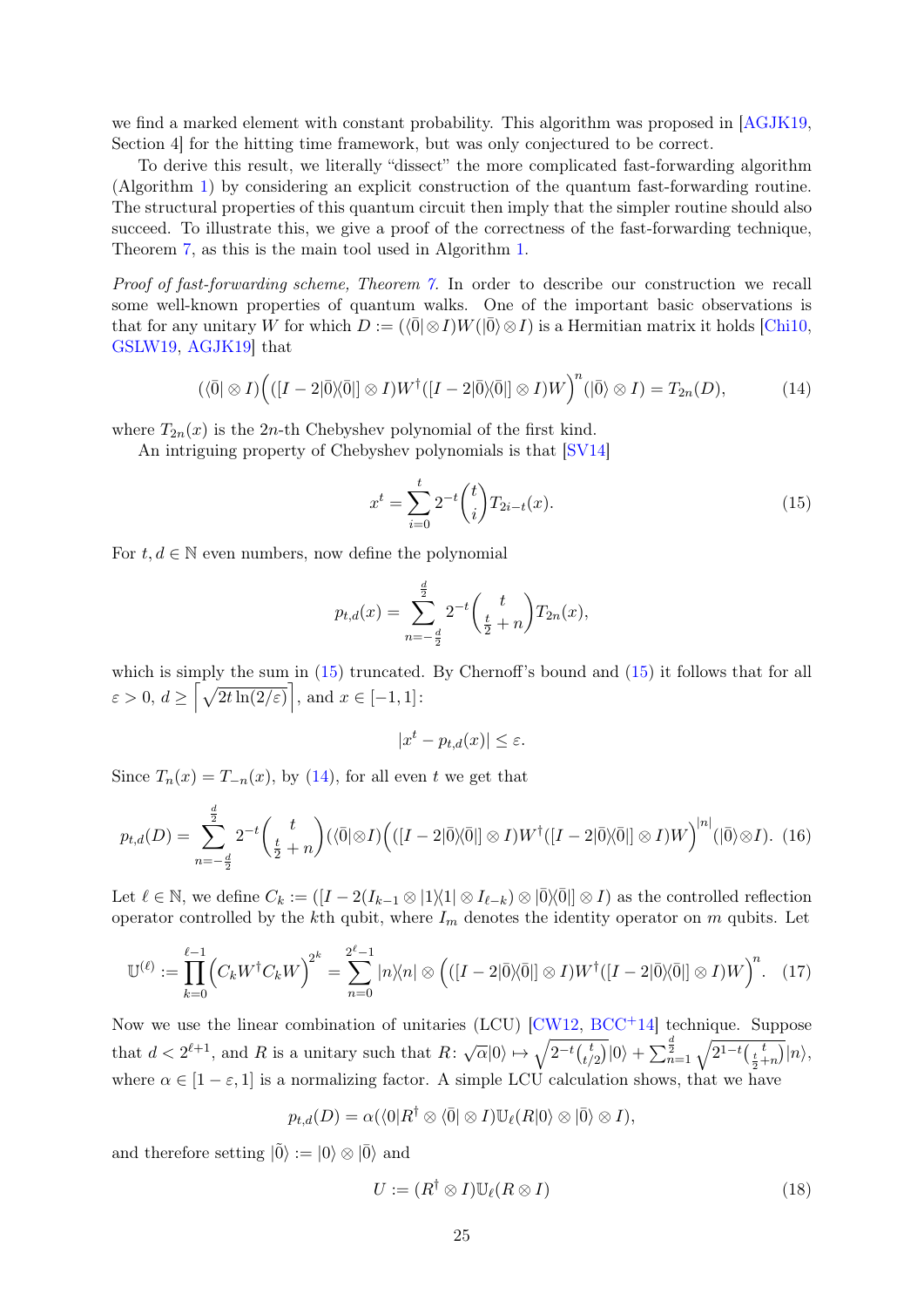we get

$$
||D^t - \alpha(\langle \tilde{0} | \otimes I)U(|\tilde{0}\rangle \otimes I)|| \leq \varepsilon.
$$

We note that the case of odd  $t$  can be handled completely analogously using odd counter-parts of [\(14\)](#page-24-1)-[\(17\)](#page-24-2). The  $\alpha$  factor is also trivial to remove using simple techniques [\[GSLW19\]](#page-27-11); alternatively one can apply the triangle inequality and use the slightly weaker error-bound  $||D^t - (\langle \tilde{0} | \otimes I)U(|\tilde{0}\rangle \otimes I)|| \leq 2\varepsilon.$  $\Box$ 

Now we are ready to prove the main statement of this section. We first recall the main technical corollary (Corollary [24\)](#page-20-0) underlying Theorem [13:](#page-12-1) let  $T \ge cC_{\sigma,M}$  for a sufficiently large constant c, set  $r_S = (T/30)/2 = T/60$  and let the other interpolation parameter  $r_M \in R$  $\{1, 2, 4, \ldots, 2^{\lceil \log(14T) \rceil}\}\$ and time parameter  $t \in [T]$  be chosen uniformly at random. Let U be a block-encoding of  $D(q)^t = (\langle \overline{0} | \otimes I \rangle U(|\overline{0}\rangle \otimes I)$ , with  $D(q)$  the discriminant matrix of  $P(q)$  defined in [\(7\)](#page-16-4). Then measuring the state  $U(|\bar{0}\rangle \otimes |\sqrt{\sigma})$  returns a marked element with probability at in (7). least  $\Omega\left(\frac{1}{\log n}\right)$  $\frac{1}{\log(T)}$  $\frac{1}{\log(T)}$  $\frac{1}{\log(T)}$ . This is precisely why Algorithm 1 is correct.

In particular we can use the unitary in [\(18\)](#page-24-3) when  $\varepsilon = \Theta\left(\frac{1}{\log n}\right)$  $\frac{1}{\log(T)}$  is small enough. Note that since we are only interested in the measurement statistics of the second register we can also use  $\mathbb{U}_{\ell}(R \otimes I)$  instead of U. Then measuring the first part of the first register commutes with  $\mathbb{U}_{\ell}$ , so we can measure this register already before applying  $\mathbb{U}_{\ell}$ , without modifying the measurement statistics. Now we have the following algorithm: Apply  $R$  on the first half of the first register, then measure it. Finally apply  $\mathbb{U}_{\ell}$  and measure the second register. But this is again equivalent to first (classically) sampling  $n \in \left[-\frac{d}{2}\right]$  $\frac{d}{2}, \frac{d}{2}$  $\frac{d}{2}$  distributed  $\propto 2^{-t} \left(\frac{t}{2} + n\right)$ , and then applying  $2n$  quantum walk steps to the initial state and measuring the second register. This works in the case when  $t$  is even; one can also handle odd  $t$  analogously by slightly tweaking the circuit U. In fact one can show that sampling an even  $t \in [T]$  uniformly at random also works in the algorithm of [\[AGJK19\]](#page-26-2), which is an alternative solution.

We summarize the resulting algorithm:

#### <span id="page-25-0"></span>Algorithm 2 Simple quantum walk algorithm

- 1. pick  $r_M \in R$  and  $t \in [T]$  uniformly at random
- 2. sample *n* according to  $2^{-t} \binom{t}{t/2}$  $t_{1/2+n}^{t}$ , conditioned on  $|n| \in \mathcal{O}(\sqrt{T \log(T)})$  and having the same parity as  $t$
- 3. apply |n| steps of the interpolated quantum walk  $W(P(q))$  with  $q_M = 1 \frac{1}{r_M}$  $\frac{1}{r_M}$  and  $q_S =$  $1 - \frac{60}{T}$  $rac{60}{T}$  to the state  $|\sqrt{\sigma}\rangle$
- 4. measure the second register

**Theorem [2](#page-25-0)8.** There exists a constant c such that if  $T \geq cC_{\sigma,M}$  then Algorithm 2 returns a marked vertex with probability  $\Omega\left(\frac{1}{\log n}\right)$  $\frac{1}{\log T}$ .

Repeating this procedure  $\Omega(\log T)$  times returns a marked vertex with constant probability. This yields an algorithm that only uses ordinary (interpolated) quantum walks and finds a marked element with constant probability. If  $T \in \Theta(C_{\sigma,M})$ , the algorithm has complexity  $\mathcal{O}((\mathsf{S}(\sigma) + \sqrt{C_{\sigma,M} \log C_{\sigma,M}}(\mathsf{U}(\sigma) + \mathsf{C})) \log(C_{\sigma,M}))$ . In the case of  $\sigma = \pi$ , we are in the hitting time framework, and this complexity becomes  $\mathcal{O}((S + \sqrt{HT \log HT}(U + C)) \log(HT)).$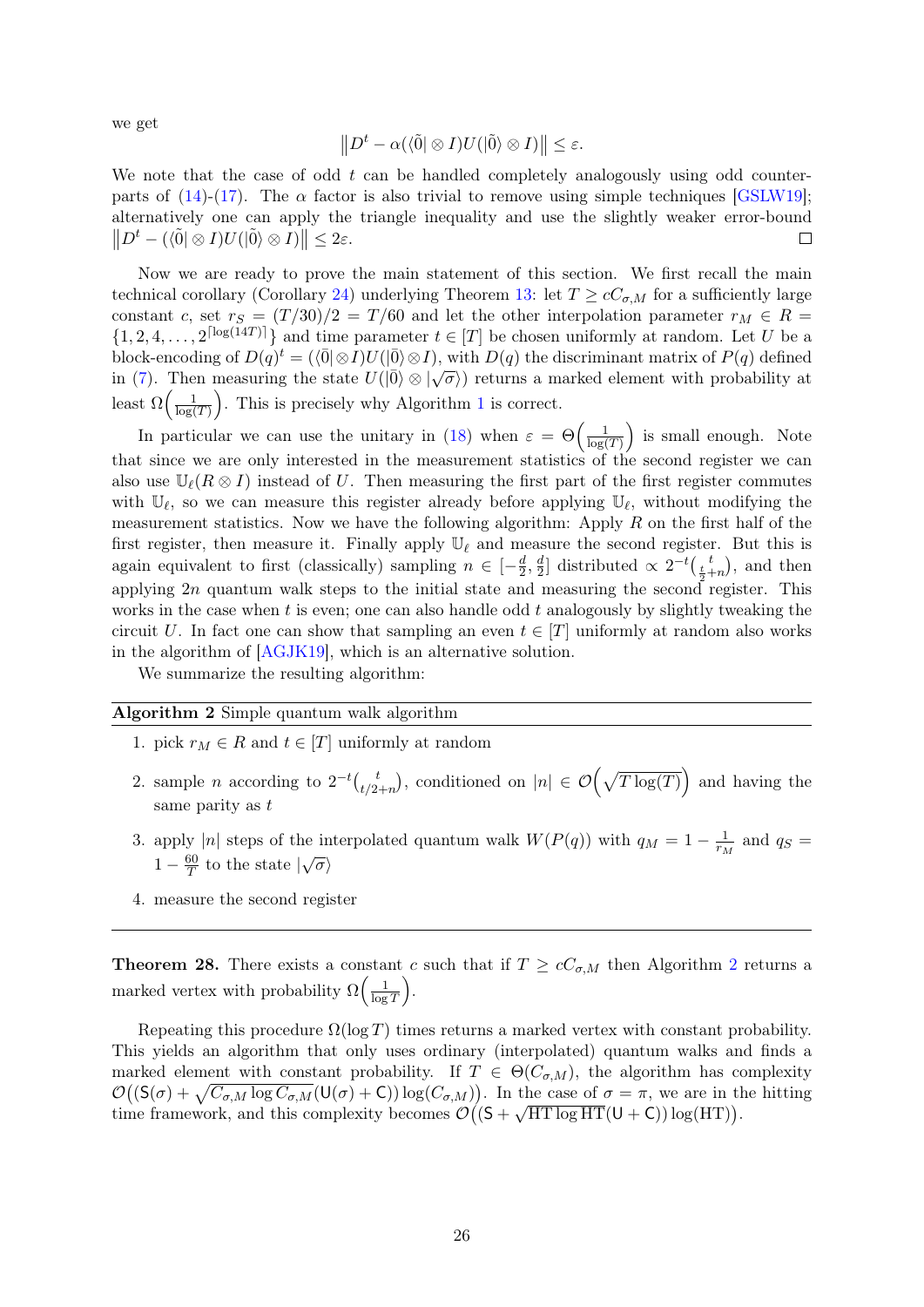### Acknowledgments

We thank Frédéric Magniez, Stephen Piddock and Jérémie Roland for fruitful discussions and useful pointers.

## References

- <span id="page-26-12"></span>[AF02] David Aldous and Jim Fill. Reversible Markov chains and random walks on graphs. Unfinished monograph, 2002. [link](https://www.stat.berkeley.edu/~aldous/RWG/book.pdf).
- <span id="page-26-2"></span>[AGJK19] Andris Ambainis, András Gilyén, Stacey Jeffery, and Martins Kokainis. Quadratic speedup for finding marked vertices by quantum walks. arXiv: [1903.07493](https://arxiv.org/abs/1903.07493), 2019.
- <span id="page-26-0"></span>[AKR05] Andris Ambainis, Julia Kempe, and Alexander Rivosh. Coins make quantum walks faster. In Proceedings of the 16th ACM-SIAM Symposium on Discrete Algorithms  $(SODA)$ , pages 1099–1108, 2005. arXiv: [quant-ph/0402107](https://arxiv.org/abs/quant-ph/0402107)
- <span id="page-26-7"></span>[Amb07] Andris Ambainis. Quantum walk algorithm for element distinctness. SIAM Journal on Computing, 37:210–239, 2007.
- <span id="page-26-6"></span>[AS19] Simon Apers and Alain Sarlette. Quantum fast-forwarding: Markov chains and graph property testing. Quantum Information and Computation, 19(3–4):181–213, 2019. arXiv: [1804.02321](https://arxiv.org/abs/1804.02321)
- <span id="page-26-10"></span>[BCC+14] Dominic W. Berry, Andrew M. Childs, Richard Cleve, Robin Kothari, and Rolando D. Somma. Exponential improvement in precision for simulating sparse Hamiltonians. In Proceedings of the 46th ACM Symposium on Theory of Computing (STOC), pages 283–292, 2014. arXiv: [1312.1414](https://arxiv.org/abs/1312.1414)
- <span id="page-26-4"></span>[BCJ+13] Aleksandrs Belovs, Andrew M. Childs, Stacey Jeffery, Robin Kothari, and Frédéric Magniez. Time-efficient quantum walks for 3-distinctness. In *Proceedings of the 40th* International Colloquium on Automata, Languages, and Programming (ICALP), pages 105–122, 2013.
- <span id="page-26-1"></span>[Bel13] Aleksandrs Belovs. Quantum walks and electric networks. arXiv: [1302.3143](https://arxiv.org/abs/1302.3143), 2013.
- <span id="page-26-9"></span>[BHMT02] Gilles Brassard, Peter Høyer, Michele Mosca, and Alain Tapp. Quantum amplitude amplification and estimation. In Quantum Computation and Quantum Information: A Millennium Volume, volume 305 of Contemporary Mathematics Series, pages 53– 74. AMS, 2002. arXiv: [quant-ph/0005055](https://arxiv.org/abs/quant-ph/0005055)
- <span id="page-26-5"></span>[BJLM13] Daniel J. Bernstein, Stacey Jeffery, Tanja Lange, and Alexander Meurer. Quantum algorithms for the subset-sum problem. In Proceedings of the 5th International Conference on Post-Quantum Cryptography (PQCrypto), pages 16–33, 2013.
- <span id="page-26-11"></span>[Bol13] Béla Bollobás. Modern graph theory, volume 184. Springer Science & Business Media, 2013.
- <span id="page-26-3"></span>[BŠ06] Harry Buhrman and Robert Špalek. Quantum verification of matrix products. In Proceedings of the 17th ACM-SIAM Symposium on Discrete Algorithms (SODA), pages 880–889, 2006.
- <span id="page-26-8"></span>[CGJ19] Shantanav Chakraborty, András Gilyén, and Stacey Jeffery. The power of blockencoded matrix powers: improved regression techniques via faster Hamiltonian simulation. In Proceedings of the  $46th$  International Colloquium on Automata, Languages, and Programming (ICALP), pages 33:1–33:14, 2019. arXiv: [1804.01973](https://arxiv.org/abs/1804.01973)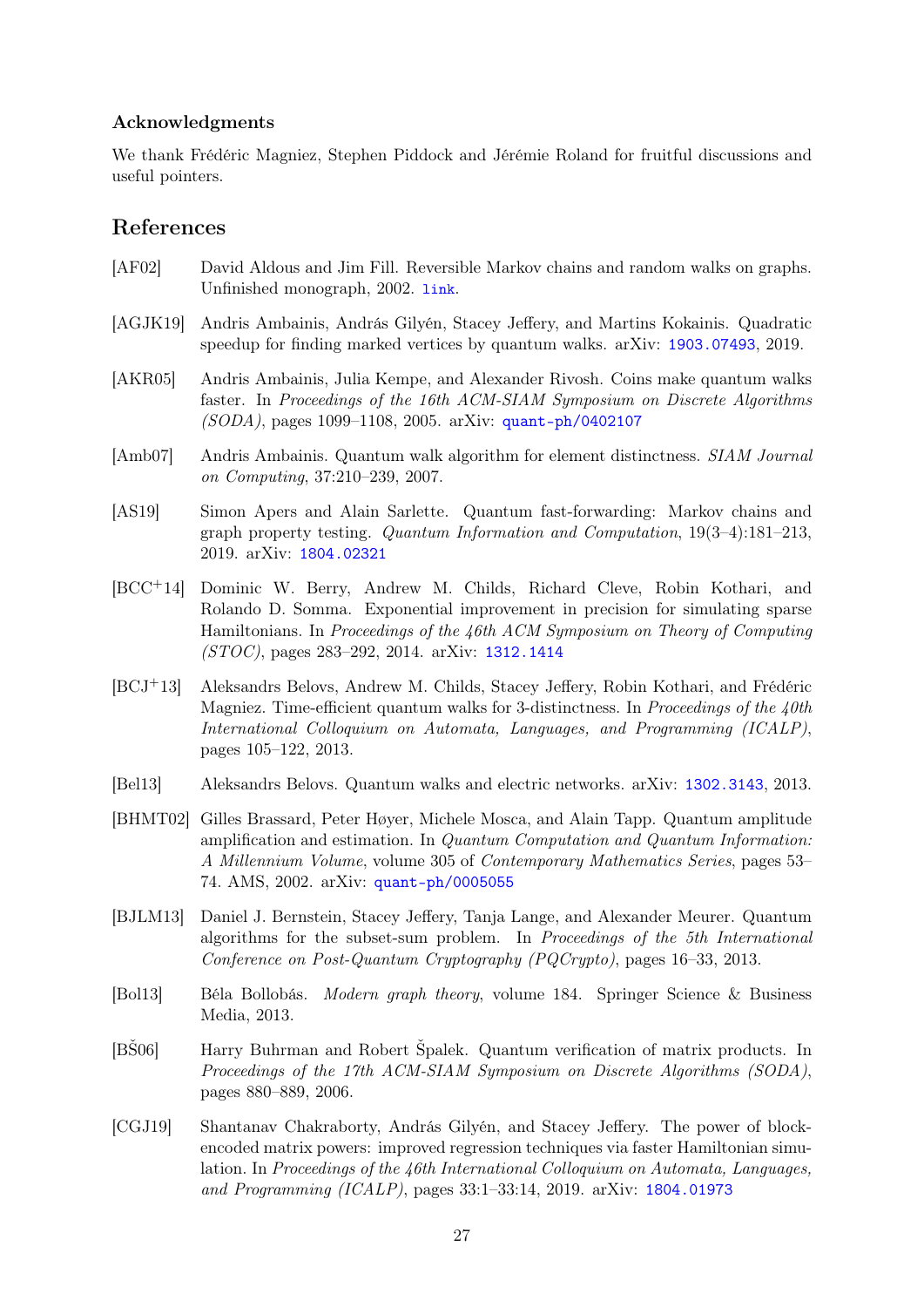- <span id="page-27-12"></span>[Chi10] Andrew M. Childs. On the relationship between continuous- and discrete-time quantum walk. Communications in Mathematical Physics, 294(2):581–603, 2010. arXiv: [0810.0312](https://arxiv.org/abs/0810.0312)
- <span id="page-27-10"></span>[CRR+96] Ashok K. Chandra, Prabhakar Raghavan, Walter L. Ruzzo, Roman Smolensky, and Prasoon Tiwari. The electrical resistance of a graph captures its commute and cover times. Computational Complexity, 6(4):312–340, 1996.
- <span id="page-27-13"></span>[CW12] Andrew M. Childs and Nathan Wiebe. Hamiltonian simulation using linear combinations of unitary operations. Quantum Information and Computation, 12(11&12):901–924, 2012. arXiv: [1202.5822](https://arxiv.org/abs/1202.5822)
- <span id="page-27-2"></span>[DH17] Cătălin Dohotaru and Peter Høyer. Controlled quantum amplification. In Proceedings of the 44th International Colloquium on Automata, Languages, and Programming (ICALP), volume 80, pages 18:1–18:13, 2017.
- <span id="page-27-9"></span>[DS84] Peter G. Doyle and J. Laurie Snell. Random walks and electric networks. Mathematical Association of America, 1984. arXiv: [math/0001057](https://arxiv.org/abs/math/0001057)
- <span id="page-27-11"></span>[GSLW19] András Gilyén, Yuan Su, Guang Hao Low, and Nathan Wiebe. Quantum singular value transformation and beyond: exponential improvements for quantum matrix arithmetics. In Proceedings of the 51st ACM Symposium on Theory of Computing (STOC), pages 193–204, 2019. arXiv: [1806.01838](https://arxiv.org/abs/1806.01838)
- <span id="page-27-6"></span>[HM18] Alexander Helm and Alexander May. Subset Sum Quantumly in 1.17<sup>n</sup>. In Proceedings of the 13th Conference on the Theory of Quantum Computation, Communication and Cryptography  $(TQC)$ , pages 5:1–5:15, 2018.
- <span id="page-27-3"></span>[JKM12] Stacey Jeffery, Robin Kothari, and Frédéric Magniez. Nested quantum walks with quantum data structures. In Proceedings of the 24th ACM-SIAM Symposium on Discrete Algorithms (SODA), pages 1474–1485, 2012.
- <span id="page-27-7"></span>[Kir18] Elena Kirshanova. Improved quantum information set decoding. In Proceedings of the 9th International Conference on Post-Quantum Cryptography (PQCrypto), pages 507–527, 2018.
- <span id="page-27-1"></span>[KMOR16] Hari Krovi, Frédéric Magniez, Maris Ozols, and Jérémie Roland. Quantum walks can find a marked element on any graph.  $Algorithmica$ ,  $74(2):851-907$ ,  $2016$ . arXiv: [1002.2419](https://arxiv.org/abs/1002.2419)
- <span id="page-27-5"></span>[KT17] Ghazal Kachigar and Jean-Pierre Tillich. Quantum information set decoding algorithms. In Proceedings of the 8th International Conference on Post-Quantum Cryptography (PQCrypto), pages 69–89, 2017.
- <span id="page-27-14"></span>[Lov96] László Lovász. Random walks on graphs: A survey. In Combinatorics, Paul Erdős is eighty, volume 2, pages 353–398. János Bolyai Mathematical Society, 1996.
- <span id="page-27-8"></span>[LPW17] David A. Levin, Yuval Peres, and Elizabeth L. Wilmer. *Markov chains and mixing* times. AMS, Providence, RI, USA, 2nd edition, 2017.
- <span id="page-27-0"></span>[MNRS11] Frédéric Magniez, Ashwin Nayak, Jérémie Roland, and Miklos Santha. Search via quantum walk. *SIAM Journal on Computing*,  $40(1):142-164$ ,  $2011$ . arXiv: [quant-ph/0608026](https://arxiv.org/abs/quant-ph/0608026)
- <span id="page-27-4"></span>[Mon18] Ashley Montanaro. Quantum-walk speedup of backtracking algorithms. Theory of Computing, 14(15):1–24, 2018. arXiv: [1509.02374](https://arxiv.org/abs/1509.02374)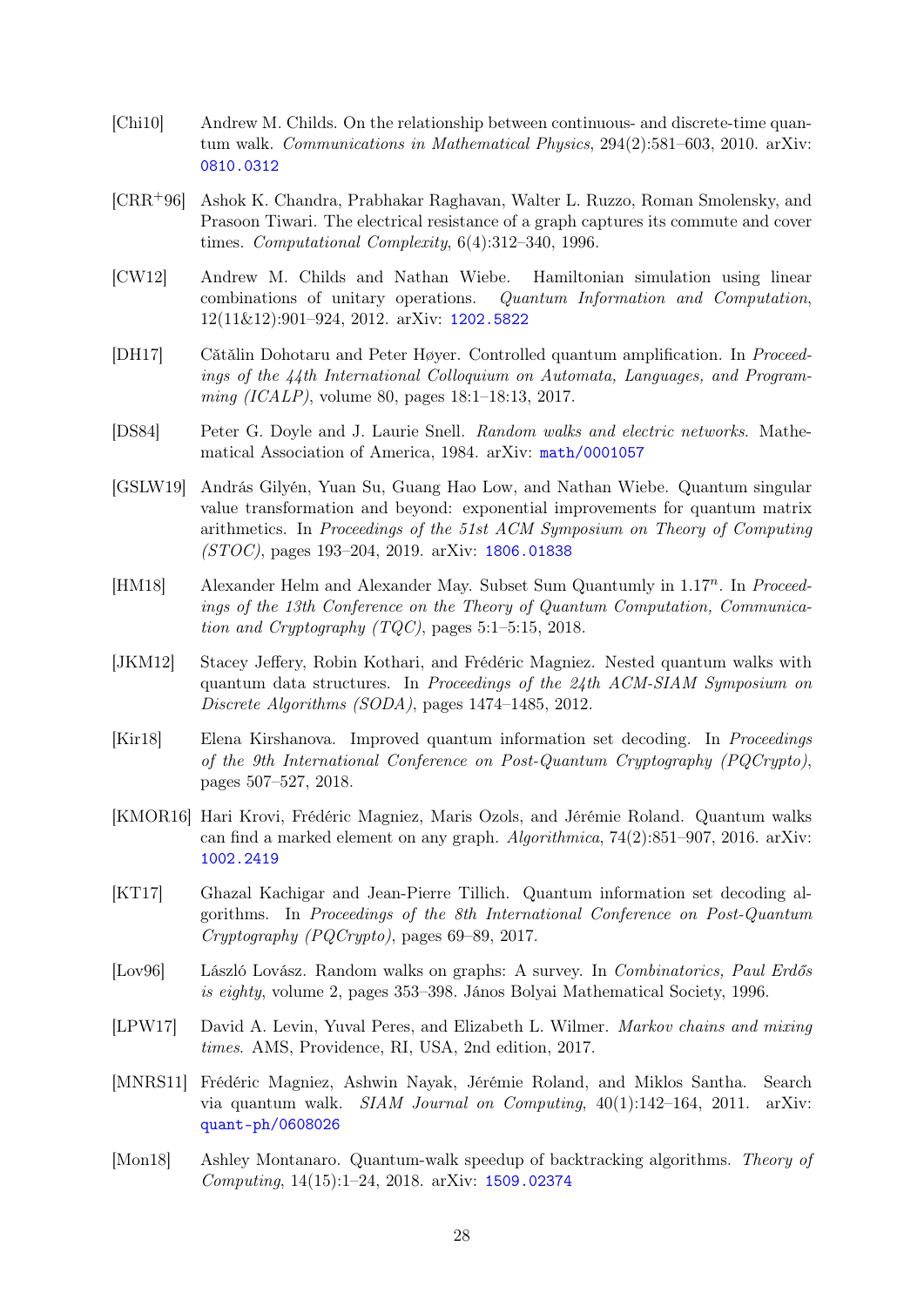- <span id="page-28-1"></span>[MSS07] Frédéric Magniez, Miklos Santha, and Mario Szegedy. Quantum algorithms for the triangle problem. SIAM Journal on Computing, 37(2):413–427, 2007.
- <span id="page-28-2"></span>[Pid19] Stephen Piddock. Quantum walk search algorithms and effective resistance, 2019. Personal Communication.
- <span id="page-28-5"></span>[SV14] Sushant Sachdeva and Nisheeth K. Vishnoi. Faster algorithms via approximation theory. Foundations and Trends in Theoretical Computer Science, 9(2):125–210, 2014.
- <span id="page-28-0"></span>[Sze04] Márió Szegedy. Quantum speed-up of Markov chain based algorithms. In Proceedings of the 45th IEEE Symposium on Foundations of Computer Science (FOCS), pages 32–41, 2004. arXiv: [quant-ph/0401053](https://arxiv.org/abs/quant-ph/0401053)

# <span id="page-28-4"></span>A Counterexample

It is a classic result that the combinatorial commute time  $\mathbb{E}_s(\tau_s^t)$  equals the electric quantity  $C_{s,t} = WR_{s,t}$ . We show that this result can be extended to the case where t is a set M, rather than a singleton (see Appendix [B\)](#page-28-3). Similarly one could expect that something of the form  $\mathbb{E}_{\pi|S}(\tau_S^M) = WR_{\pi|S,M}$  should hold. We show here that in fact this does not hold in general. Similarly we show that  $Pr_{\pi|_S}(\tau_M < \tau_S^+) \neq \frac{1}{C_{\pi|\sigma_M}}$  $\frac{1}{C_{\pi|S,M}\pi(S)}$ , whereas this does hold when S is a singleton.

Let G be a path on three nodes  $u - v - w$  with unit weights. Let  $S = \{u, v\}$  and  $M = \{w\}$ , so that  $\pi|_S = \frac{1}{3}e_u + \frac{2}{3}e_v$  and  $\pi(S) = 3/4$ . The optimal (and only)  $\pi|_{S}M$  flow pushes value 1/3  $\frac{3}{2}$  along the edge  $(u, v)$ , and value 1 along the edge  $(v, w)$ . The effective resistance thus equals  $R_{\pi|_S,M}=\frac{1}{3^2}$  $\frac{1}{3^2} + 1 = \frac{10}{9}$ . Since  $W = 4$ , this shows that  $WR_{\pi|_S,M} = \frac{40}{9}$  $\frac{40}{9}$  and  $\frac{1}{C_{\pi|_S,M}\pi(S)} = 3/10$ .

On the other hand, we can easily calculate that

$$
\Pr_{\pi|_S}(\tau_M < \tau_S^+) = \frac{1}{3} > \frac{1}{C_{\pi|_S, M} \pi(S)},
$$

since the only possibility is to start from v and take the edge  $(v, w)$ , which happens with probability  $\frac{2}{3}$  $\frac{1}{2} = \frac{1}{3}$  $\frac{1}{3}$ . Similarly, we can show that the combinatorial commute time

$$
\mathbb{E}_{\pi|_S}(\tau_S^M) = \frac{39}{9} < WR_{\pi|_S,M}.
$$

To see this, note that  $\mathbb{E}_{\pi|S}(\tau_S^M) = \mathbb{E}_{\pi|S}(\tau_M) + 1$ , with  $\mathbb{E}_{\pi|S}(\tau_M)$  the expected hitting time of M (after the walk hits M, it necessarily jumps back to S). On its turn,  $\mathbb{E}_{\pi|S}(\tau_M) = \frac{1}{3} \mathbb{E}_u(\tau_M)$  + 2  $\frac{2}{3}\mathbb{E}_v(\tau_M)$  and  $\mathbb{E}_u(\tau_M) = 1 + \mathbb{E}_v(\tau_M)$  (a walk from u necessarily jumps to v after one step). To calculate  $\mathbb{E}_v(\tau_M)$ , note that  $\mathbb{E}_v(\tau_M) = \frac{1}{2} + \frac{1}{2}$  $\frac{1}{2}(\mathbb{E}_v(\tau_M) + 2)$ , since with probability 1/2 we jump to M in 1 step, and otherwise we go to u and then back to v, taking 2 steps. This implies that  $\mathbb{E}_v(\tau_M) = 3$  and hence  $\mathbb{E}_{\pi|_S}(\tau_S^M)$ .

# <span id="page-28-3"></span>B Proof of s-M and S-M commute times

In this appendix we prove Claim [15.](#page-12-3) It follows by generalizing [\[LPW17,](#page-27-8) Proposition 9.5], where the theorem is proven for the special case of  $S$  and  $M$  being singletons. It builds on *voltages*, which are dual to electric flows. Any voltage is described by a function  $h : X \to \mathbb{R}$  that is harmonic on all nodes that are not sources or sinks, i.e.,

$$
h(u) = \sum_{v \in X} P_{u,v} h(v)
$$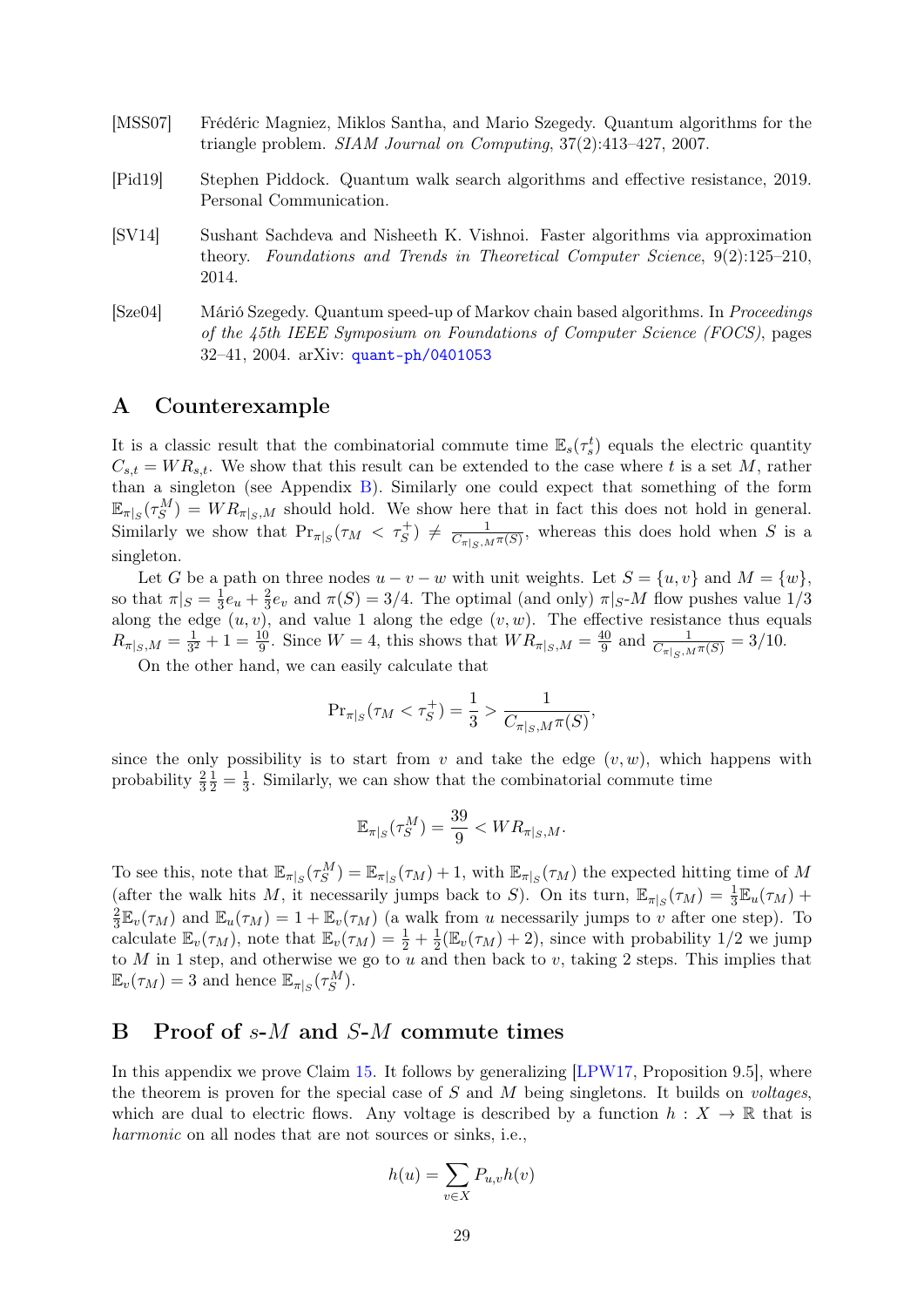for every u which is neither a source (that is,  $u \neq s$ ) nor a sink (that is  $u \notin M$ ). The quantities  $C_{\pi|_{S},M}$  and  $C_{S,M}$  are described in Definition [3.](#page-6-3)

**Lemma 16.** Let  $S, M \subseteq X$  be disjoint sets, then

$$
\mathrm{Pr}_{\pi|_S}(\tau_M < \tau_S^+) = \frac{1}{C_{S,M}\pi(S)} \bigg( \ge \frac{1}{C_{\pi|_S,M}\pi(S)} \bigg).
$$

*Proof.* First we prove the claim for a singleton  $S = \{s\}$ , in which case the claim becomes

$$
\Pr_s(\tau_M < \tau_s^+) = \frac{1}{C_{s,M}\pi_s}.
$$

Define the boundary voltages  $h_B(s) = 0$  and  $h_B(u \in M) = 1$ . By standard results [\[Bol13\]](#page-26-11), this implies that a total current of magnitude  $i = 1/R_{s,M}$  will flow from s to M, and the resulting voltage can be uniquely described as the escape probability

$$
h(u) = \Pr_u(\tau_M < \tau_s),
$$

as shown in [\[LPW17,](#page-27-8) Proposition 9.1] (see also [\[DS84\]](#page-27-9)). Using that  $h(s) = 0$  and  $i_{u,v} =$  $(h(v) - h(u))/w_{u,v}$  by Ohm's law, we can now rewrite

$$
\Pr_s(\tau_M < \tau_s^+) = \sum_{v \in X \setminus \{s\}} P(s, v) \Pr_v(\tau_M < \tau_s)
$$
\n
$$
= \sum_{v \in X \setminus \{s\}} \frac{w_{s,v}}{w_s} (h(v) - h(s)) = \sum_{v \in X \setminus \{s\}} \frac{i_{s,v}}{w_s} = \frac{i}{w_s}
$$

,

 $\Box$ 

with i the total current. Since  $i = 1/R_{s,M} = W/C_{s,M}$  and  $\pi_s = w_s/W$ , this implies that  $\Pr_s(\tau_M < \tau_s^+) = 1/(C_{s,M}\pi_s).$ 

Now we reduce the general case to the singleton case. For this we consider the graph  $G'$  where we replace S by a single vertex s', so that for  $u, v \notin S$  we set  $w'_{uv} := w_{uv}, w'_{s'v} := \sum_{s \in S} w_{sv}$ , and  $w'_{s's'} := \sum_{s,r \in S} w_{sr}$ . Clearly then  $W' = W$ ,  $\pi'(s') = \pi(S)$  and  $R'_{s',M} = R_{S,M}$ . The latter deserves a little explanation. One can see that in the optimal  $S \to M$  flow for any two vertices  $s_1, s_2 \in S$  and  $v \notin S$  we have  $i_{s_1,v}/w_{s_1,v} = i_{s_2,v}/w_{s_2,v}$ . Therefore, after merging the flows (currents) on the merged edges  $(s_1, v)$ ,  $(s_2, v)$  the dissipated power

$$
\frac{(i_{s_1,v} + i_{s_2,v})^2}{w_{s_1,v} + w_{s_2,v}} = (i_{s_1,v} + i_{s_2,v})\frac{i_{s_1,v} + i_{s_2,v}}{w_{s_1,v} + w_{s_2,v}} = (i_{s_1,v} + i_{s_2,v})\left(\frac{i_{s_1,v}}{w_{s_1,v}} = \frac{i_{s_2,v}}{w_{s_2,v}}\right) = \frac{i_{s_1,v}^2}{w_{s_1,v}} + \frac{i_{s_2,v}^2}{w_{s_2,v}}
$$

remains unchanged. So merging the flows / distributing flows proportionally to the edge weights gives a mapping between the optimal flows  $(S \to M$  and  $s' \to M)$  without changing the objective.

Finally, observe that

$$
\Pr_{\pi|_S}(\tau_M < \tau_S^+) = \sum_{s \in S} \frac{\pi(s)}{\pi(S)} \sum_{v \in X \setminus S} P(s, v) \Pr_v(\tau_M < \tau_S)
$$
\n
$$
= \sum_{s \in S} \frac{w_s}{w(S)} \sum_{v \in X \setminus S} \frac{w_{s,v}}{w_s} \Pr_v(\tau_M < \tau_S)
$$
\n
$$
= \sum_{v \in X \setminus S} \sum_{s \in S} \frac{w_{s,v}}{w(S)} \Pr_v(\tau_M < \tau_S)
$$
\n
$$
= \sum_{v \in X \setminus S} P'(s', v) \Pr'_v(\tau_M < \tau_{s'})
$$
\n
$$
= \Pr_{s'}(\tau_M < \tau_{s'}^+),
$$

and so

$$
\Pr_{\pi|_S}(\tau_M < \tau_S^+) = \Pr_{s'}(\tau_M < \tau_{s'}^+) = \frac{1}{C'_{s',M}\pi(s')} = \frac{1}{C_{S,M}\pi(S)}.
$$